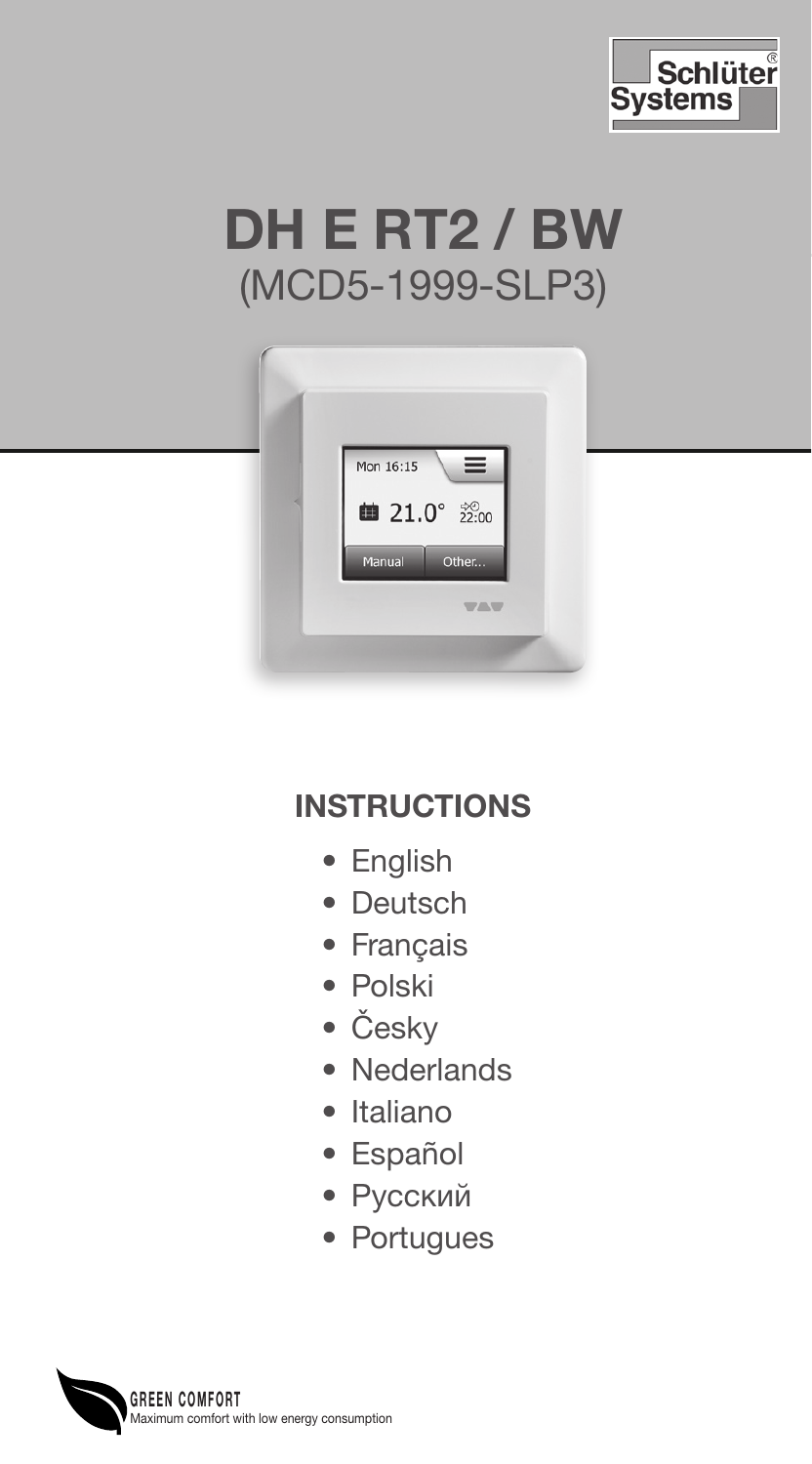# **ILLUSTRATIONS**

|--|

# **INSTRUCTIONS**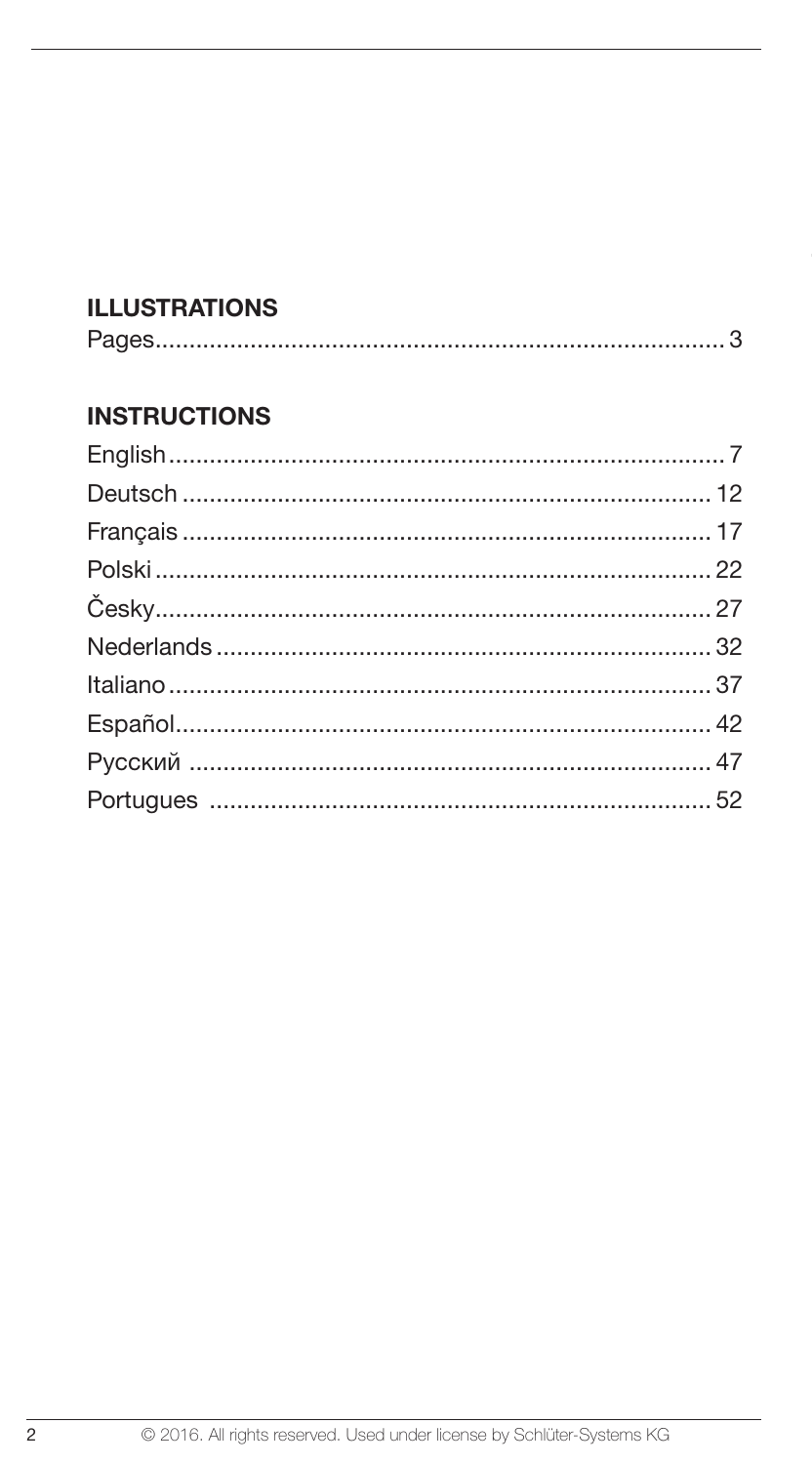







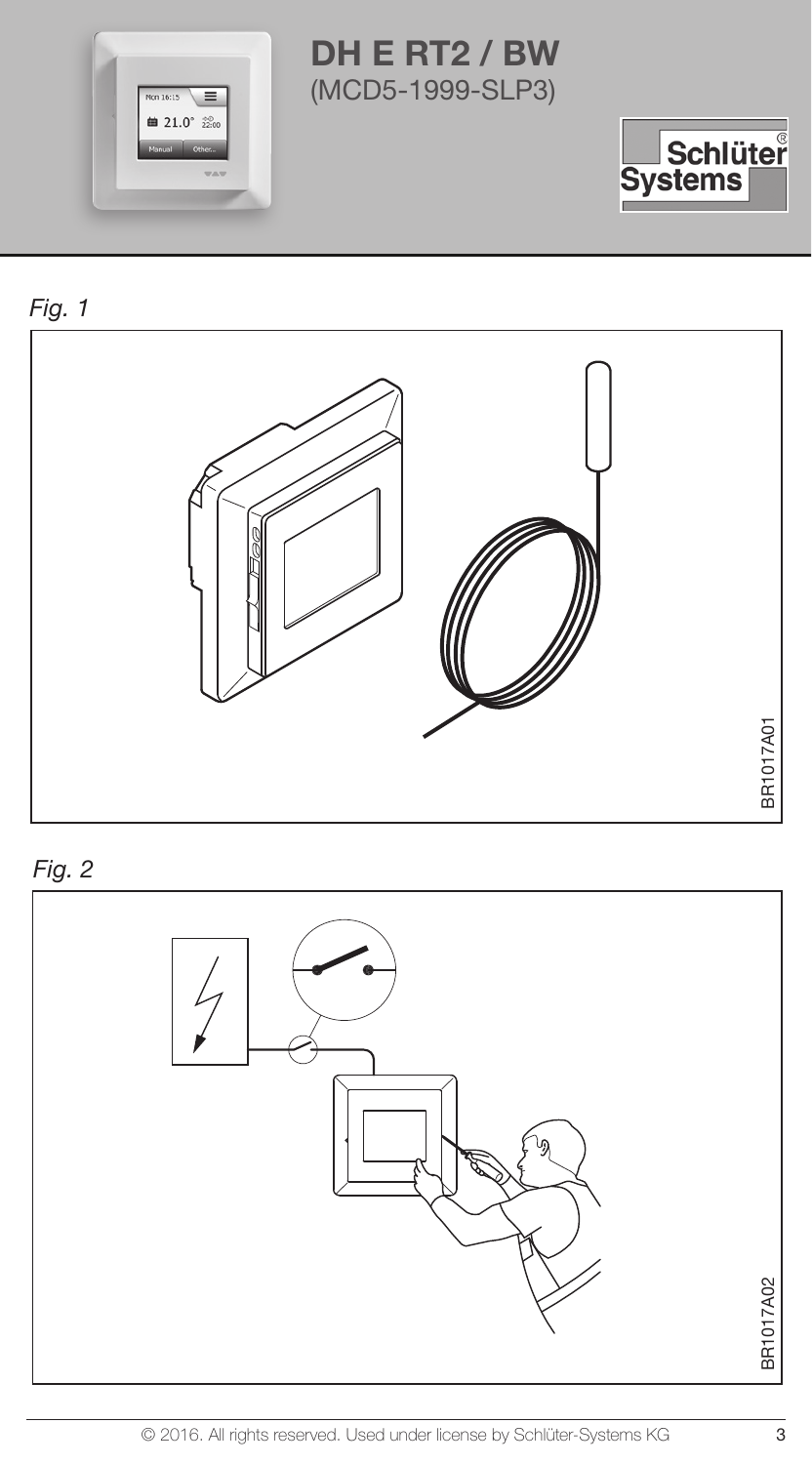



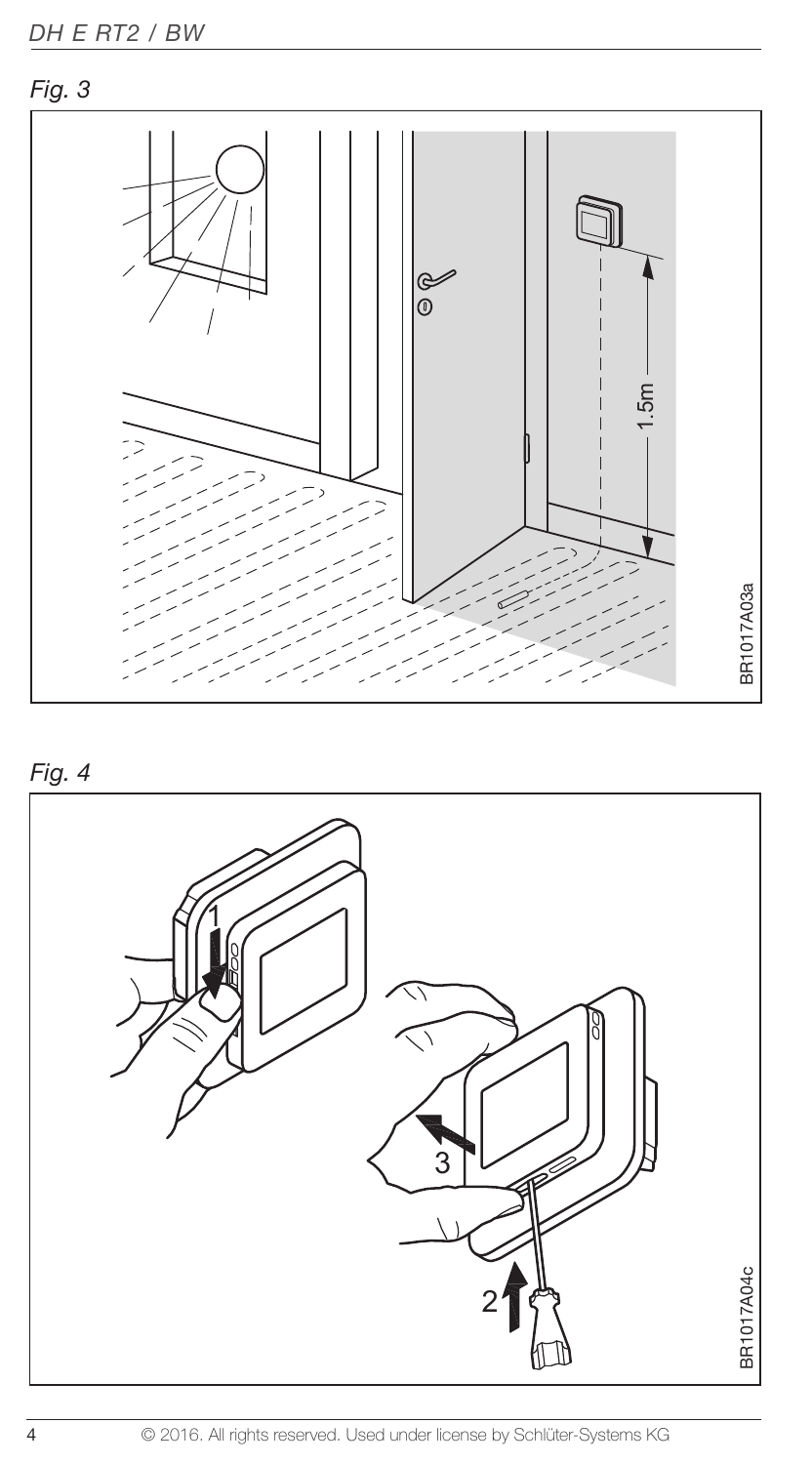

# Fig. 6

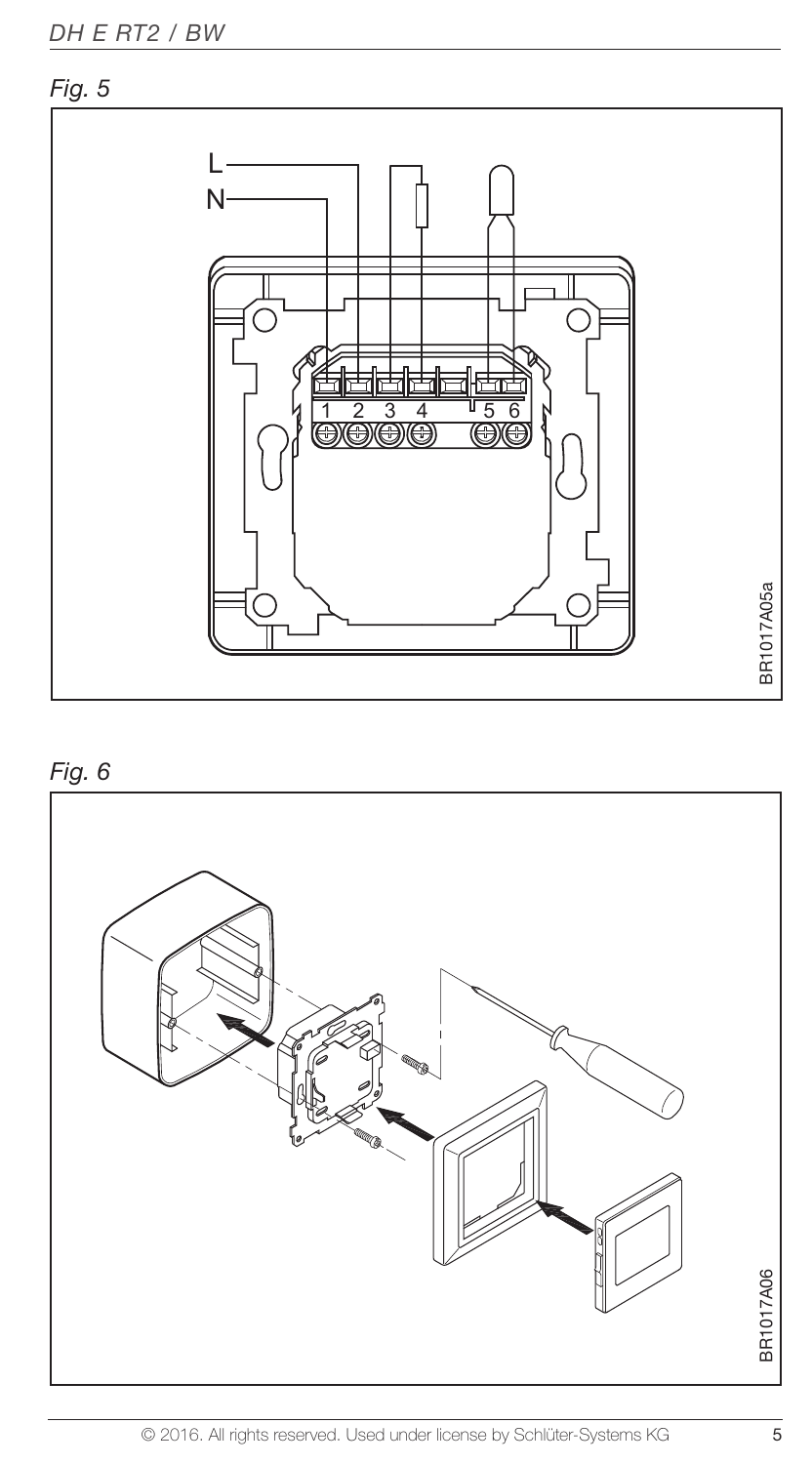









| NTC 12kΩ @ 25°Celsius |                                  |                |
|-----------------------|----------------------------------|----------------|
| <b>Celsius</b>        | <b><i><u>•Fahrenheit</u></i></b> | Ohm $(\Omega)$ |
| $-10^{\circ}$ C       | $14^{\circ}F$                    | 55076Ω         |
| $0^{\circ}$ C         | $32^{\circ}$ F                   | 34603Ω         |
| $10^{\circ}$ C        | $50^\circ F$                     | 22284Ω         |
| $20^{\circ}$ C        | 68°F                             | 14675Ω         |
| $30^{\circ}$ C        | 86°F                             | 9860Ω          |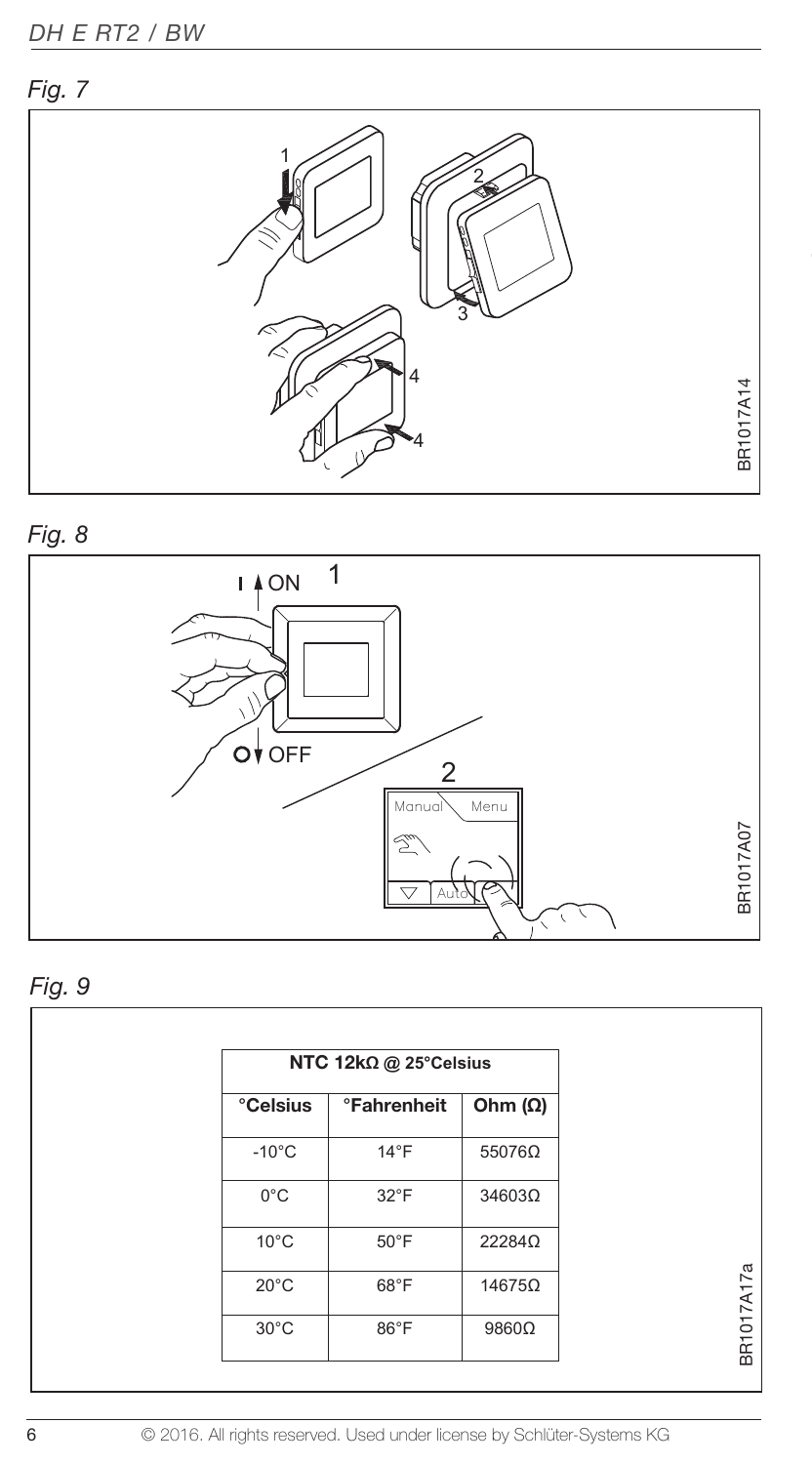

DH E RT2 / BW (MCD5-1999-SLP3)

Instruction English



# FIG. 1 - CONTENT

- Thermostat
- Sensor

The thermostat is an electronic PWM/PI thermostat for temperature control by means of an NTC sensor located either externally or internally within the thermostat.

The thermostat is for flush mounting in a wall socket. A baseplate for wall mounting is also available.

This thermostat can be used as a controller for electric room heating pursuant to EN50559.

#### Product programme

DH E RT2 / BW Clock-thermostat with two sensors: floor sensor and built-in room sensor.

#### FIG. 2 - WARNING – Important Safety Instructions

Disconnect the power supply before carrying out any installation or maintenance work on this thermostat and associated components. The thermostat and associated components should only be installed by a competent person (i.e. a qualified electrician). Electrical installation must be in accordance with appropriate statutory regulations.

#### FIG. 3 - THERMOSTAT PLACEMENT Mounting of sensor

The floor sensor contains a safety extra-low voltage (SELV) circuit, allowing it to be placed as close to the floor surface as possible without having to take account of the risk of shock should the sensor cable become damaged. The two wires connecting the sensor to the mounting box must be additionally insulated, e.g. shrink flex. To prevent loose wires in the fixed installation from coming into contact with the terminal block for the floor sensor, they must be restrained using cable ties.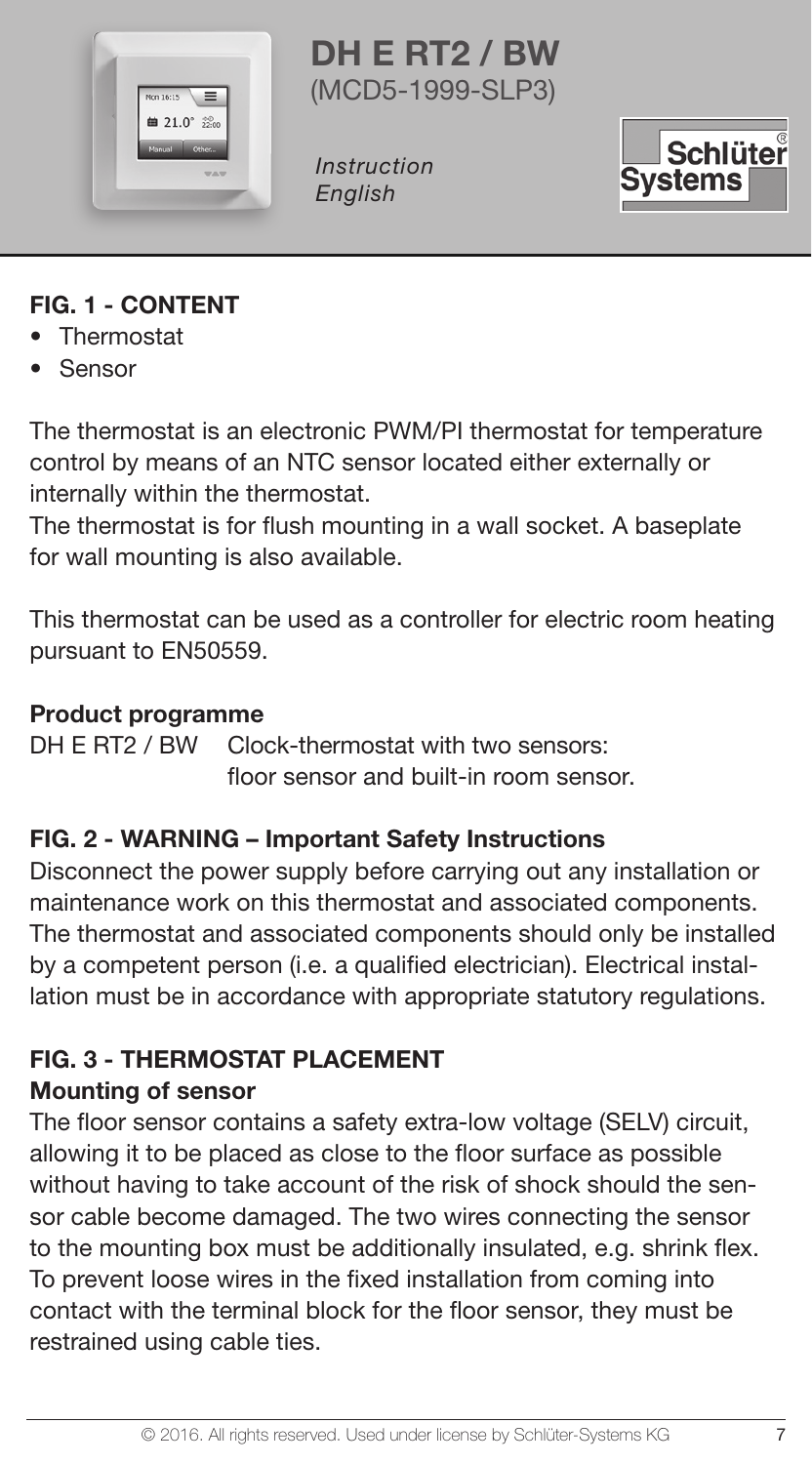It is strongly recommended that the cable and sensor are placed in a non-conductive installation pipe embedded in the floor. The end of the pipe must be sealed and the pipe placed as high as possible in the concrete layer. Alternatively, the sensor can be embedded directly in the floor. The sensor cable must be led through a separate conduit or segregated from power cables.

The floor sensor must be centred between loops of heating cable.

The sensor cable may be extended up to 30 m by means of a separate two-core cable. Two vacant wires in a multi-core cable used, for example, to supply current to the floor heating cable must not be used. The switching peaks of such current supply lines may create interference signals that prevent optimum thermostat function. If a shielded cable is used, the shield must not be connected to earth (PE). The two-core cable must be placed in a separate pipe or segregated from power cables in some other way.

# Mounting of thermostat with built-in sensor

The room sensor is used for comfort temperature regulation in rooms. The thermostat should be mounted on the wall approx. 1.5 m above the floor in such a way as to allow free air circulation around it. Draughts and direct sunlight or other heat sources must be avoided.

# FIG. 4 - OPENING THE THERMOSTAT

- 1. Slide the power button down to Off "0".
- 2. Release the front cover ONLY by inserting a small screwdriver into the slot at the centre of the bottom side of the front cover to press and hold the catch securing the front cover.
- 3. Then carefully pull the front cover away, initially from the lower part of the thermostat, then from the upper part of the thermostat.

# FIG. 5 - CONNECTIONS

Connect the wires in accordance with the diagram. The wires must be connected as follows:

Term. 1: Neutral (N)

Term. 2: Live (L)

Term. 3-4: Output, max. 16 A

Term. X: Do not connect

Term. 5-6: External floor sensor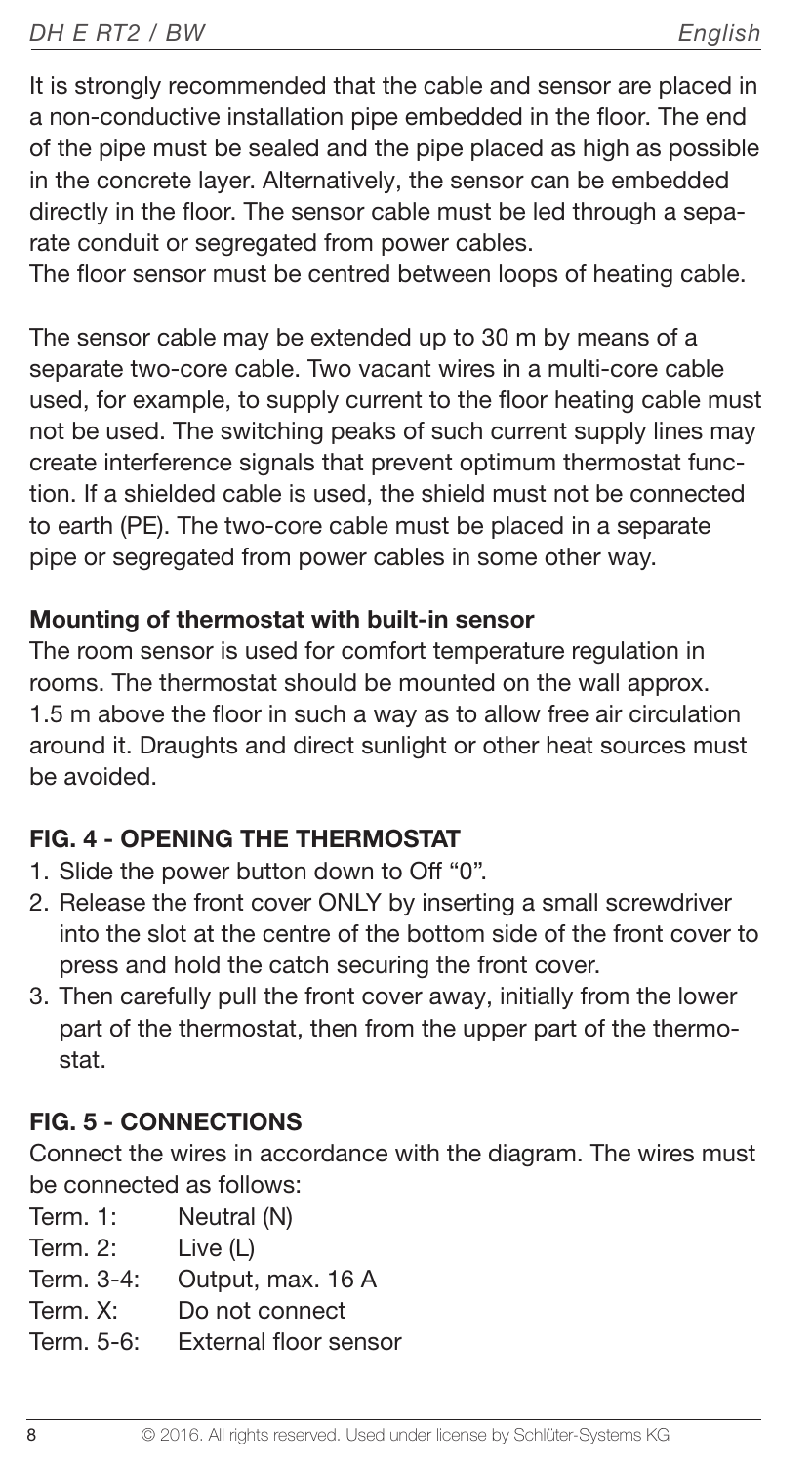# FIG. 6 + 7 - MOUNTING THE THERMOSTAT

- 1. Mount the thermostat in the wall socket.
- 2. Fit the frame and carefully press the cover onto the thermostat - starting with the upper part of the cover, then the lower part of the cover. Ensure that both the power slide button on the cover and the power switch pin in the thermostat are down.
- 3. Click the cover into place by applying light, even pressure. Warning! Do not apply pressure to the corners of the display cover or to the display itself.

DO NOT open the thermostat by releasing the four fixing clips on the back.

# FIG. 8 - OPERATING THE THERMOSTAT

There is an ON/OFF switch on the left side of the thermostat: up is ON - down is OFF.

The resistive touchscreen requires a soft tap with your fingertip to register the touch.

Installer Wizzard:

The first time the thermostat is connected, push the power slide button to On "I" The Installer Wizard on the touchscreen will guide you through the set up of:

- 1. Region
- 2. Language
- 3. Date
- 4. Time
- 5. Floor Type

# **Programming**

See user manual: http://www.schlueter-systems.com/dhert2/

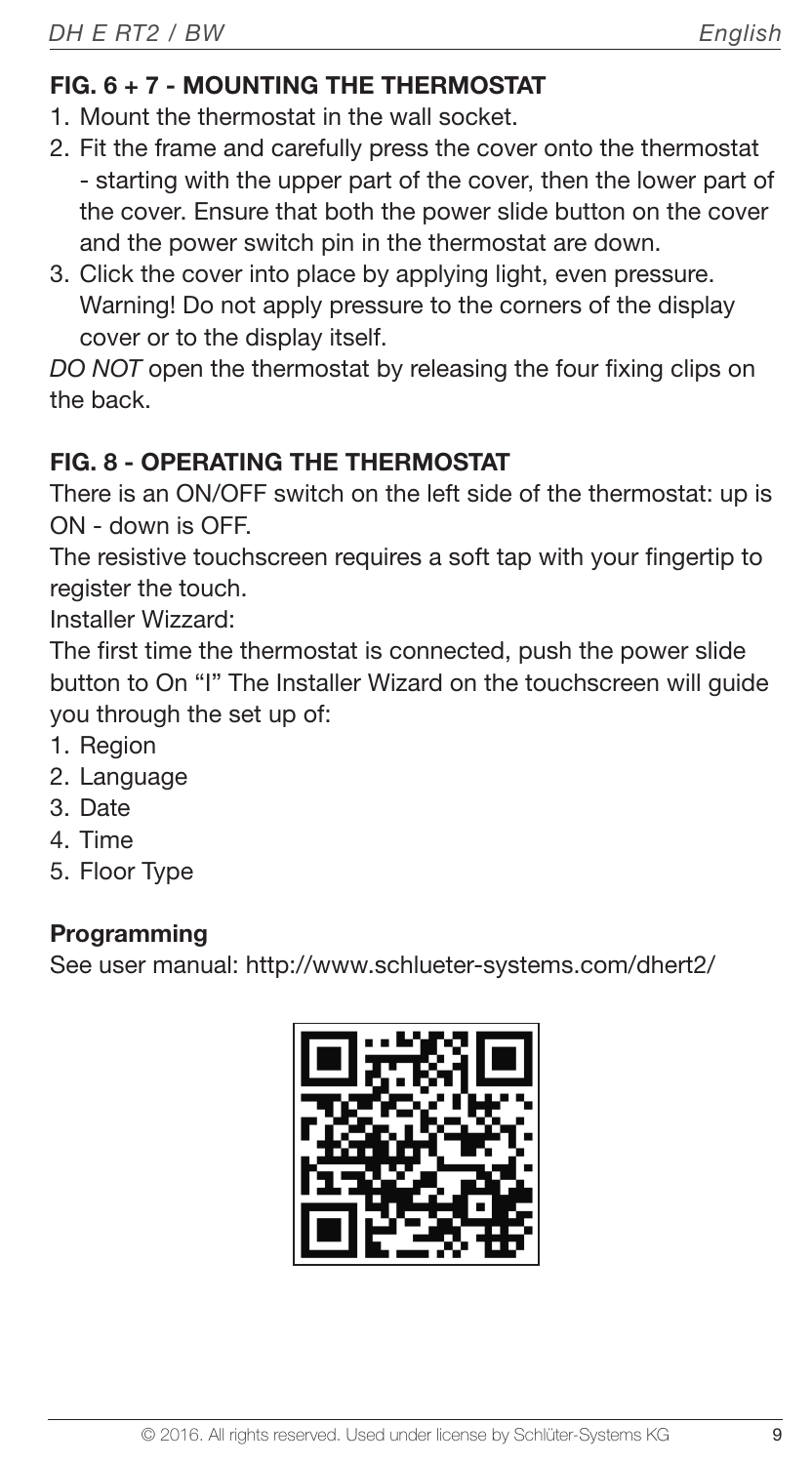# FIG. 9 - TROUBLESHOOTING

If the sensor is disconnected or short-circuited, the heating system is switched off. The sensor can be checked against the resistance table.

# Error codes

E0: Internal fault. The thermostat must be replaced.

- E1: Built-in sensor defective or short-circuited. Replace the thermostat, or use the floor sensor only.
- E2: External sensor disconnected, defective or short-circuited. Reconnect the sensor if disconnected, or replace the sensor.
- E5: Internal overheating. Inspect the installation.

# CE marking

According to the following standard: LVD/EMC: EN 60730-2-9

# Classification

Protection from electric shock must be assured by appropriate installation. Appropriate installation must meet the requirements of Class II (enhanced insulation).

# Environment and recycling

Please help us to protect the environment by disposing of the packaging in accordance with national regulations for waste processing.

# Recycling of obsolete appliances



Appliances with this label must not be disposed of with general household waste. They must be collected separately and disposed of in compliance with local regulations.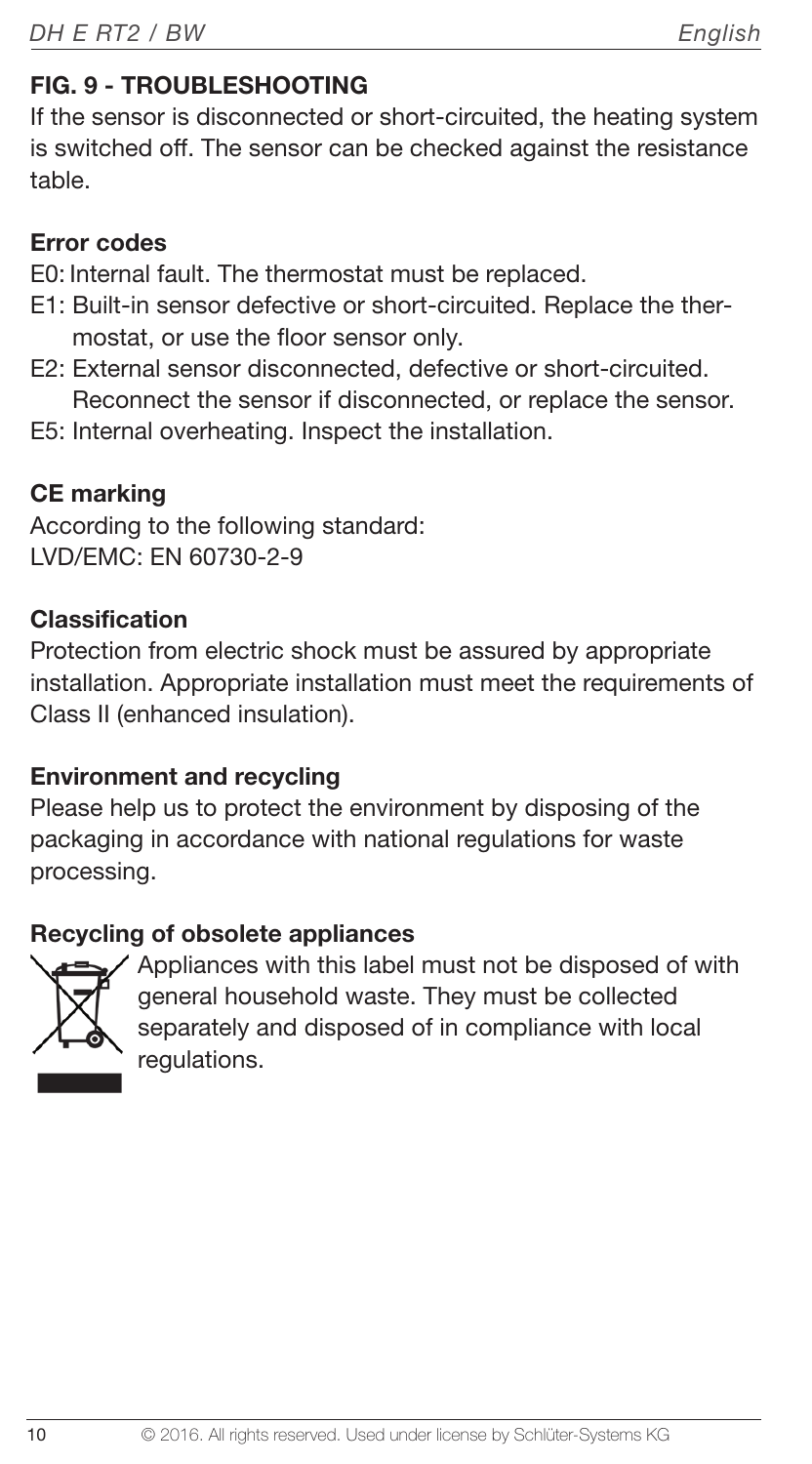# **TECHNICAL DATA**

| $23 \text{ mm}$ |
|-----------------|
|                 |
|                 |
|                 |

The thermostat is maintenance free.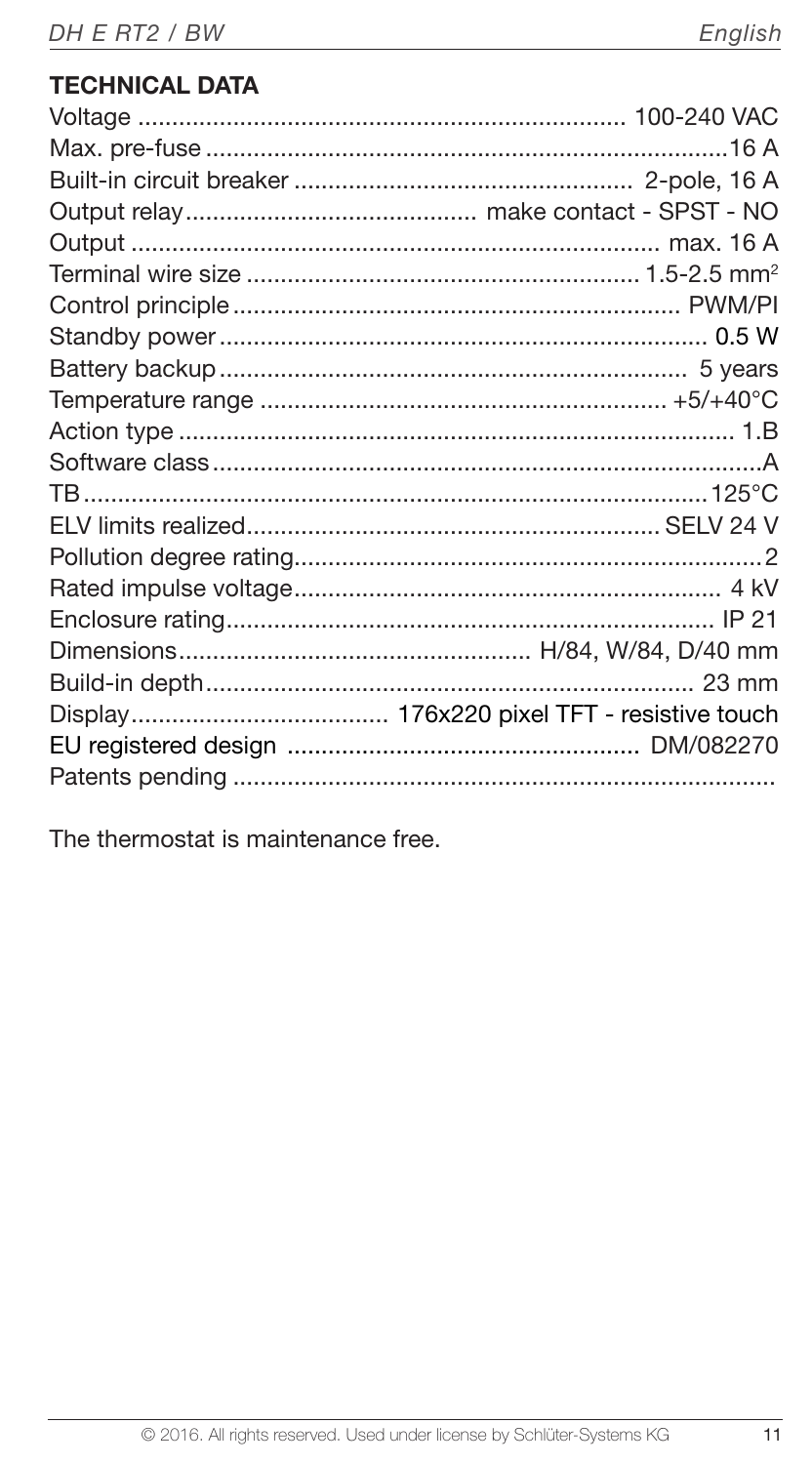

DH E RT2 / BW (MCD5-1999-SLP3)

Anleitung Deutsch



# ABB. 1 – LIEFERUMFANG

- Thermostat
- Fühler

Der Thermostat ist ein elektronischer PWM/PI-Thermostat zur Temperaturregelung mittels extern angebrachtem oder im Thermostat eingebauten NTC-Fühler.

Der Thermostat ist für Unterputzmontage in einer Wanddose vorgesehen. Eine Grundplatte für Wandmontage ist ebenfalls verfügbar.

Dieser Thermostat kann zur Steuerung von elektrischer Raumheizung gemäß EN50559 verwendet werden.

# **Produktprogramm**<br>DH E RT2 / BW U

Uhr-Thermostat mit zwei Fühlern: Bodenfühler und eingebauter Raumfühler.

# ABB. 2 – WARNHINWEIS – Wichtige Sicherheitsanweisungen.

Vor der Ausführung von Installations- oder Instandhaltungsarbeiten an diesem Thermostat und zugehörigen Komponenten ist die Spannungsversorgung zu unterbrechen. Der Thermostat und zugehörige Komponenten dürfen nur von einer sachkundigen Person (d. h. einem qualifizierten Elektriker) installiert werden. Die Elektroinstallation muss den entsprechenden gesetzlichen Vorschriften entsprechen.

# ABB. 3 – THERMOSTAT-PLATZIERUNG

# Montage des Fühlers

Der Bodenfühler ist mit einem Kleinspannungs-Sicherheitskreis (SELV) ausgestattet, womit eine Anbringung möglichst nahe an der Fußbodenoberfläche ohne Risiko von Stromschlägen durch ein eventuell schadhaft werdendes Fühlerkabel erfolgen kann. Die beiden Leiter für den Anschluss des Fühlers im Klemmenkasten müssen zusätzlich isoliert werden, z. B. mit Schrumpfschlauch.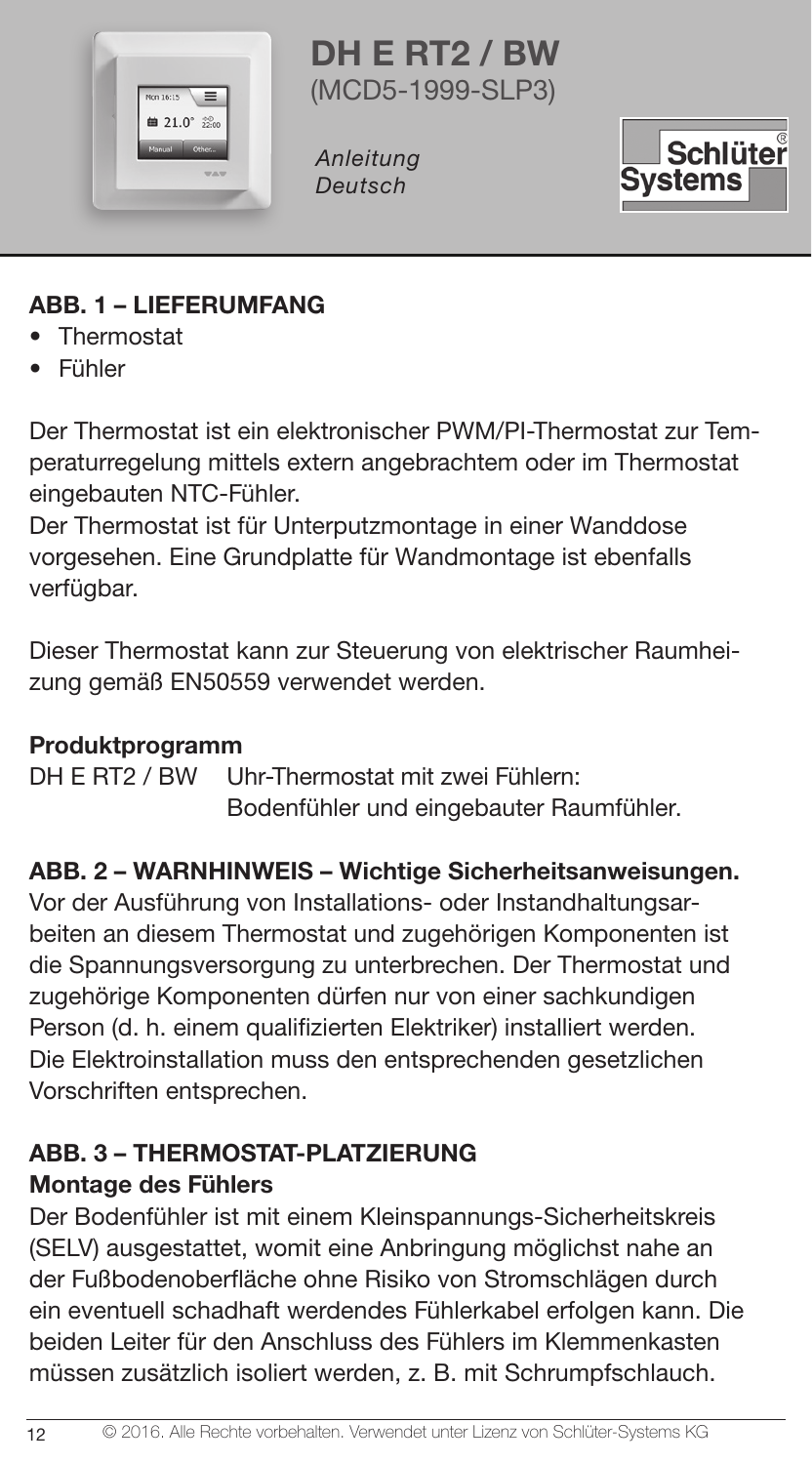Um einem Kontakt der Klemmenleiste des Bodenfühlers mit losen Drähten der vorhandenen Installation vorzubeugen, müssen diese mit Kabelbindern festgemacht werden.

Es empfiehlt sich, Kabel und Fühler in einem im Boden eingelassenen, nicht leitenden Installationsrohr anzubringen. Mit verschlossenem Rohrende sollte das Rohr so hoch wie möglich in der Estrichschicht eingebettet sein. Alternativ kann der Fühler direkt im Boden eingebettet werden. Das Fühlerkabel ist in einem separaten Rohr oder getrennt von Leistungskabeln zu verlegen. Der Bodenfühler muss zwischen den Heizkabelschleifen zentriert werden.

Das Fühlerkabel kann mit einem separaten Zweileiterkabel bis zu 30 m verlängert werden. Freie Leiter in einem z. B. das Bodenheizkabel mit Strom versorgenden Mehrleiterkabel dürfen nicht verwendet werden. Die Schaltspitzen einer derartigen Stromversorgung können Interferenzen auslösen die eine optimale Thermostatfunktion behindern. Wird ein abgeschirmtes Kabel verwendet, darf die Abschirmung nicht geerdet werden. Das Zweileiterkabel ist in einem separaten Rohr oder getrennt von Leistungskabeln zu verlegen.

#### Montage eines Thermostats mit eingebautem Fühler

Der Raumfühler wird zur Regelung der Komforttemperatur in Räumen eingesetzt. Der Thermostat ist auf der Wand ca. 1,5 m über dem Boden und freie Luftzirkulation um ihn gestattend zu montieren. Zugluft und direkte Sonneneinstrahlung oder andere Wärmequellen müssen vermieden werden.

# ABB. 4 – ÖFFNEN DES THERMOSTATGEHÄUSES

- 1. Den Schiebeschalter nach unten in Position Aus "0" schieben.
- 2. Zum Lösen der Frontabdeckung NUR einen kleinen Schraubendreher benutzen. Diesen in den Schlitz an der Unterseite der Frontabdeckung einstecken, nach oben drücken und die Frontabdeckung festhalten.
- 3. Danach vorsichtig die Frontabdeckung entfernen, zuerst von unten am Thermostat und dann von oben.

# ABB. 5 – ANSCHLÜSSE

Die Leiter gemäß Schaltplan anschließen. Die Leiterdrähte müssen wie folgt angeschlossen werden: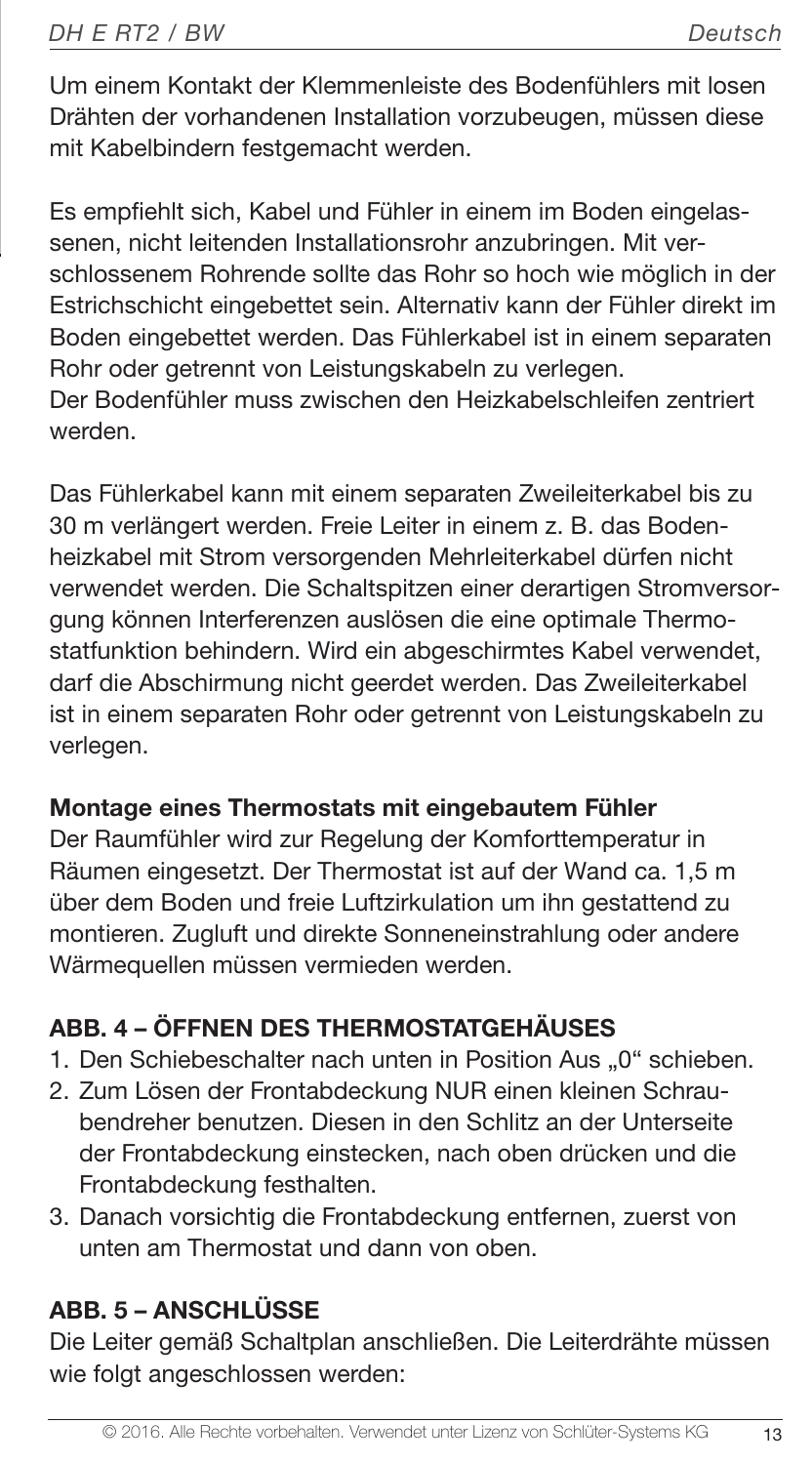Klemme 1: Nullleiter (N) Klemme 2: Phase (L) Klemme 3-4: Ausgang, max. 16 A Klemme X: Nicht benutzen Klemme 5-6: Externer Bodenfühler

# ABB. 6 + 7 – MONTAGE DES THERMOSTATS

- 1. Den Thermostat in der Wanddose montieren.
- 2. Den Rahmen anpassen und den Deckel vorsichtig auf den Thermostat aufsetzen – beginnend mit dem oberen Teil des Deckels und dann dessen unteren Teil. Bitte beachten, dass sich sowohl der Schiebeschalter am Deckel als auch der zugehörige Stift im Thermostat in unterster Position befinden.
- 3. Den Deckel mit leichtem, gleichmäßigem Druck auf dem Gehäuse einrasten. Achtung! Nicht auf die Ecken der Display-Abdeckung oder auf das Display drücken.

KEINESFALLS den Thermostat bei den vier Befestigungsschellen auf der Rückseite öffnen.

# ABB. 8 – BEDIENUNG DES THERMOSTATS

Ein EIN/AUS-Schalter befindet sich auf der linken Seite des Thermostats: Stellung oben ist EIN – Stellung unten ist AUS.

Der resistive Touchscreen erfordert ein weiches Antippen mit der Fingerspitze um die Berührung zu registrieren.

Erste Einstellungen:

Zur ersten Inbetriebnahme des Thermostats den Betriebsschalter in Position Ein "I" schieben. Der Installationsassistent auf dem Touchscreen führt Sie durch das Setup von:

- 1. Region
- 2. Sprache
- 3. Datum
- 4. Uhrzeit
- 5. Bodentyp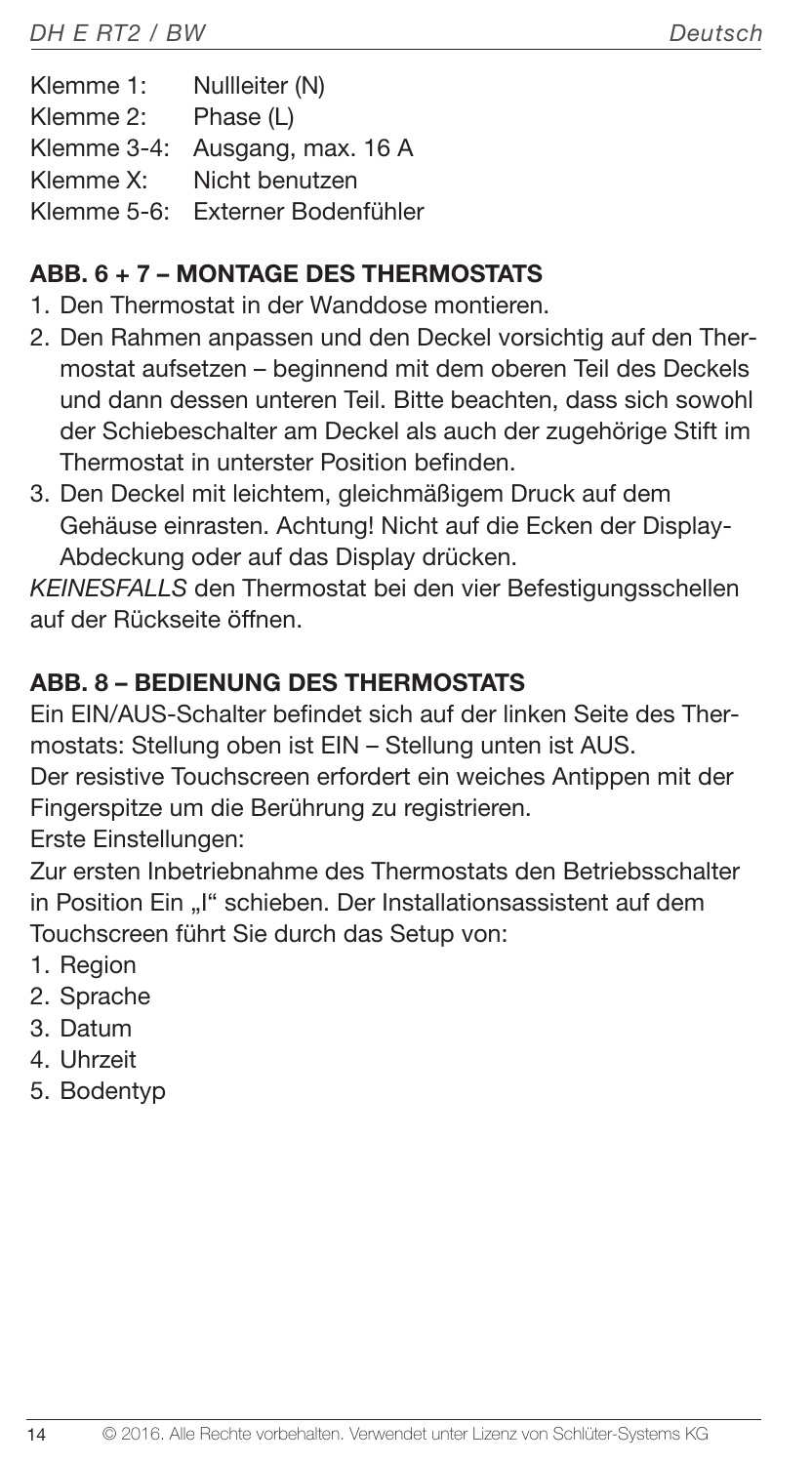# Programmierung

Siehe Benutzerhandbuch: http://www.schlueter-systems.com/dhert2/



# ABB. 9 - FEHLERSUCHE UND -BEHEBUNG

Bei unterbrochenem oder kurzgeschlossenem Fühler wird die Heizanlage abgeschaltet. Der Fühler lässt sich mit der Widerstandstabelle abgleichen.

#### **Fehlercodes**

- E0: Interner Fehler. Der Thermostat muss ausgetauscht werden.
- E1: Interner Fühler defekt oder kurzgeschlossen. Thermostat austauschen, oder nur den Bodenfühler verwenden.
- E2: Externer Fühler getrennt, defekt oder kurzgeschlossen. Fühler wenn getrennt anschließen, oder Fühler austauschen.
- E5: Interne Überhitzung. Installation kontrollieren.

# CE-KENNZEICHNUNG

Gemäß folgendem Standard: NSR/EMV: EN 60730-2-9

#### Klassifikation

Schutz vor elektrischem Schlag muss durch entsprechende Installation gewährleistet sein. Entsprechende Installation muss die Anforderungen der Klasse II (verstärkte Isolierung) erfüllen.

#### Umwelt und Recycling

Bitte helfen Sie uns die Umwelt zu schützen und entsorgen Sie die Verpackung gemäß den nationalen Vorschriften für Abfallverwertung.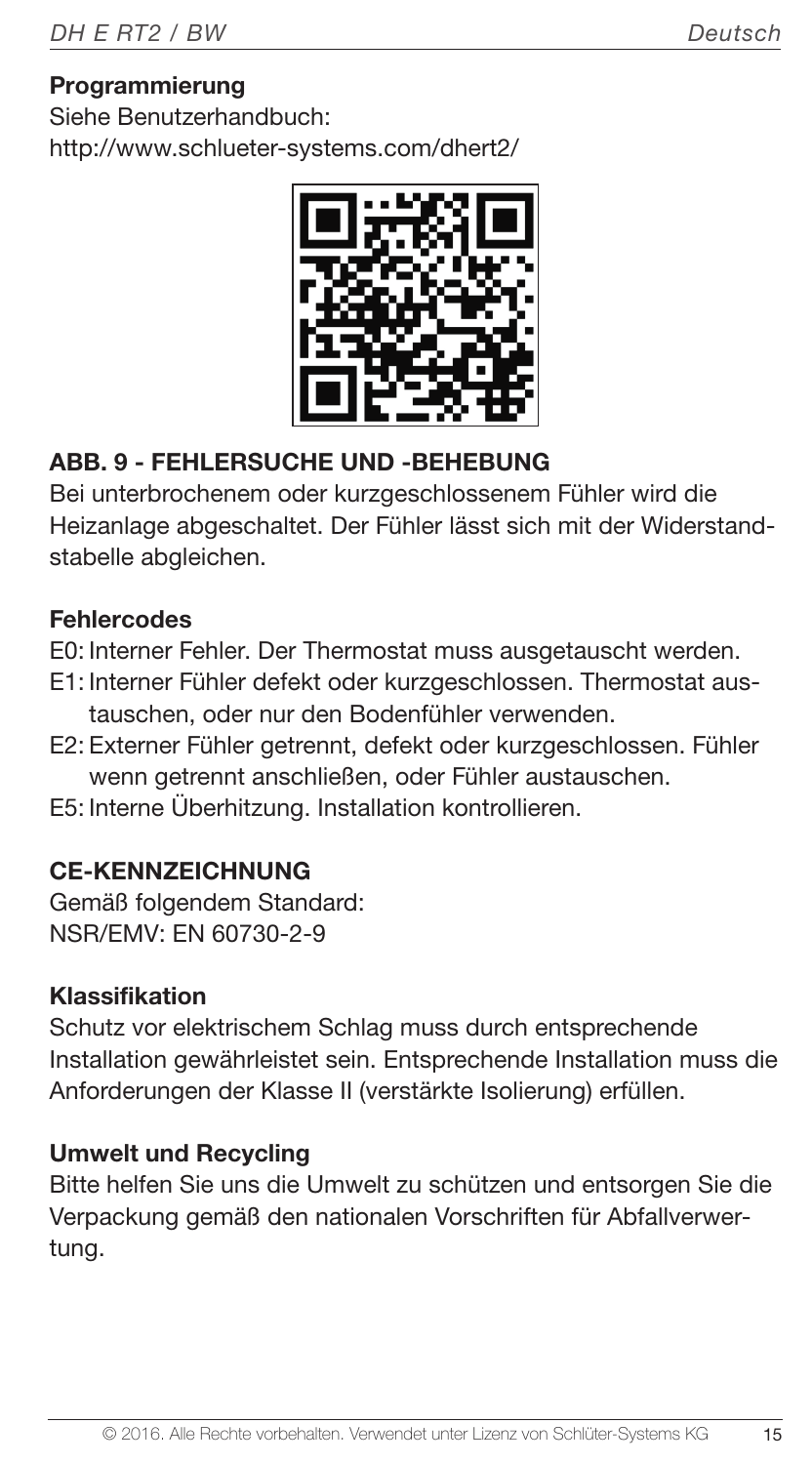# Recycling von Altgeräten



Geräte mit diesem Aufkleber dürfen nicht mit dem normalen Hausmüll entsorgt werden. Sie müssen getrennt gesammelt und gemäß den lokalen Vorschriften entsorgt werden.

# TECHNISCHE DATEN

Der Thermostat ist wartungsfrei.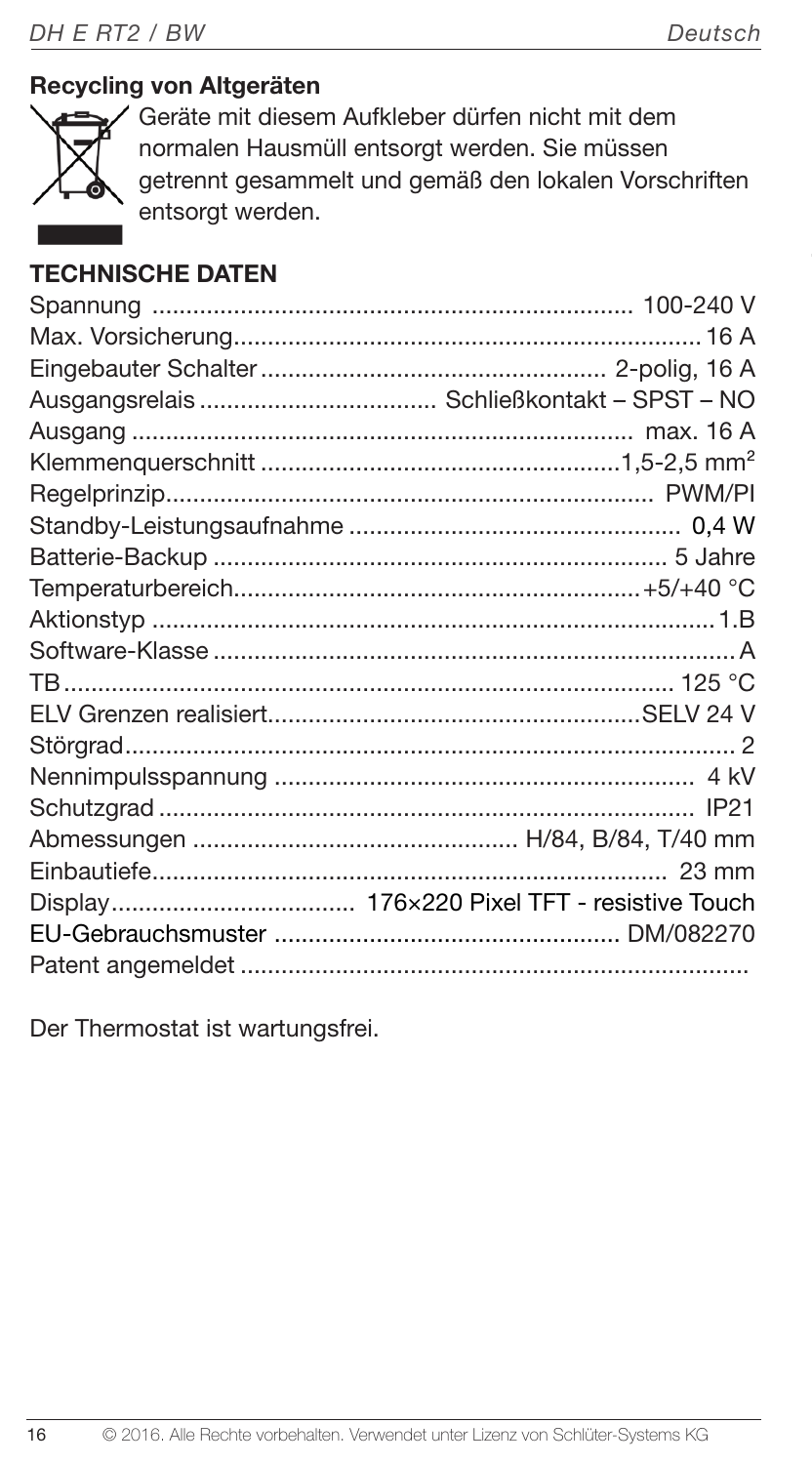

DH E RT2 / BW (MCD5-1999-SLP3)

Instruction Français



#### FIG. 1 - CONTENU

- Thermostat
- Sonde

Le thermostat est un thermostat électronique PWM/PI pour le contrôle de la température par une sonde NTC située soit à l'extérieure ou à l'intérieure dans le thermostat.

Le thermostat est conçu pour être installé dans un boîtier mural affleurant. Un support pour un montage mural est également disponible.

Ce thermostat peut être utilisé comme contrôleur pour le chauffage électrique de pièce selon EN50559.

#### Gamme de produits

DH E RT2 / BW Thermostat-horloge avec deux sondes : Sonde de sol et sonde de pièce intégrée.

# FIG. 2 - AVERTISSEMENT

#### Instructions importantes pour la sécurité

L'alimentation doit être débranchée avant toutes interventions d'installation ou d'entretien de ce thermostat et ses composants. Le thermostat et ses composants doivent être installés par une personne qualifiée (c.-à-d. un électricien qualifié). L'installation électrique doit être conforme aux règlementations en vigueur.

# FIG. 3 - LOCALISATION DU THERMOSTAT

# Montage de la sonde

La sonde de sol contient un circuit de protection très basse tension de sécurité (TBTS) permettant de la localiser aussi près de la surface du plancher que possible sans avoir à considérer le risque de décharges électriques si la sonde est endommagée. On doit ajouter de l'isolation aux deux fils raccordant la sonde à la boîte de montage par ex. gaine thermorétractable.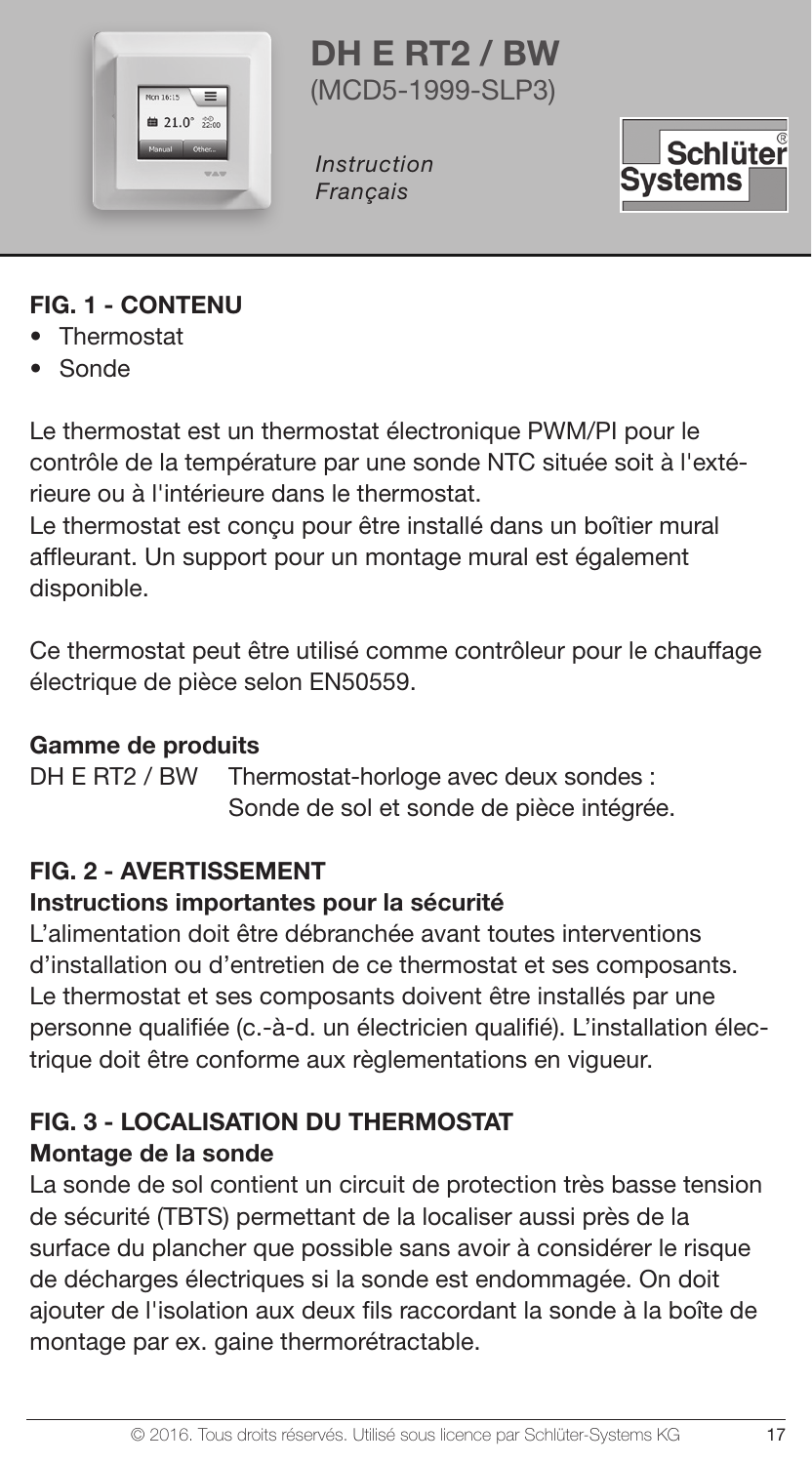Afin d'éviter que des fils libres dans l'installation fixe ne viennent en contact avec la plaque à bornes de la sonde de sol, il est nécessaire de fixer ces fils avec des attaches de câble.

Il est fortement recommandé que le câble et la sonde soient placés dans un tube d'installation non conducteur encastré dans le sol. Le bout du conduit doit être scellé et placé aussi près que possible de la surface du béton. De façon alternative, la sonde peut être encastrée directement dans le sol. Le câble de la sonde doit être acheminé dans un conduit séparé ou isolé des câbles de puissance. La sonde de sol doit être au centre des boucles du câble chauffant.

Le câble de la sonde peut être prolongé jusqu'à 30 m par un câble à deux conducteurs séparés. Deux fils libres dans un câble multi conducteurs utilisé, par exemple, pour alimenter le câble chauffant, ne doivent pas être utilisés. Les pointes de tension pendant la commutation dans ces câbles d'alimentation peuvent créer des signaux d'interférence qui interdiront un fonctionnement optimal du thermostat. Si un câble blindé est utilisé, le blindage ne doit pas être raccordé à la terre (PE). Le câble à deux conducteurs doit être placé dans un conduit séparé ou isolé des câbles de puissance d'une façon ou d'une autre.

#### Montage d'un thermostat avec sonde intégrée

La sonde de pièce est utilisée pour la régulation de la température ambiante d'une pièce. Le thermostat doit être installé au mur à une hauteur d'environ 1,5 m au-dessus du sol de façon à permettre une libre circulation d'air autour du thermostat. Il faut éviter les courants d'air, la lumière directe du soleil ou d'autres sources de chaleur.

# FIG. 4 - OUVERTURE DU THERMOSTAT

- 1. Stopper l'alimentation du thermostat, en positionnant l'interrupteur sur « O ».
- 2. Libérez UNIQUEMENT le couvercle du devant en insérant un petit tournevis dans la fente en bas au centre du couvercle pour appuyer et tenir sur le loquet de fermeture du couvercle.
- 3. Puis tirez prudemment le couvercle en commençant par la partie inférieure puis la partie supérieure du thermostat.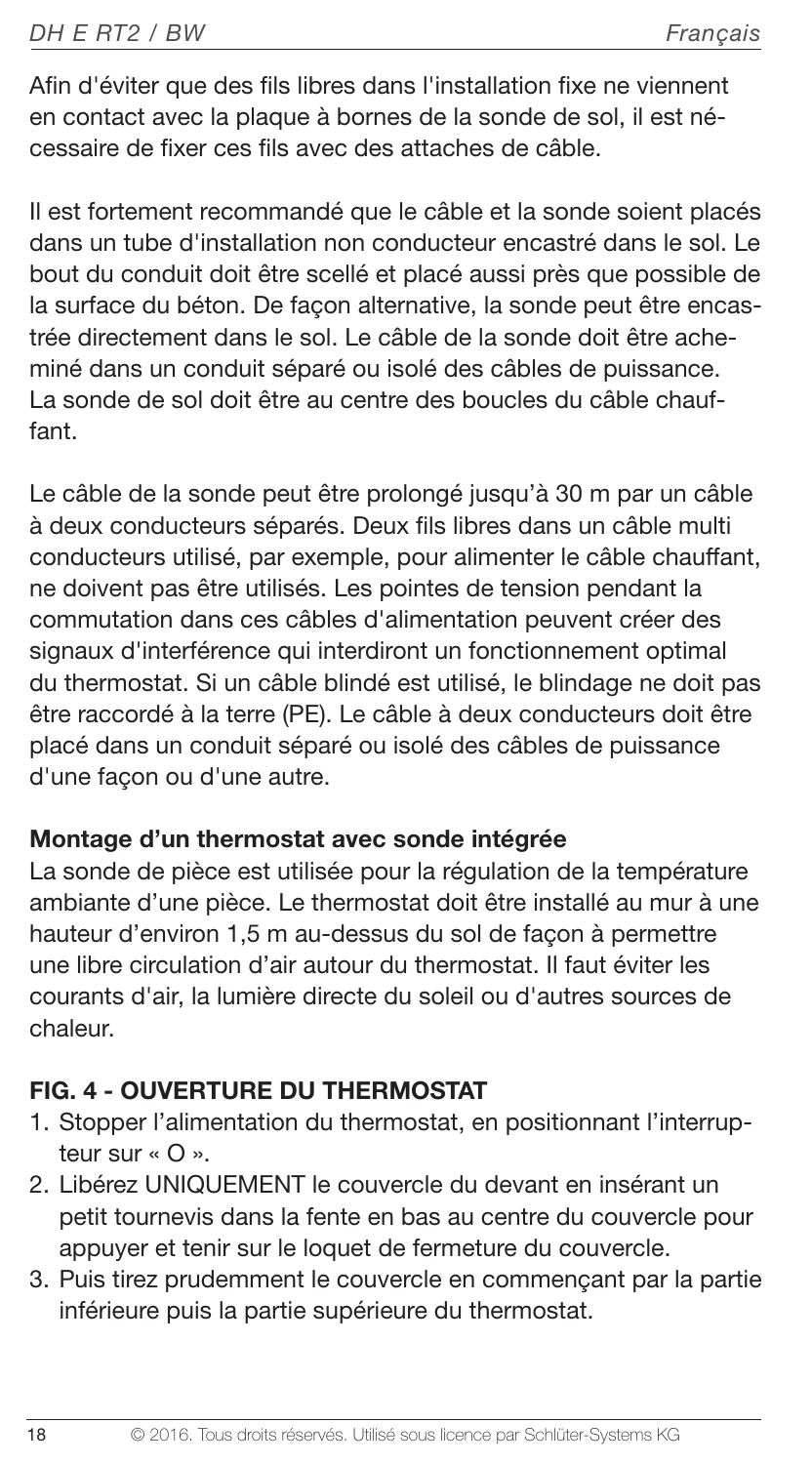# FIG. 5 - RACCORDS

Raccordez les fils selon le schéma. Les fils doivent être raccordés comme suit :

| Borne 1:          | Neutre (N)           |
|-------------------|----------------------|
| Borne 2:          | Sous tension (L)     |
| <b>Borne 3-4:</b> | Sortie, max. 16 A    |
| Borne X:          | Ne pas raccorder     |
| Borne 5-6:        | Sonde de sol externe |

# FIG. 6 + 7 - MONTAGE DU THERMOSTAT

- 1. Montez le thermostat dans le boîtier mural.
- 2. Ajustez le cadre et poussez prudemment le couvercle sur le thermostat - en commençant par la partie supérieure puis la partie inférieure du couvercle. Assurez-vous que le bouton à glissière pour l'alimentation sur le couvercle et la goupille de l'interrupteur d'alimentation dans le thermostat sont dirigés vers le bas.
- 3. Cliquez le couvercle en place en appuyant légèrement. Avertissement! N'appuyez pas sur les coins du couvercle de l'afficheur ou sur l'afficheur lui-même.

NE PAS ouvrir le thermostat en libérant les quatre clips de fixation situés à l'arrière.

#### FIG. 8 - OUVERTURE DU THERMOSTAT

Il y a un interrupteur MARCHE/ARRÊT sur le côté gauche du thermostat: MARCHE en position haute - ARRÊT en position basse. L'écran tactile résistif requiert un léger coup du bout du doigt pour détecter la touche.

Programme d'installation :

La première fois que le thermostat est raccordé, poussez le bouton à glissière à la position Marche "I". Le programme d'installation vous guidera à l'écran tactile pour le réglage de :

- 1. Region
- 2. Langue
- 3. Date
- 4. Heure
- 5. Type de sol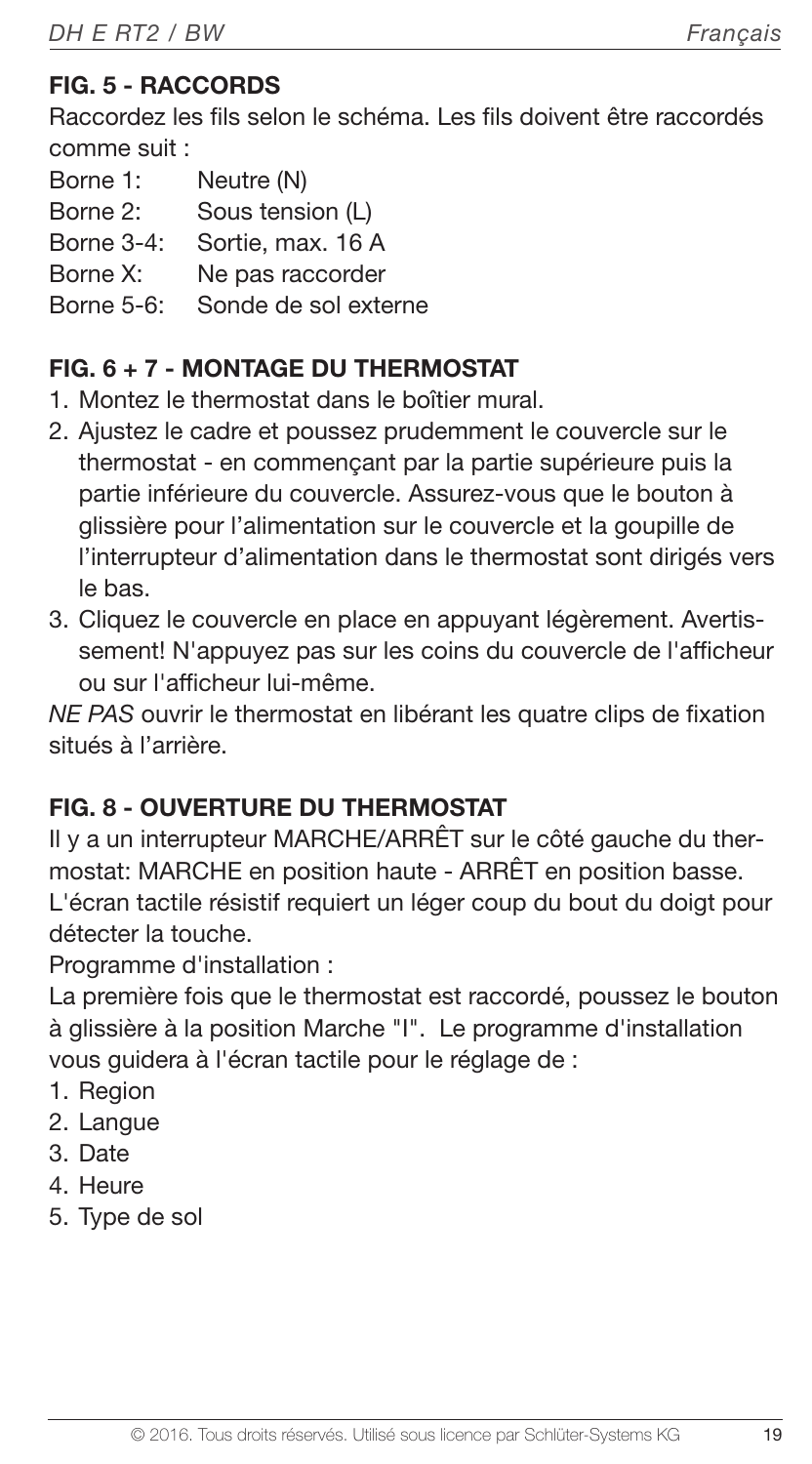#### **Programmation**

Voir le mode d'emploi: http://www.schlueter-systems.com/dhert2/



# FIG. 9 - DIAGNOSTIC DE PANNES

Si la sonde est débranchée ou court-circuitée, le système de chauffage est arrêté. La sonde peut être vérifiée dans le tableau des résistances.

#### Code des erreurs

- E0 : Faute interne. Le thermostat doit être remplacé.
- E1 : Sonde intégrée défectueuse ou court-circuitée. Remplacer le thermostat ou n'utiliser que la sonde de sol.
- E2 : Sonde externe déconnectée, court-circuitée ou défectueuse. Rebrancher la sonde si déconnectée ou la remplacer.
- E5 : Surchauffe interne. Vérifier l'installation.

# HOMOLOGATION CE

Selon les normes suivantes : LVD/EMC : EN 60730-2-9

# Classification

La protection contre les décharges électriques doit être assurée par une installation appropriée. L'installation appropriée doit satisfaire les exigences de la Classe II (isolation renforcée).

# Environnement et recyclage

Aidez nous a protéger l'environnement en disposant de l'emballage selon les règles nationales pour le traitement des déchets.

#### Recyclage des appareils obsolètes



Les appareils portant cette étiquette ne doivent pas être jetés avec les déchets ménagers de nature générale. Ils doivent être ramassés séparément et rebutés selon les règlements locaux.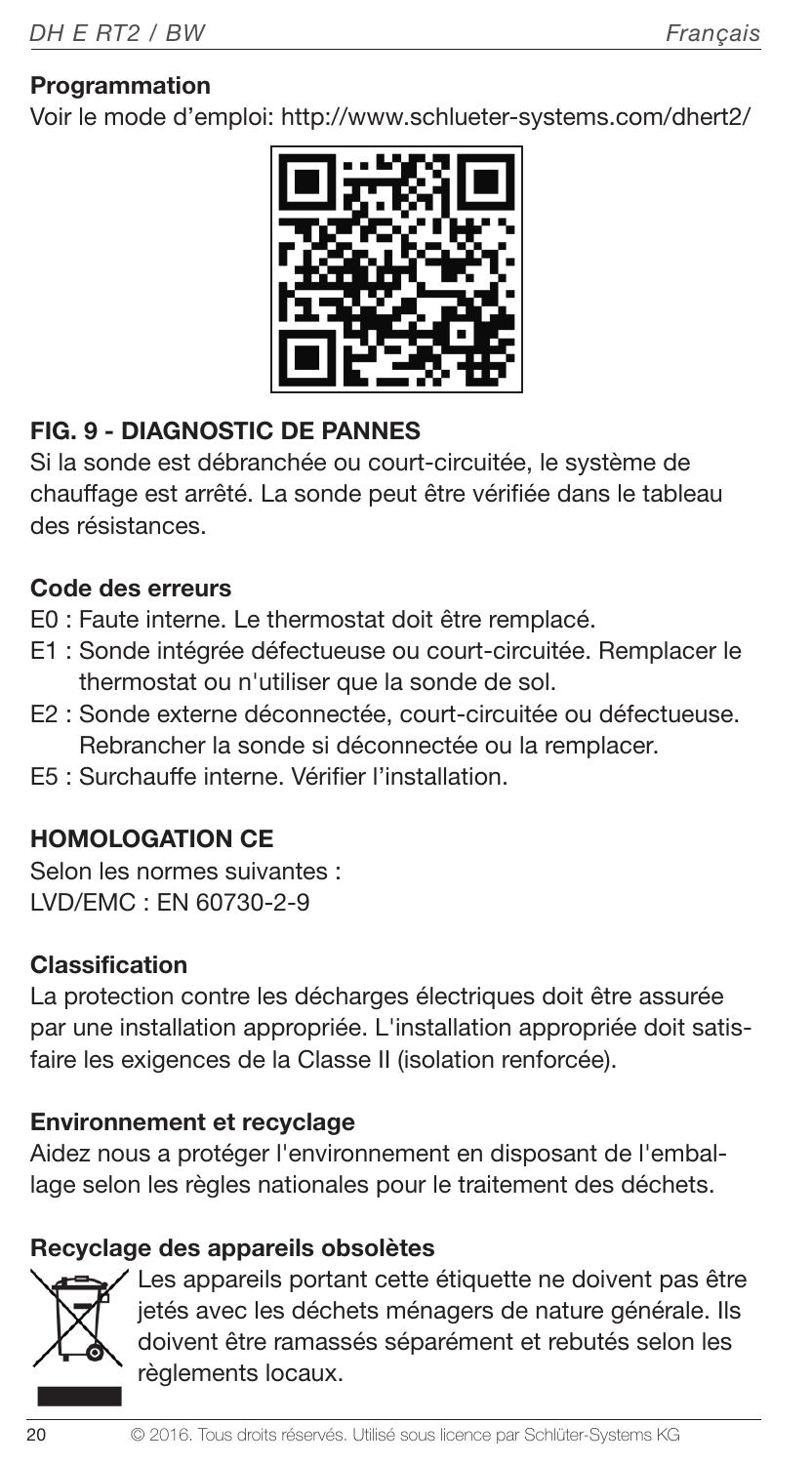# DONNÉES TECHNIQUES

| Relais de sortie contact à fermeture - unipolaire unidirectionnel |
|-------------------------------------------------------------------|
|                                                                   |
|                                                                   |
|                                                                   |
|                                                                   |
|                                                                   |
|                                                                   |
|                                                                   |
|                                                                   |
|                                                                   |
|                                                                   |
|                                                                   |
|                                                                   |
|                                                                   |
|                                                                   |
|                                                                   |
|                                                                   |
|                                                                   |
|                                                                   |
|                                                                   |

Le thermostat ne nécessite aucun entretien.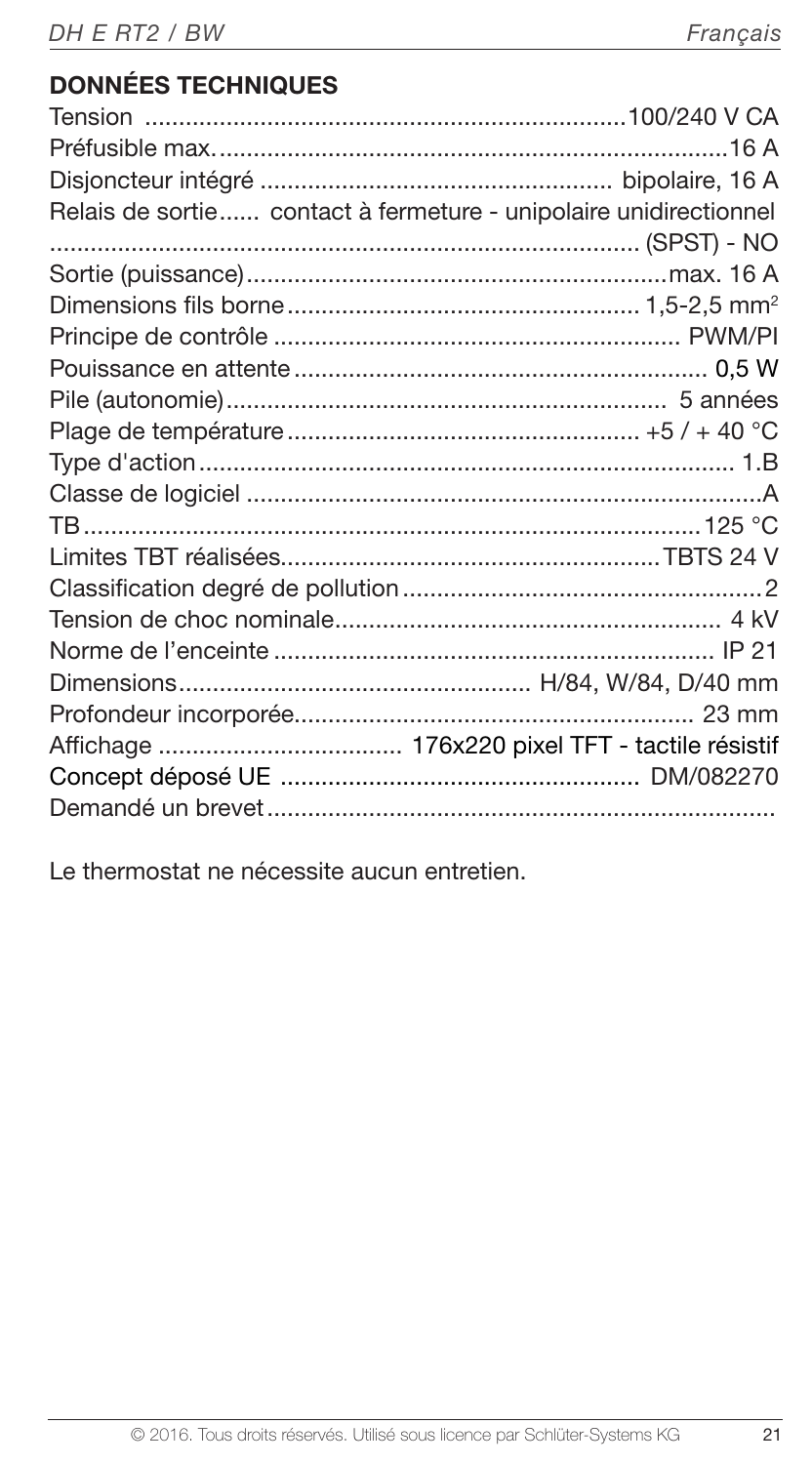

DH E RT2 / BW (MCD5-1999-SLP3)

**Instrukcja** Polski



# RYS. 1 – PRODUKT

- Termostat
- Czujnik

Termostat DH E RT2 / BW to elektroniczny regulator PWM/PI do sterowania temperaturą za pomocą zewnętrznego lub wbudowanego czujnika NTC.

Urządzenie jest przeznaczone do montażu w ścianie w puszce podtynkowej. Dostępna jest też płytka montażowa do instalacji naściennej.

Niniejszy termostat może być stosowany jako kontroler elektrycznego ogrzewania pomieszczeń zgodnie z normą EN50559.

# Linia produktów

DH E RT2 / BW Termostat programowalny z dwoma czujnikami: czujnikiem temperatury podłogi i wbudowanym czujnikiem temperatury powietrza w pomieszczeniu

# RYS. 2 – UWAGA

# Ważne wskazówki w zakresie bezpieczeństwa

Przed przystąpieniem do jakichkolwiek prac montażowych lub konserwacyjnych, należy każdorazowo odłączyć zasilanie urządzenia i wszystkich połączonych z nim elementów instalacji. Montaż termostatu i pozostałych urządzeń wchodzących w skład systemu może być wykonywany wyłącznie przez kompetentne osoby (np. uprawnionego elektryka). Instalacja elektryczna musi spełniać wymogi obowiązującego prawa.

# RYS. 3 – PRAWIDŁOWA LOKALIZACJA TERMOSTATU Montaż czujnika

Czujnik temperatury podłogi jest wyposażony w obwód SELV (Safety Extra-Low Voltage; obwód bardzo niskiego napięcia), dzięki czemu może on być umieszczony na tyle blisko powierzchni podło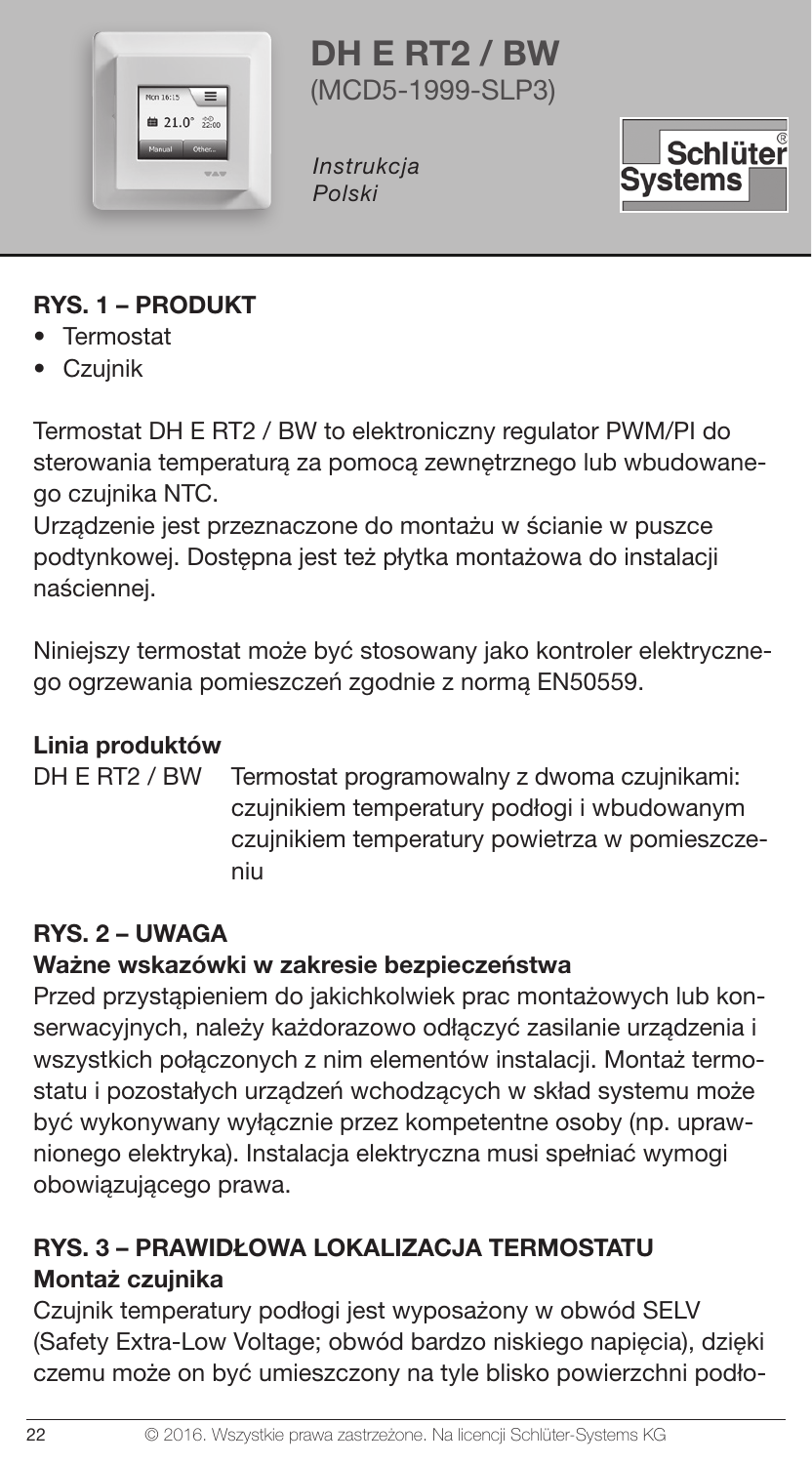gi, na ile to konieczne, bez zagrożenia porażeniem prądem w razie uszkodzenia przewodu czujnika. Dwa przewody biegnące od czujnika do puszki instalacyjnej muszą być dodatkowo zabezpieczone, np. izolacją termokurczliwą.

Aby uniknąć ryzyka zetknięcia się luźnych przewodów stałej instalacji z listwą zaciskową czujnika temperatury podłogi, muszą one być przymocowane do podłoża uchwytami do mocowania przewodów.

Zalecamy umieszczenie przewodu i czujnika w nieprzewodzącej rurze instalacyjnej zagłębionej w podłodze. Końcówka rury musi być szczelnie zaślepiona, a rura umieszczona tak wysoko w warstwie wylewki, jak tylko to możliwe. Ewentualnie czujnik może być bezpośrednio zagłębiony w posadzce. Przewód czujnika musi się znajdować w oddzielnym obwodzie lub w inny sposób być oddzielony od przewodów zasilających.

Czujnik powinien być umieszczony centralnie pomiędzy odcinkami przewodu w pętli grzewczej.

Przewód czujnika można przedłużać do długości 30 m przewodem dwużyłowym. Nie wolno wykorzystywać dwóch wolnych żył w wielożyłowym przewodzie, stosowanym np. do doprowadzenia zasilania do przewodu grzewczego. Zmienne wartości szczytowe prądu w takich przewodach mogą wytwarzać sygnał zakłócający optymalne działanie termostatu. Jeśli używany jest przewód ekranowany, ekran nie może być podłączony do uziemienia (PE). Przewód dwużyłowy musi przebiegać w oddzielnej rurce lub w inny sposób być oddzielony od przewodów zasilających.

# Montaż termostatu z czujnikiem wbudowanym

Czujnik temperatury powietrza służy do regulacji temperatury komfortowej pomieszczenia. Termostat powinien być zamontowany na ścianie, na wysokości około 1,5 m nad podłogą, w miejscu zapewniającym swobodny obieg powietrza wokół urządzenia. Należy unikać instalacji w strefach narażonych na przeciągi, bezpośrednie oddziaływanie promieni słonecznych oraz innych źródeł ciepła.

# RYS. 4 – PRAWIDŁOWY SPOSÓB OTWIERANIA TERMOSTATU

- 1. Przesunąć przycisk zasilania w dół do pozycji wyłączonej "0".
- 2. Zdemontować pokrywę przednią włożyć mały śrubokręt do otworu umieszczonego pośrodku u dołu urządzenia, nacisnąć i przytrzymać zapadkę zabezpieczającą pokrywę. NIE WOLNO stosować żadnych innych narzędzi ani sposobów otwierania.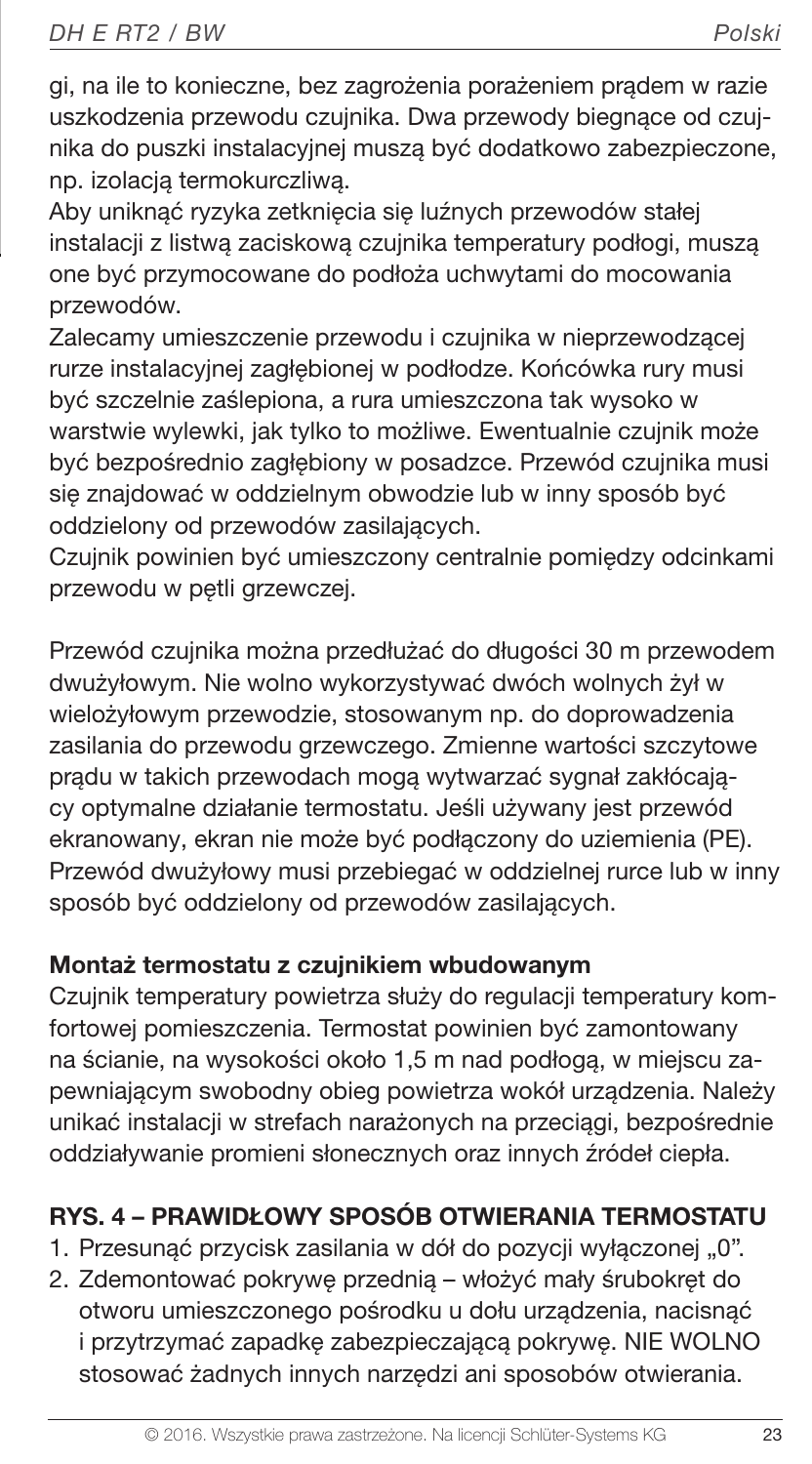3. Następnie ostrożnie pociągnąć, aby zdjąć pokrywę najpierw z części dolnej, a następnie części górnej termostatu.

# RYS. 5 – POŁACZENIA

Przewody należy połączyć zgodnie ze schematem, w następujący sposób:

- Zacisk 1: Neutralny (N)
- Zacisk 2: Fazowy (L)
- Zaciski 3-4: Wyjście, maks. 16 A
- Zacisk X: Nie podłączać
- Zaciski 5-6: Zewnętrzny czujnik temperatury podłogi

# RYS. 6 + 7 – MONTAŻ TERMOSTATU

- 1. Zamontować termostat w puszce podtynkowej.
- 2. Zamontować ramkę i ostrożnie wcisnąć pokrywę termostatu na miejsce, najpierw część górną, a następnie część dolną pokrywy. Sprawdzić, czy przesuwny przycisk zasilania w pokrywie urządzenia oraz wtyk zasilający termostatu znajdują się w pozycji dolnej.
- 3. Docisnąć pokrywę stosując lekki, równomierny ucisk. Uwaga! Nie przyciskać narożników pokrywy wyświetlacza ani samego wyświetlacza.

NIE WOLNO otwierać termostatu zwalniając cztery zaciski mocujące umieszczone na jego tylnej stronie.

# RYS. 8 – OBSŁUGA TERMOSTATU

Po lewej stronie urządzenia znajduje się przesuwny przycisk zasilania: gdy jest on w pozycji górnej termostat jest włączony, w dolnej – wyłączony.

Rezystywny wyświetlacz dotykowy wymaga jedynie delikatnego dotknięcia czubkiem palca, aby zareagować.

Kreator instalacji:

Po pierwszym podłączeniu termostatu do sieci zasilającej, przycisk zasilania należy przesunąć do pozycji włączonej "I". Kreator instalacji na wyświetlaczu pomoże ustawić:

- 1. Region
- 2. Język
- 3. Datę
- 4. Godzinę
- 5. Typ podłogi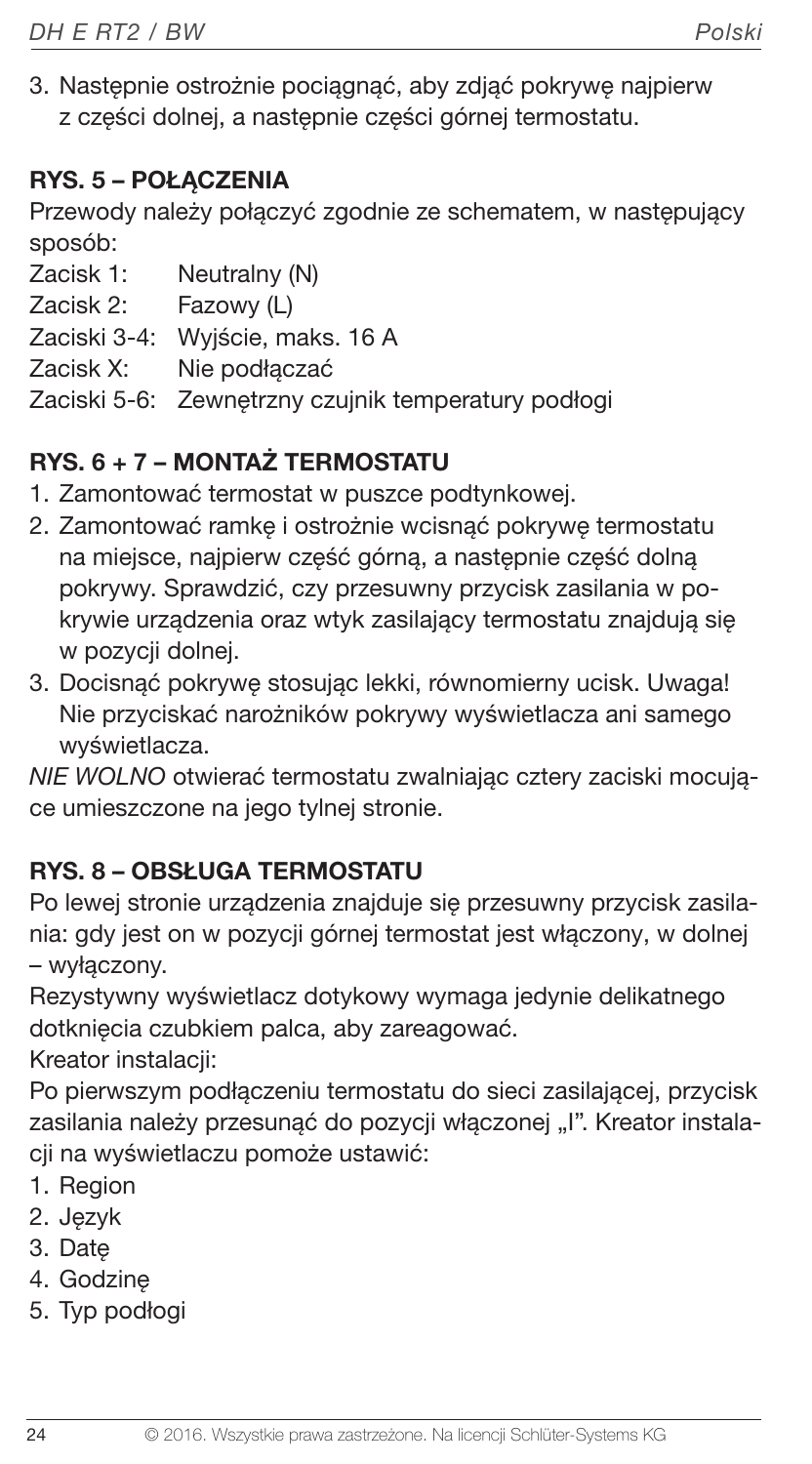#### **Programowanie**

Patrz: instrukcja obsługi: http://www.schlueter-systems.com/dhert2/



# RYS. 9 - LOKALIZACJA USTEREK

W przypadku odłączenia lub zwarcia czujnika ogrzewanie wyłącza się. Parametry czujnika można sprawdzać, posługując się tabelą oporności.

# Sygnalizacia błędów

E0: Błąd wewnętrzny. Konieczna jest wymiana termostatu.

- E1: Nastąpiło zwarcie czujnika wbudowanego lub jest on odłączony. Należy wymienić termostat lub korzystać wyłącznie z czujnika temperatury podłogi.
- E2: Nastapiło zwarcie bądź uszkodzenie czujnika wbudowanego lub jest on odłączony. Podłączyć czujnik jeśli jest odłączony, a w razie uszkodzenia lub zwarcia wymienić.
- E5: Wewnętrzne przegrzanie. Sprawdzić stan instalacji.

# Oznaczenie CE

Zgodnie z następującą normą: LVD/EMC: EN 60730-2-9

# Klasa ochronności

Należy zapewnić ochronę przeciwporażeniową za pomocą odpowiedniego montażu. Instalacja musi spełniać wymogi klasy II (podwyższona izolacja).

#### Ochrona środowiska i utylizacja

Pomóż nam chronić środowisko, utylizując opakowanie urządzenia zgodnie z krajowymi przepisami w zakresie przetwarzania odpadów.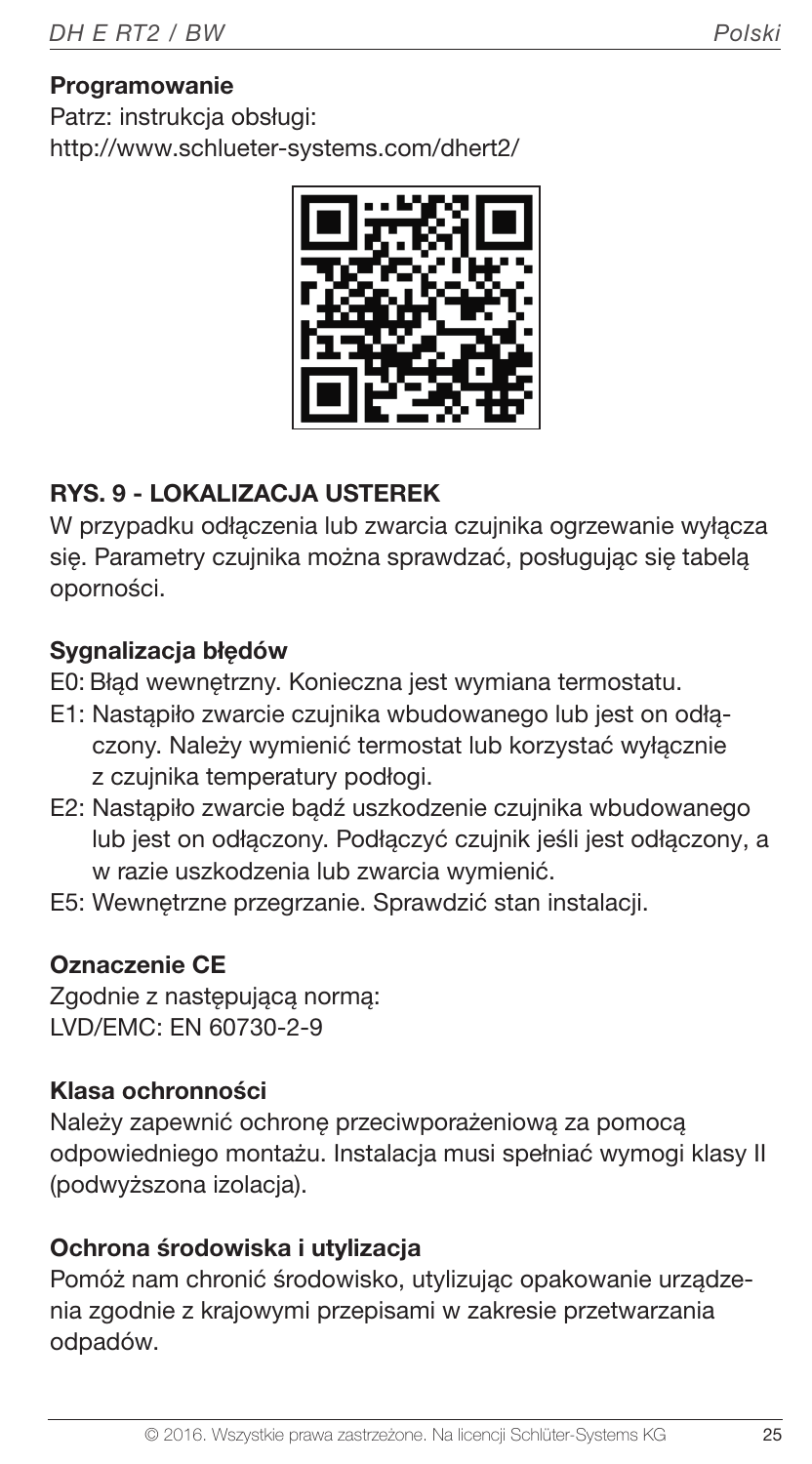# Utylizacja wyeksploatowanych urządzeń



Produkty oznaczone tym symbolem nie nadają się do utylizacji razem z odpadami z gospodarstwa domowego. Należy je osobno przekazywać do punktów odbioru odpadów zgodnie z obowiązującymi lokalnymi przepisami.

# DANE TECHNICZNE

| Samoczynny wyłącznik nadmiarowy, maks.  16 A              |  |
|-----------------------------------------------------------|--|
| Wbudowany wyłącznik automatyczny  2-biegunowy 16 A        |  |
| Przekaźnik wyjściowy  styk zwierny - SPST - NO            |  |
|                                                           |  |
|                                                           |  |
|                                                           |  |
|                                                           |  |
|                                                           |  |
|                                                           |  |
|                                                           |  |
|                                                           |  |
|                                                           |  |
|                                                           |  |
|                                                           |  |
|                                                           |  |
|                                                           |  |
| Wymiary wys. 84 mm, szer. 84 mm, głęb. 40 mm              |  |
|                                                           |  |
| Wyświetlacz 176x220 pixeli, dotykowy ekran rezystywny TFT |  |
|                                                           |  |
|                                                           |  |

Termostat nie wymaga konserwacji.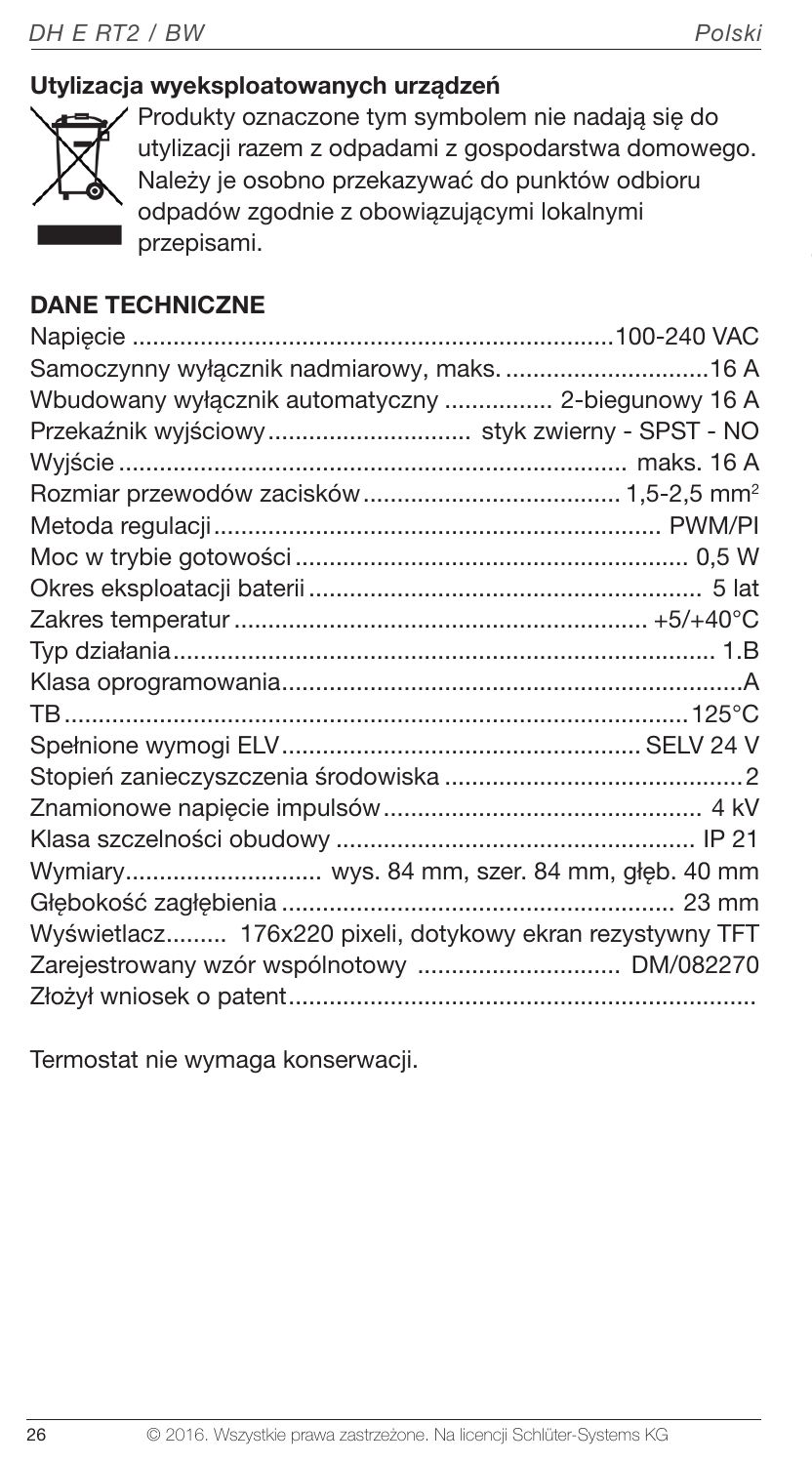

DH E RT2 / BW (MCD5-1999-SLP3)

Pokyn<br>Česky



# OBR. 1 – OBSAH

- Termostat
- Čidlo

Termostat je elektronický PWM/PI termostat pro regulaci teploty pomocí NTC čidla umístěného buď vně, nebo uvnitř termostatu. Termostat je určený pro slícovanou montáž ve stěnové zásuvce. K dispozici je rovněž základová deska pro nástěnnou montáž.

Tento termostat může být použit jako regulátor pro elektrické vytápění místností v souladu s normou EN50559.

#### Program výrobků

DH E RT2 / BW Hodinový termostat s dvěma čidly: podlahové čidlo a vestavěné pokojové čidlo.

# OBR. 2 – VAROVÁNÍ – Důležité bezpečnostní pokyny

Než začnete provádět jakékoli instalační nebo údržbové práce na tomto termostatu a souvisejících součástech, odpojte elektrické napájení. Termostat a související součásti smí instalovat pouze kompetentní osoba (tzn. kvalifikovaný elektrikář). Elektroinstalace musí být v souladu s platnými zákonnými předpisy.

# OBR. 3 – UMÍSTĚNÍ TERMOSTATU Montáž čidla

Podlahové čidlo je vybaveno obvodem ochranného velmi nízkého napětí (SELV), který umožňuje umístit čidlo co možná nejblíže u povrchu podlahy, aniž by bylo nutné se obávat rizika zasažení elektrickým proudem v případě poškození kabelu čidla. Dva vodiče připojující čidlo k montážní krabici musí být dodatečně izolované, např. bužírkou.

Aby uvolněné vodiče v pevné instalaci nemohly přijít do kontaktu se svorkovnicí podlahového čidla, musí být upevněny s použitím kabelových spon.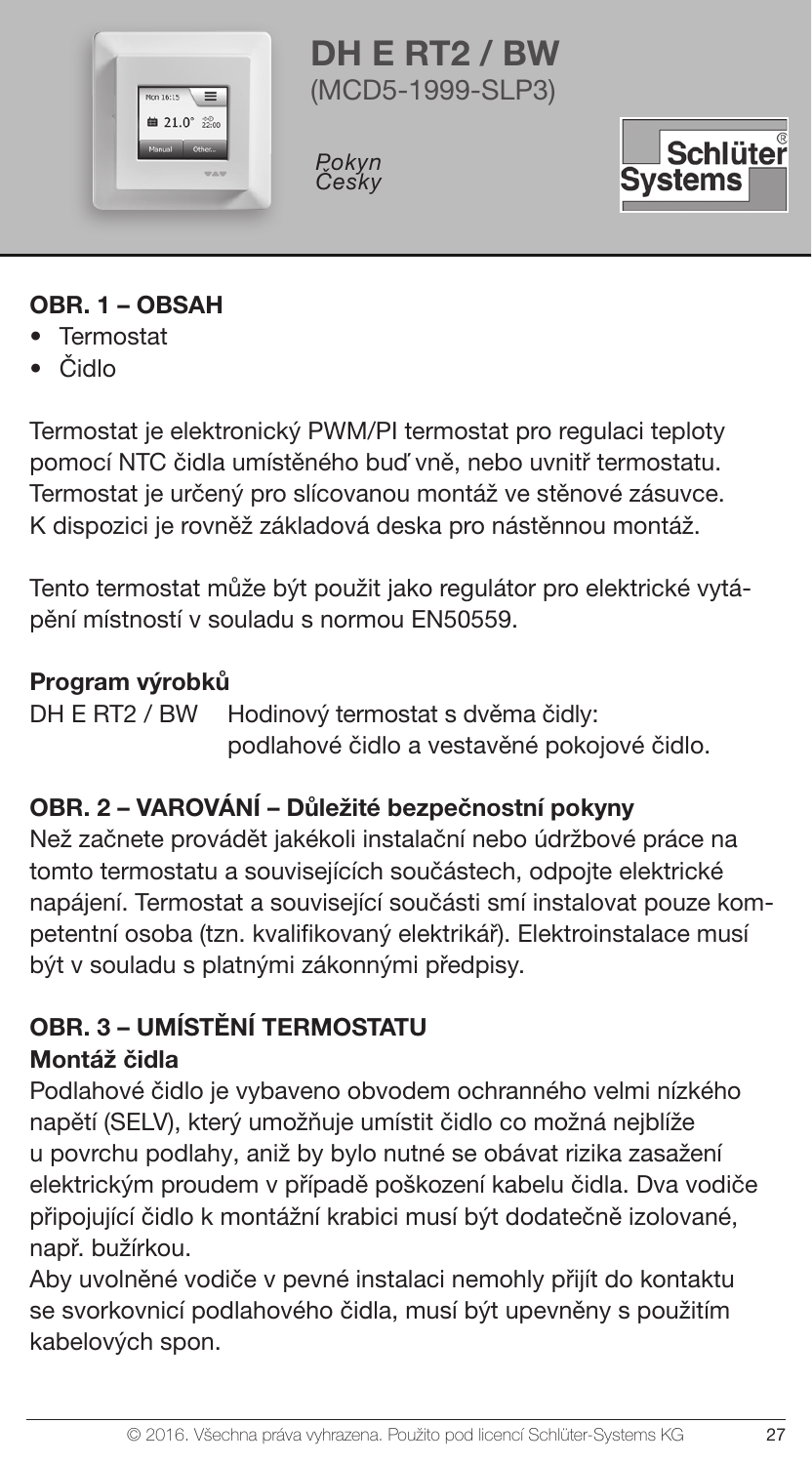Důrazně doporučujeme umístit kabel a čidlo v nevodivé instalační trubce uložené v podlaze. Konec trubky musí být uzavřený a trubka umístěna co možná nejvýše ve vrstvě betonu. Alternativně může být čidlo uloženo přímo v podlaze. Kabel čidla musí být veden samostatnou instalační trubkou nebo oddělen od napájecích kabelů. Podlahové čidlo musí být vycentrováno mezi smyčkami topného kabelu.

Kabel čidla smí být prodloužen až na 30 m pomocí samostatného dvoužilového kabelu. Nesmí se používat dva volné vodiče ve vícežilovém kabelu, používané např. k napájení podlahového topného kabelu proudem. Spínací špičky takových elektrických napájecích vedení mohou vytvářet rušivé signály bránící optimálnímu fungování termostatu. Při použití stíněného kabelu nesmí být stínění připojeno k uzemnění (PE). Dvoužilový kabel musí být umístěný v samostatné trubce nebo jiným způsobem oddělený od napájecích kabelů.

# Montáž termostatu vestavěným čidlem

Pokojové čidlo se používá pro komfortní regulaci teploty v místnostech. Termostat musí být namontován na stěně cca 1,5 m nad podlahou tak, aby kolem něho mohl volně proudit vzduch. Je třeba eliminovat průvan a přímé sluneční světlo, jakož i jiné zdroje tepla.

# OBR. 4 – OTEVŘENÍ TERMOSTATU

- 1. Posuňte vypínač dolů do vypnuté polohy "0".
- 2. Uvolněte přední kryt POUZE tak, že vložíte malý šroubovák do štěrbiny uprostřed spodní strany předního krytu a stisknete a přidržíte západku zajišťující přední kryt.
- 3. Poté opatrně odtáhněte přední kryt, nejdřív ze spodní části termostatu a pak z části horní.

# OBR. 5 – PŘIPOJENÍ

Zapojte vodiče podle schématu. Vodiče musí být zapojeny takto:

- Svorka 1: Nulový vodič (N)
- Svorka 2: Fáze (L)
- Svorka 3-4: Výstup, max. 16 A
- Svorka X: Nepřipojujte
- Svorka 5-6: Externí podlahové čidlo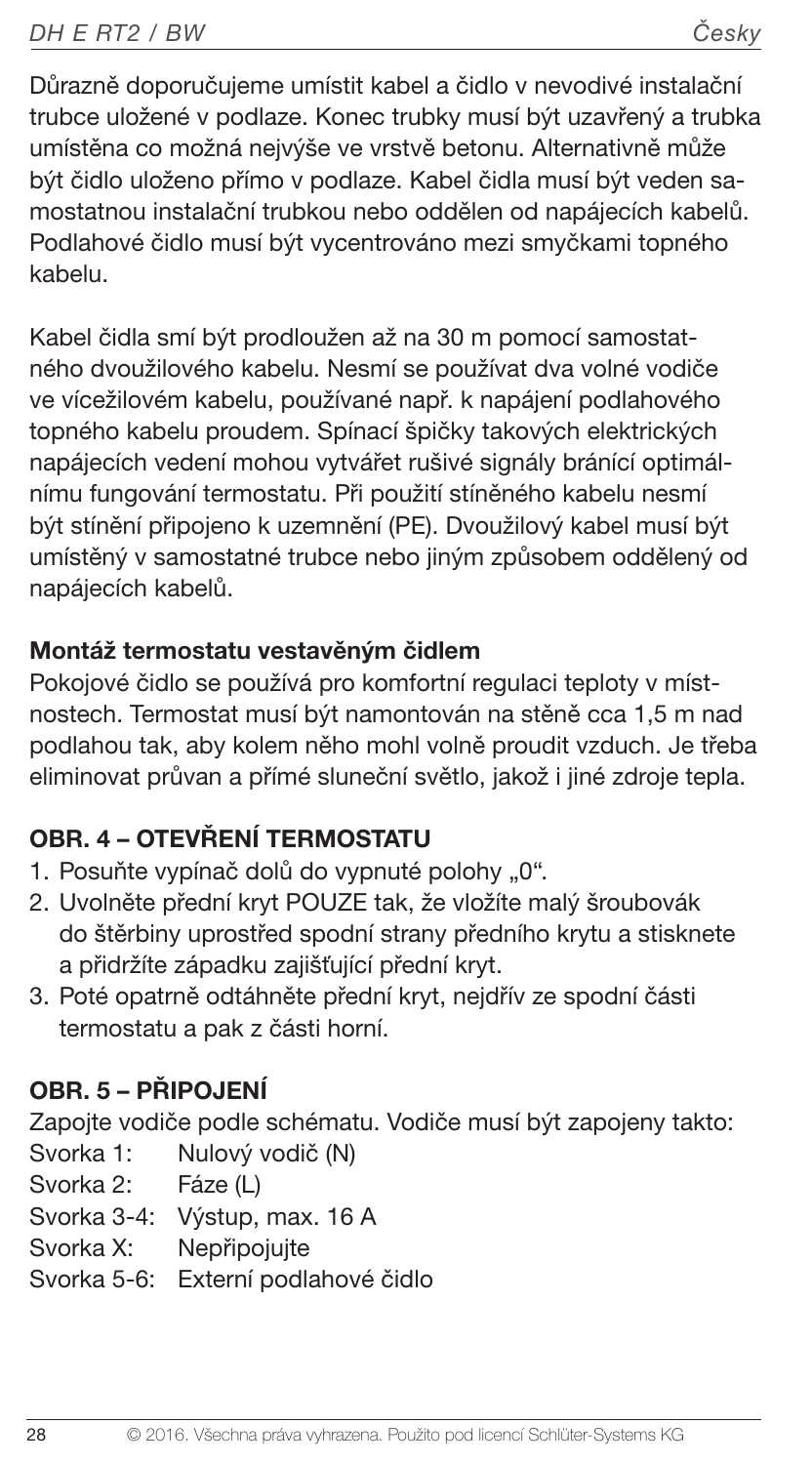# OBR. 6 + 7 – MONTÁŽ TERMOSTATU

- 1. Namontujte termostat do zásuvky ve zdi.
- 2. Namontujte rám a opatrně přitiskněte kryt na termostat nejprve horní část krytu a potom část spodní. Dejte pozor, aby posuvný vypínač na krytu i kolík vypínače v termostatu byly dole.
- 3. Zaklapněte kryt na místo lehkým, rovnoměrným tlakem. Varování! Netlačte na rohy krytu displeje ani na samotný displej.

NEOTEVÍREJTE termostat uvolněním čtyř upevňovacích spon na zadní straně.

# OBR. 8 – OVLÁDÁNÍ TERMOSTATU

Ne levé straně termostatu je vypínač (ZAP/VYP): nahoře je ZAPNU-TO – dole je VYPNUTO.

Odporová dotyková obrazovka vyžaduje jemné klepnutí konečkem prstu, aby zaznamenala dotyk.

Průvodce instalací:

Při prvním zapojení termostatu stiskněte posuvný vypínač do zapnuté polohy "I". Průvodce instalací na dotykové obrazovce vás provede nastavením těchto parametrů:

- 1. Region
- 2. Jazyk
- 3. Datum
- 4. Čas
- 5. Typ podlahy

# Programování

Viz uživatelský manuál: http://www.schlueter-systems.com/dhert2/



# OBR. 9 - ODSTRAŇOVÁNÍ ZÁVAD

Když je čidlo odpojené nebo zkratované, vypne se topný systém. Čidlo můžete kontrolovat podle tabulky odporů.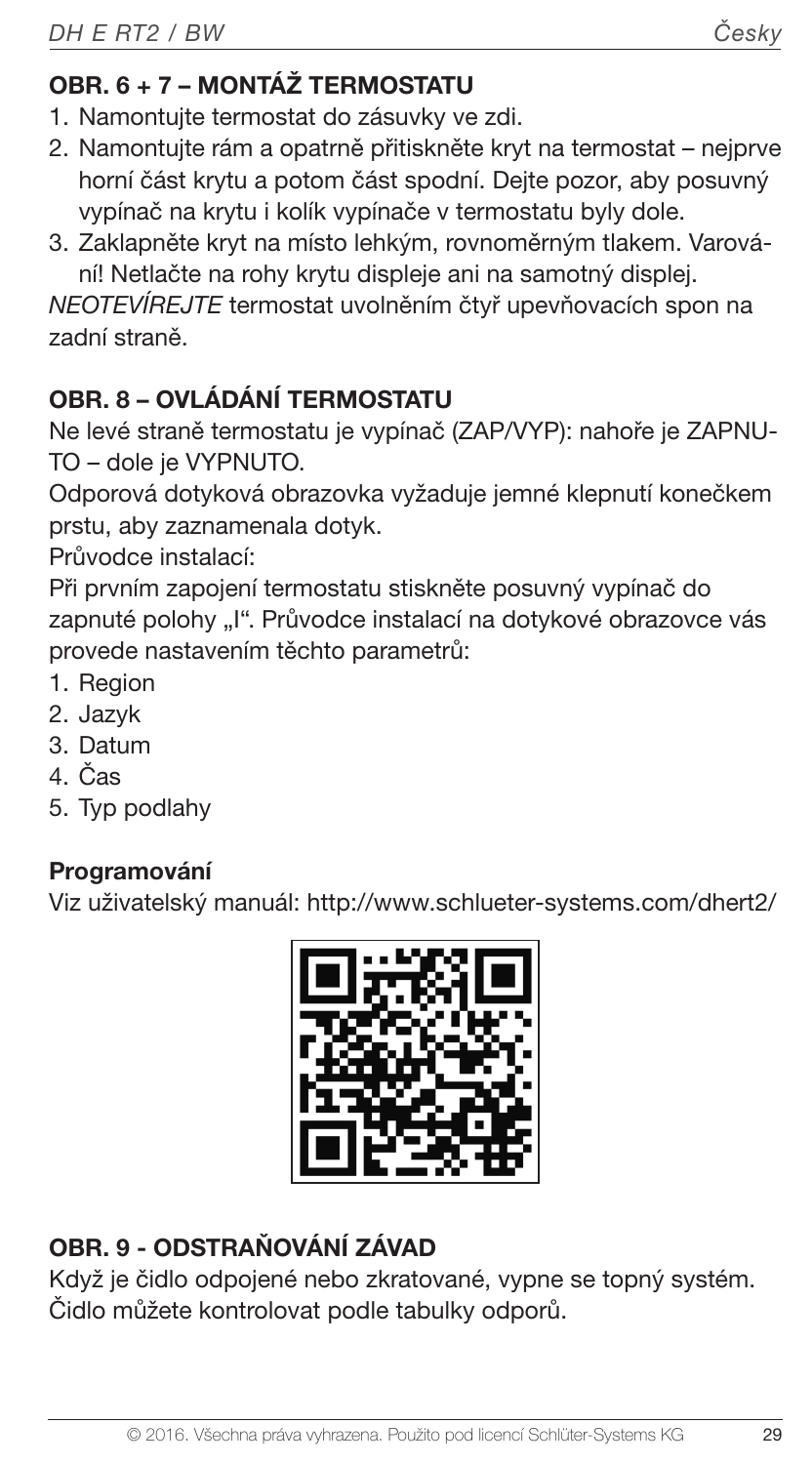E0: Vnitřní chyba. Je nutné termostat vyměnit.

- E1: Vestavěné čidlo závadné nebo zkratované. Vyměňte termostat nebo použijte jen podlahové čidlo.
- E2: Externí čidlo odpojené, závadné nebo zkratované. Je-li čidlo odpojené, znovu ho připojte, popř. vyměňte čidlo.
- E5: Vnitřní přehřátí. Zkontrolujte instalaci.

# Značka CE

Podle následující normy: LVD/EMC: EN 60730-2-9

# Klasifikace

Ochrana proti zasažení elektrickým proudem musí být zajištěna vhodnou instalací. Vhodná instalace musí splňovat požadavky třídy II (zesílená izolace).

# Recyklace a životní prostředí

Pomozte nám chránit životní prostředí tím, že budete likvidovat obaly v souladu s národními předpisy o zpracování odpadu.

# Recyklace starých přístrojů



Spotřebiče s tímto štítkem je zakázáno vyhazovat do směsného domovního odpadu. Musí být samostatně shromážděny a zlikvidovány v souladu s místními předpisy.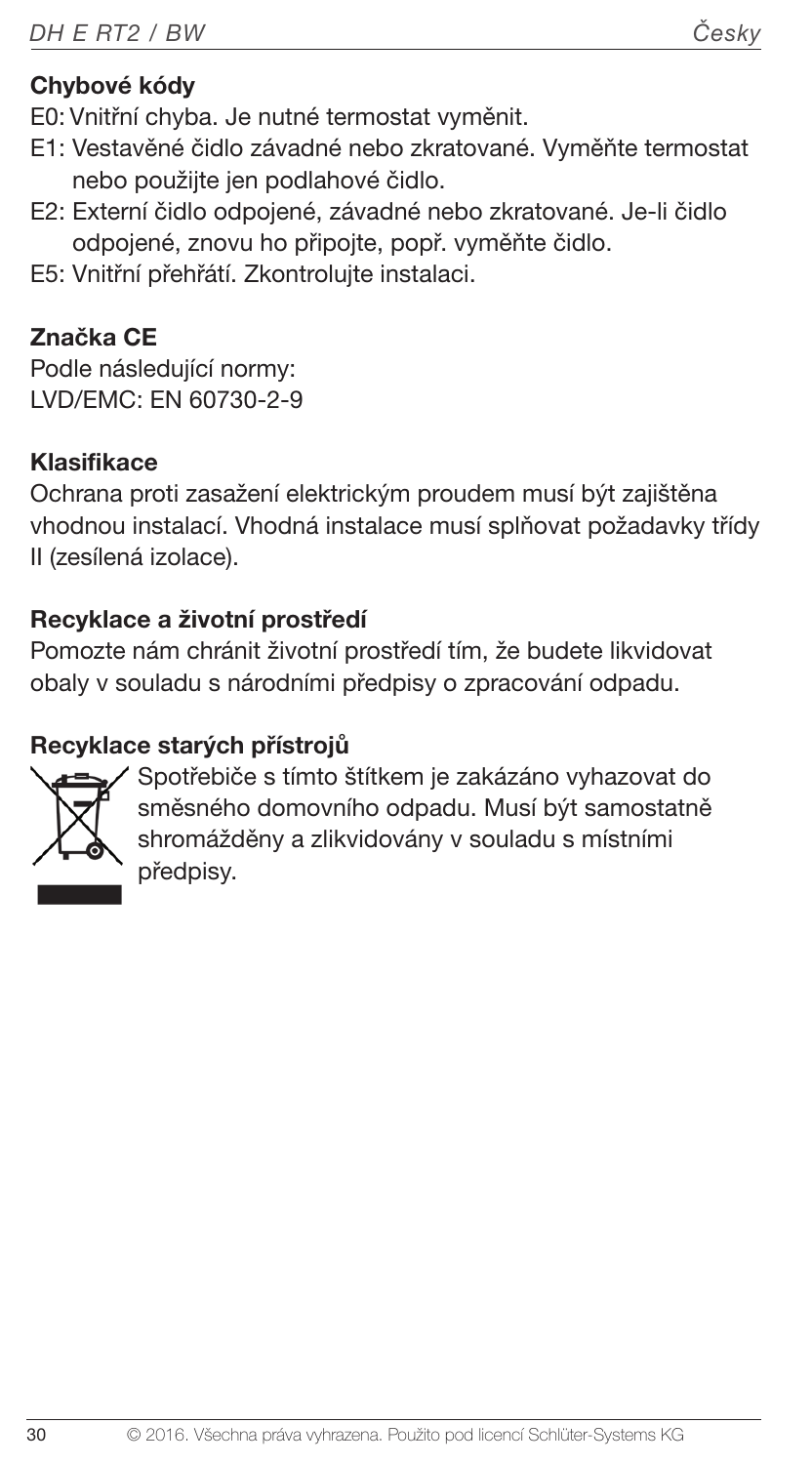# TECHNICKÉ ÚDAJE

| Realizované limity ochranného malého napětí (ELV)  SELV 24 V |  |
|--------------------------------------------------------------|--|
|                                                              |  |
|                                                              |  |
|                                                              |  |
|                                                              |  |
|                                                              |  |
| Displej 176x220 pixelů TFT – odporový dotykový               |  |
|                                                              |  |
|                                                              |  |

Termostat nevyžaduje údržbu.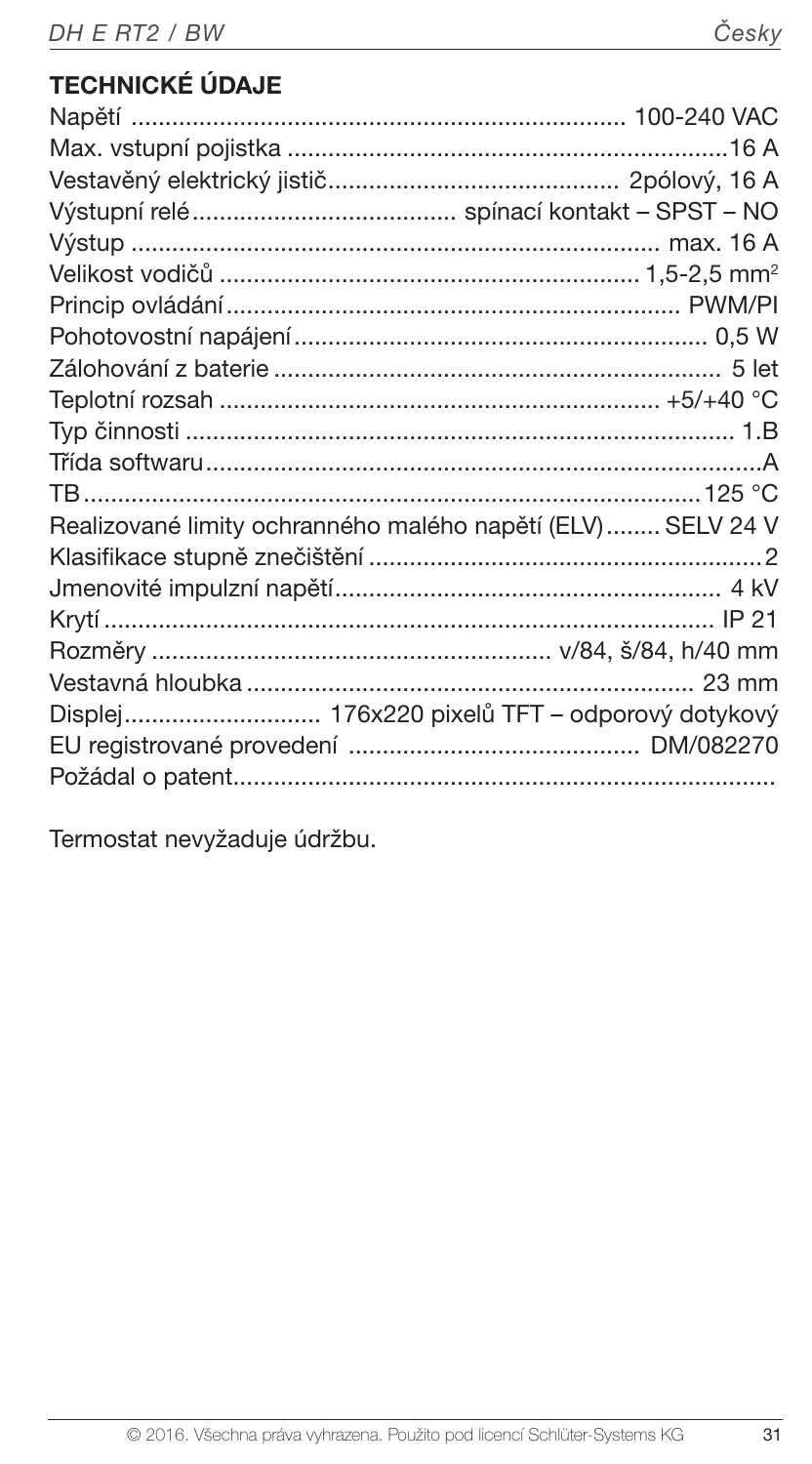

DH E RT2 / BW (MCD5-1999-SLP3)

**Instructie Nederlands** 



# FIG. 1 - INHOUD

- Thermostaat
- Sensor

De thermostaat is een elektronische PWM/PI-(pulsbreedtemodulatie met proportionele integraalregelaar)-thermostaat voor het regelen van de temperatuur door middel van een NTC-sensor die zich ofwel uitwendig van of inwendig in de thermostaat bevindt.

De thermostaat is ontworpen voor een verzonken wandmontage in een inbouwdoos. Een basisplaat voor montage op de muur is ook beschikbaar.

Deze thermostaat kan worden gebruikt als regelaar voor elektrische vloerverwarming overeenkomstig EN50559.

#### Productprogramma

DH E RT2 / BW Klokthermostaat met twee sensoren: vloersensor en ingebouwde ruimtesensor.

# FIG. 2 - ATTENTIE – Belangrijke veiligheidsinstructies

Onderbreek de stroomtoevoer voor het uitvoeren van installatie- en onderhoudswerk aan de thermostaat en verbondene componenten. De thermostaat en verbondene componenten mogen alleen door een competente persoon (d.w.z. een gekwalificeerde elektricien) uitgevoerd worden. De elektrische installatie moet in overeenstemming zijn met de geldende overheidsbepalingen.

#### FIG. 3 – PLAATSING VAN DE THERMOSTAAT Montage van de sensor

De vloersensor is voorzien van een schakeling met zeer lage veiligheidsspanning (ZLVS), waardoor het zo dicht mogelijk bij het vloeroppervlak kan worden geplaatst zonder rekening te hoeven houden met gevaar voor elektrische schokken mocht de kabel van de sensor beschadigd raken. De twee kabels van de sensor naar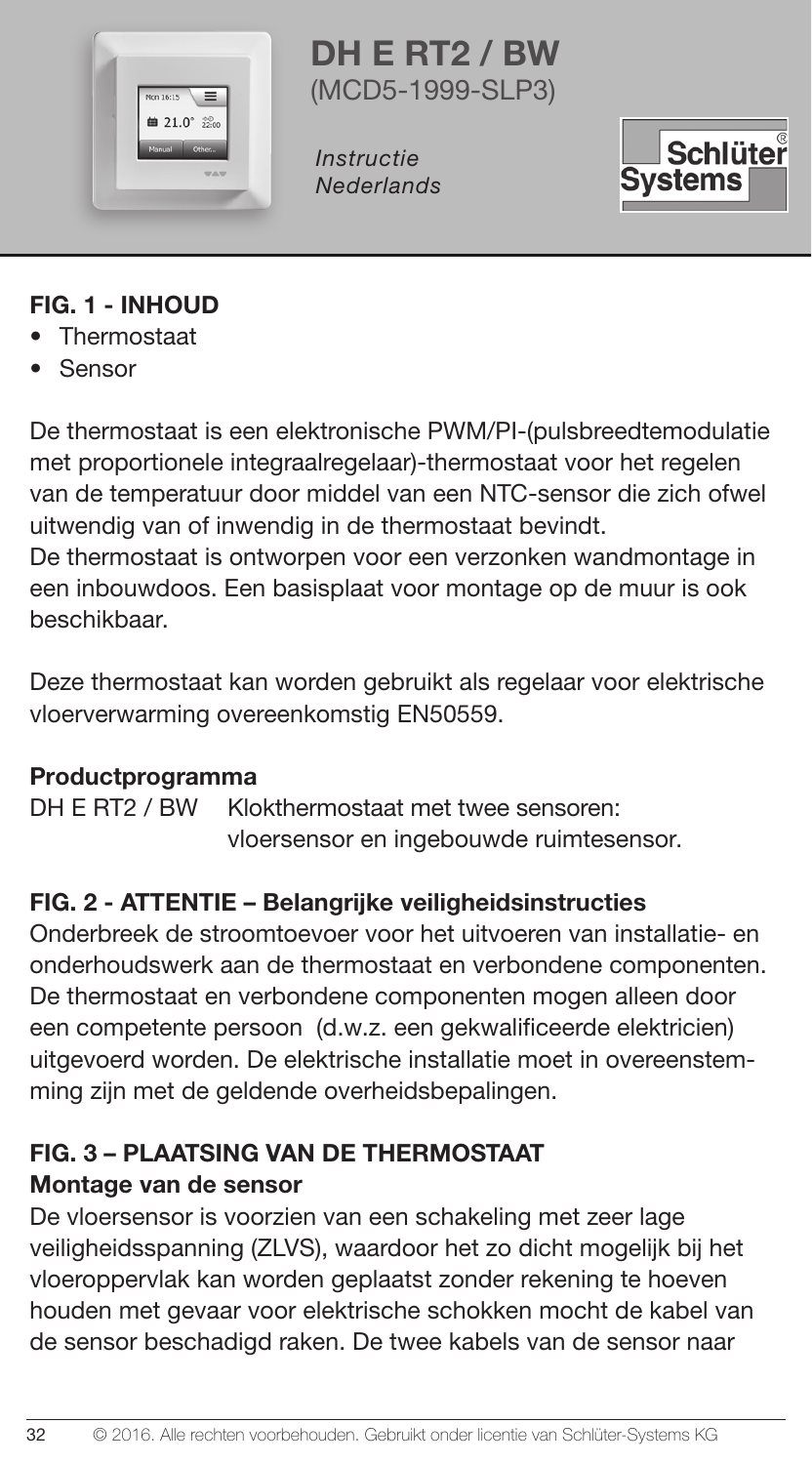de montagedoos moeten extra worden geïsoleerd met bijv. een krimpkous.

Om te vermijden dat losse kabels in de vaste installatie in aanraking komen met het klemmenblok van de vloersensor, moeten ze met kabelbinders worden vastgezet.

Aangeraden wordt om de kabel en sensor in een niet-geleidende installatiebuis te plaatsen die in de vloer verankerd ligt. Het uiteinde van de buis moet zo hoog mogelijk in de betonlaag worden aangebracht. De sensor kan ook direct in de vloer worden verankerd. De sensorkabel moet via een afzonderlijke buis worden gevoerd of afgescheiden zijn van stroomkabels.

De vloersensor moet midden tussen de verwarmingskabels worden geplaatst.

De sensorkabel is tot 30 m te verlengen met behulp van een afzonderlijke tweeaderige kabel. De twee overgebleven aders in een meeraderige kabel die bv. stroom aan de verwarmingskabels van de vloerverwarming leveren, mogen niet worden gebruikt. De schakelpieken van dergelijke netspanningskabels kunnen stoorsignalen veroorzaken die het goed functioneren van de regelaar kunnen beïnvloeden. Als een gewapende kabel wordt gebruikt, moet de wapening niet worden geaard (PE). De tweeaderige kabel moet in een afzonderlijke buis worden geplaatst of op een andere wijze afgescheiden zijn van stroomkabels.

#### Montage van thermostaat met ingebouwde kamersensor

De kamersensor wordt gebruikt om de temperatuur in kamers te regelen. De thermostaat moet aan de wand ca. 1,5 m boven de vloer worden gemonteerd om een vrije luchtcirculatie te bewerkstelligen. Tocht, direct zonlicht en andere warmtebronnen moeten vermeden worden.

# FIG. 4 - OPENEN VAN DE THERMOSTAAT

- 1. Schuif de stroomschakelaar naar Uit "0".
- 2. Steek ALLEEN een kleine schroevendraaier in de sleuf in het midden van de onderkant van het voordeksel om de pal die het voordeksel blokkeert in te drukken en te vergrendelen.
- 3. Trek het voordeksel voorzichtig weg; eerst van het onderste gedeelte van de thermostaat, vervolgens van het bovenste gedeelte van de thermostaat.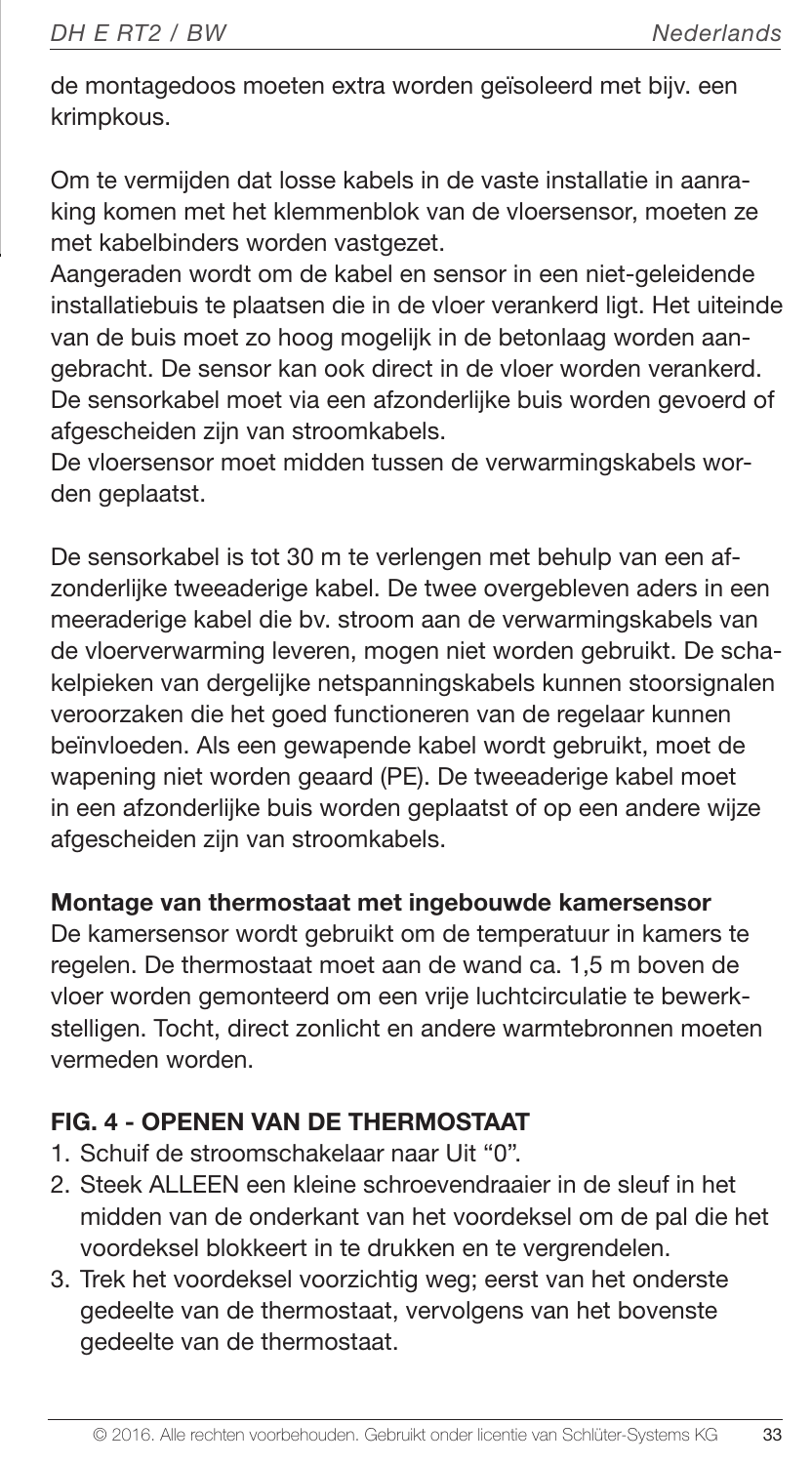# FIG. 5 - VERBINDINGEN

Verbind de draden overeenkomstig het diagram. De draden dienen als volgt te worden verbonden:

- Klem 1: Neutraal (N)
- Klem 2: Fase (L)
- Klem 3-4: Output, max. 16 A
- Klem X: Niet aansluiten
- Klem 5-6: Externe vloersensor

# FIG. 6 +7 - MONTAGE VAN DE THERMOSTAAT

- 1. Monteer de thermostaat in de wanddoos.
- 2. Breng het frame aan en druk het deksel voorzichtig op de thermostaat; eerst het bovenste gedeelte van het deksel en vervolgens het onderste gedeelte van het deksel. Zorg ervoor dat zowel de stroomschuifknop op het deksel als de stroomschakelpen in de thermostaat naar beneden staan.
- 3. Klik de afdekking op zijn plaats door lichte, gelijkmatige druk. Attentie! Oefen geen druk uit op de hoeken van de displayafdekking of de display zelf.

Maak de thermostaat NIET open door de vier bevestigingsclips aan de achterzijde los te maken.

# AFB. 8 - BEDIENING VAN DE THERMOSTAAT

Aan de linkerzijde van de thermostaat bevindt zich een AAN/UIT schakelaar. Naar boven is AAN – naar beneden is UIT Het resistieve aanraakscherm hoeft slechts zacht met uw vinger te worden aangetikt om het te registreren.

Installatiewizard:

De eerste keer dat de thermostaat wordt ingeschakeld, duwt u de stroomschuifknop naar Aan "I". De installatiewizard op het aanraakscherm zal u begeleiden tijdens de installatie van:

- 1. Region
- 2. Taal
- 3. Datum
- 4. Tijd
- 5. Vloertype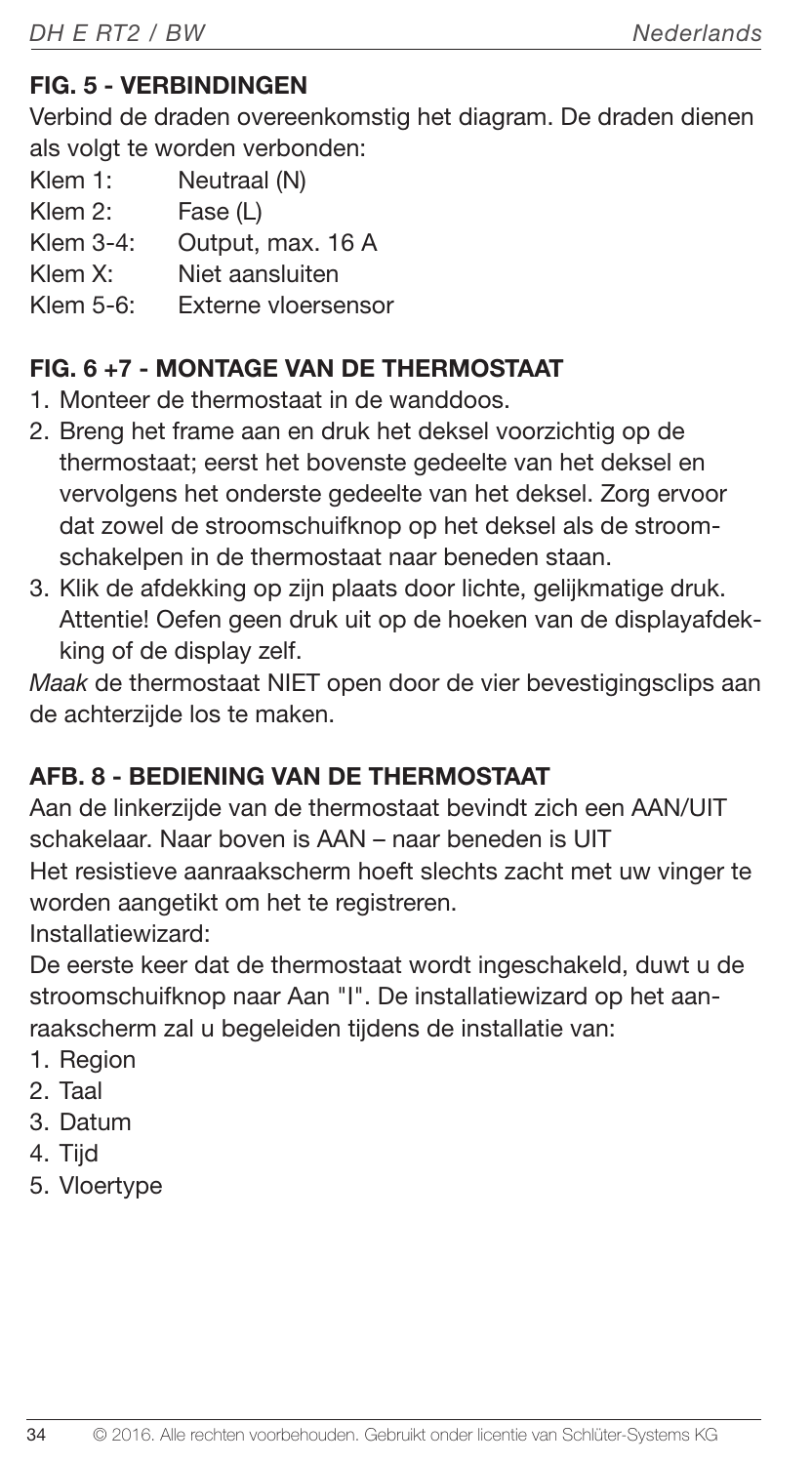#### Programmeren

Zie gebruikershandleiding: http://www.schlueter-systems.com/dhert2/



# AFB. 9 - PROBLEMEN OPLOSSEN

Als de sensor is uitgeschakeld of kortgesloten, wordt het verwarmingssysteem uitgeschakeld. De sensor kan worden gecontroleerd aan de hand van de weerstandstabel.

#### Foutcodes

E0: Interne fout. De thermostaat moet worden vervangen.

- E1: Ingebouwde sensor defect of kortgesloten. Vervang de thermostaat of gebruik alleen de vloerthermostaat.
- E2: Externe sensor ontkoppeld, defect of kortgesloten. Sluit de sensor opnieuw aan indien deze ontkoppeld is, of vervang de sensor.
- E5: Interne oververhitting. Controleer de installatie.

#### CE merkteken

In overeenstemming met de volgende norm: LVD/EMC: EN 60730-2-9

#### Classificatie

Bescherming tegen elektrische schokken moet door een passende installatie worden gewaarborgd. Een correcte installatie moet voldoen aan de voorschriften van klasse II (verhoogde isolatie).

#### Milieu en recycling

Wij verzoeken u ons bij de bescherming van het milieu behulpzaam te zijn door de verpakking overeenkomstig de voor de afvalverwerking geldende nationale voorschriften te verwijderen.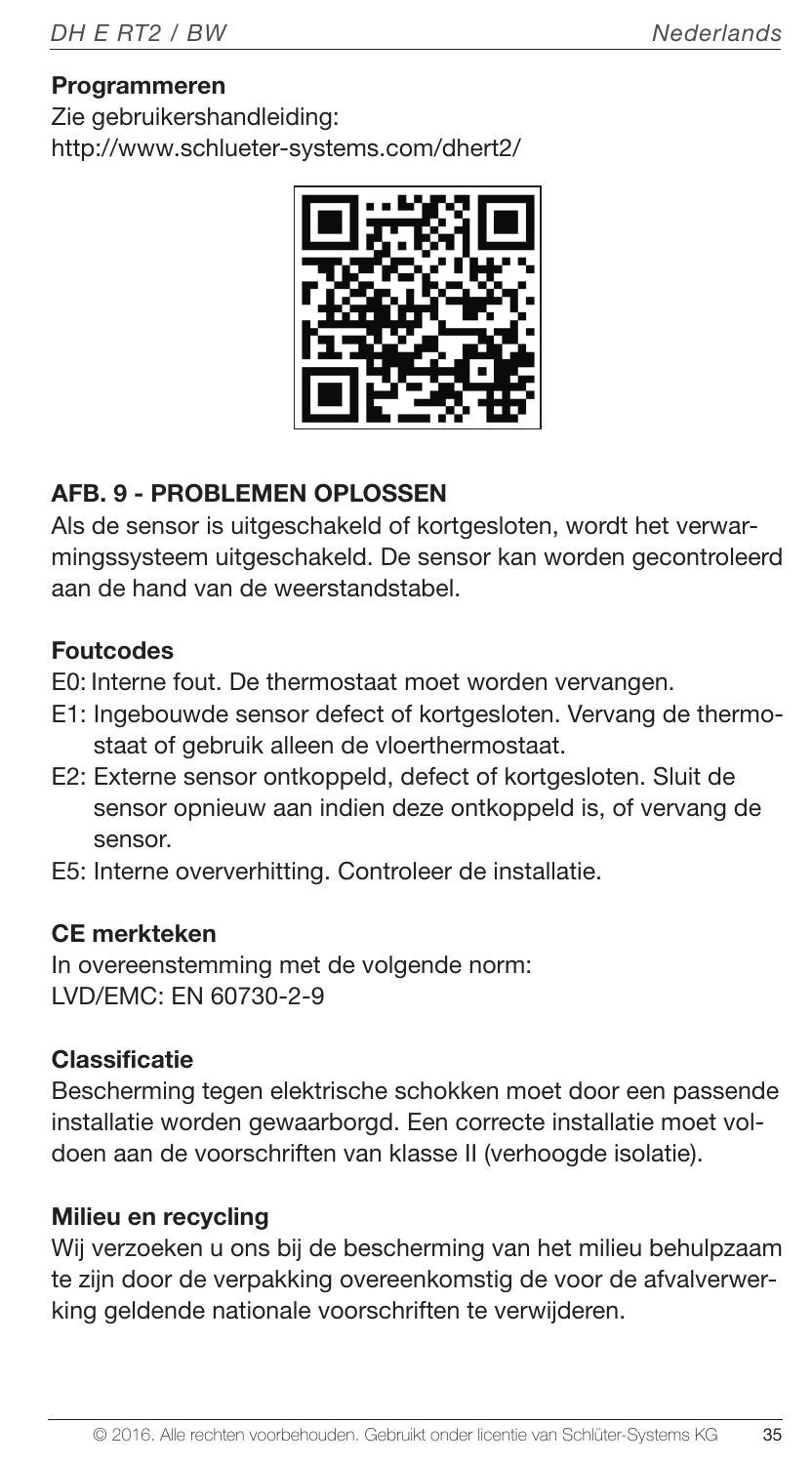#### Recycling van oude toestellen



Toestellen met dit kenmerk horen niet in de vuilnisbak thuis. Zij moeten afzonderlijk volgens de plaatselijk geldende voorschriften verschroten worden.

# TECHNISCHE GEGEVENS

| Outputrelais contact maken - eenpolig-eenwegs - NO |  |
|----------------------------------------------------|--|
|                                                    |  |
|                                                    |  |
|                                                    |  |
|                                                    |  |
|                                                    |  |
|                                                    |  |
|                                                    |  |
|                                                    |  |
|                                                    |  |
|                                                    |  |
|                                                    |  |
|                                                    |  |
|                                                    |  |
|                                                    |  |
|                                                    |  |
| Scherm 176x220 pixel TFT - resistief aanraakscherm |  |
|                                                    |  |
|                                                    |  |

De thermostaat is onderhoudsvrij.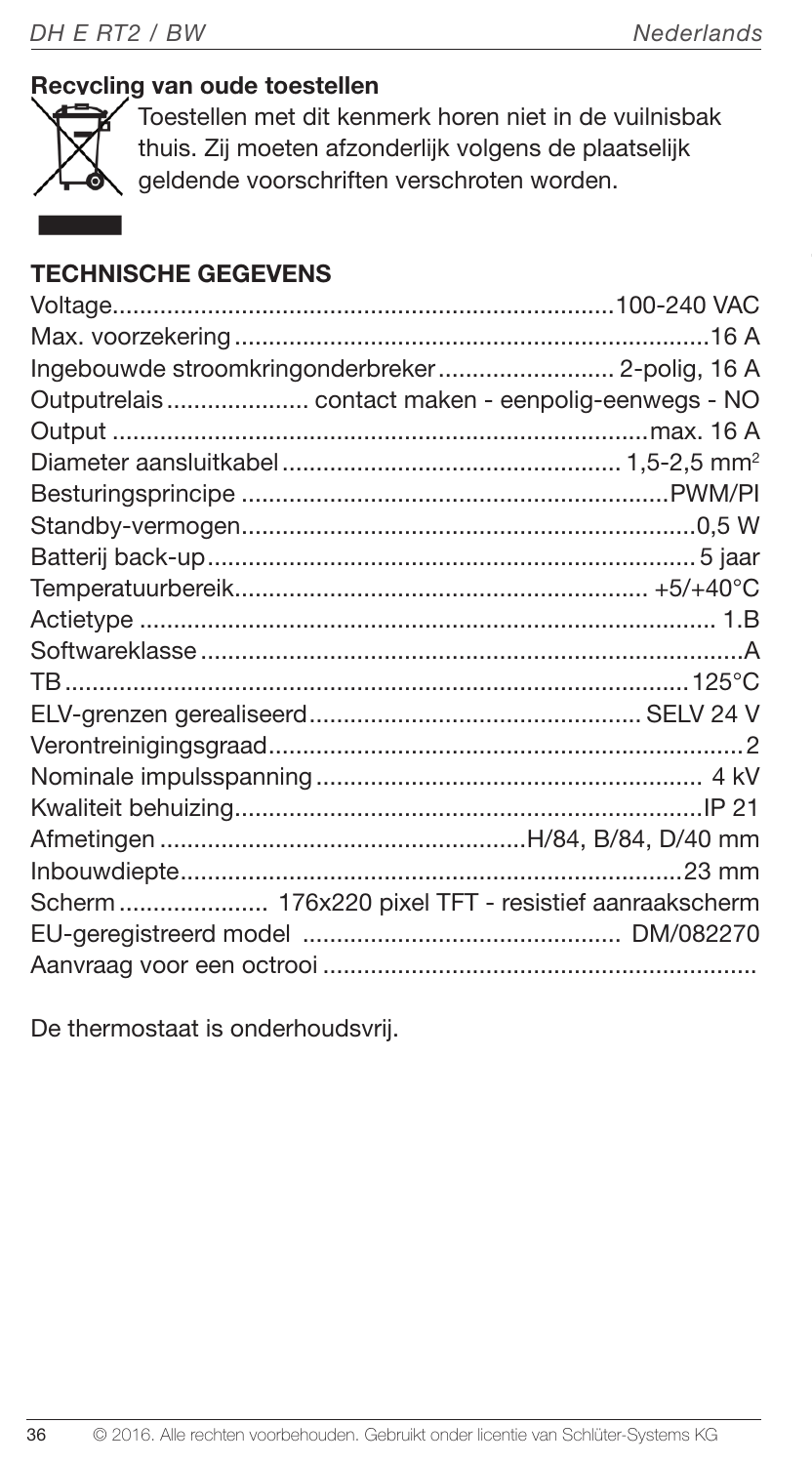

DH E RT2 / BW (MCD5-1999-SLP3)

Istruzioni Italiano



# FIG. 1 - CONTENUTO

- Termostato
- Sensore

Il termostato è un termostato elettronico PWM/PI per il controllo della temperatura mediante un sensore NTC collocato esternamente oppure all'interno del termostato.

Il termostato è adatto a montaggio a incasso in una scatola a parete. È anche disponibile uno zoccolo per montaggio su parete.

Questo termostato può essere utilizzato come controller per riscaldamento elettrico ambientale in conformità a EN50559.

#### Gamma di prodotti

DH E RT2 / BW Cronotermostato con due sensori: sensore a pavimento e sensore ambientale incorporato

# FIG. 2 - ATTENZIONE – Importanti informazioni per la sicurezza

Staccare l'alimentazione prima di eseguire qualsiasi intervento di installazione o manutenzione su questo termostato e relativi componenti. Il termostato e i relativi componenti devono essere installati soltanto da persone in possesso della necessaria competenza (ad esempio un elettricista qualificato). L'installazione elettrica deve essere eseguita in conformità alle norme locali vigenti.

# FIG. 3 - COLLOCAZIONE DEL TERMOSTATO Montaggio del sensore

Il sensore a pavimento contiene un circuito a bassissima tensione di sicurezza (SELV) che consente di collocarlo quanto più vicino possibile alla superficie del pavimento senza preoccuparsi dei pericoli di scosse elettriche in caso di eventuale danneggiamento del cavo del sensore. I due fili per il collegamento del sensore alla scatola a incasso devono essere ulteriormente isolati, ad esempio mediante guaina termoretrattile.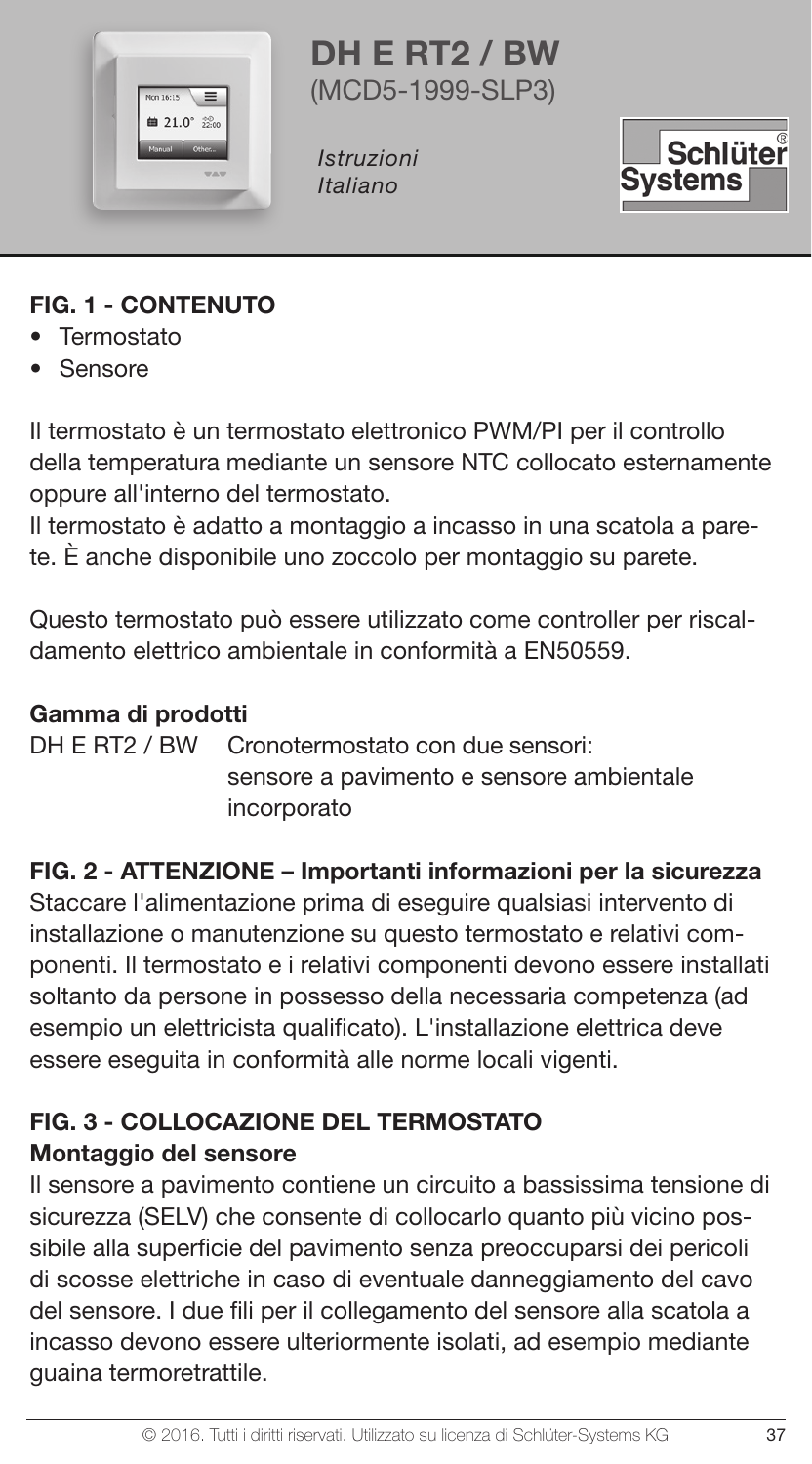Per evitare che eventuali fili volanti nell'impianto fisso vengano a contatto della morsettiera del sensore a pavimento, dovranno essere trattenuti mediante fascette.

Si raccomanda vivamente di collocare il cavo e il sensore in un tubo isolante per impianti integrato nel pavimento. L'estremità del tubo andrà quindi sigillata collocando il tubo quanto più in alto possibile nella superficie di cemento. In alternativa, il sensore può essere integrato direttamente nel pavimento. Il cavo del sensore va fatto passare in una condotta a se stante o va comunque separato dai cavi di alimentazione.

Il sensore a pavimento deve essere centrato tra le anse di cavo riscaldante.

Il cavo del sensore può essere allungato fino a 30 m utilizzando un cavo a due conduttori supplementare. Non devono essere utilizzati eventuali conduttori liberi presenti in un cavo multiplo utilizzato per alimentare il riscaldamento a pavimento o simili, in quanto gli impulsi di commutazione presenti in tali linee di alimentazione potrebbero provocare interferenze in grado di compromettere il buon funzionamento del termostato. Nel caso si utilizzi un cavo schermato, lo schermo non deve essere collegato a terra (massa di protezione). Il cavo a due conduttori deve essere collocato in un tubo a se stante o va comunque separato in altro modo dai cavi di alimentazione.

#### Montaggio del termostato con sensore incorporato

Il sensore ambientale viene utilizzato per la regolazione della temperatura ambiente nelle stanze. Il termostato deve essere montato su una parete circa 1,5 m al di sopra del pavimento e in modo tale da consentire la libera circolazione dell'aria attorno ad esso. Evitare di esporlo a correnti d'aria e alla luce diretta del sole o altre fonti di riscaldamento.

# FIG. 4 - APERTURA DEL TERMOSTATO

- 1. Spostare l'interruttore di accensione su Off "0".
- 2. Il coperchietto frontale deve essere sbloccato SOLO inserendo un piccolo cacciavite nella fessura al centro della parte inferiore del coperchietto in modo da tener premuto il fermo del coperchietto stesso.
- 3. Estrarre quindi con precauzione il coperchietto cominciando dalla parte inferiore del termostato e in seguito dalla parte superiore.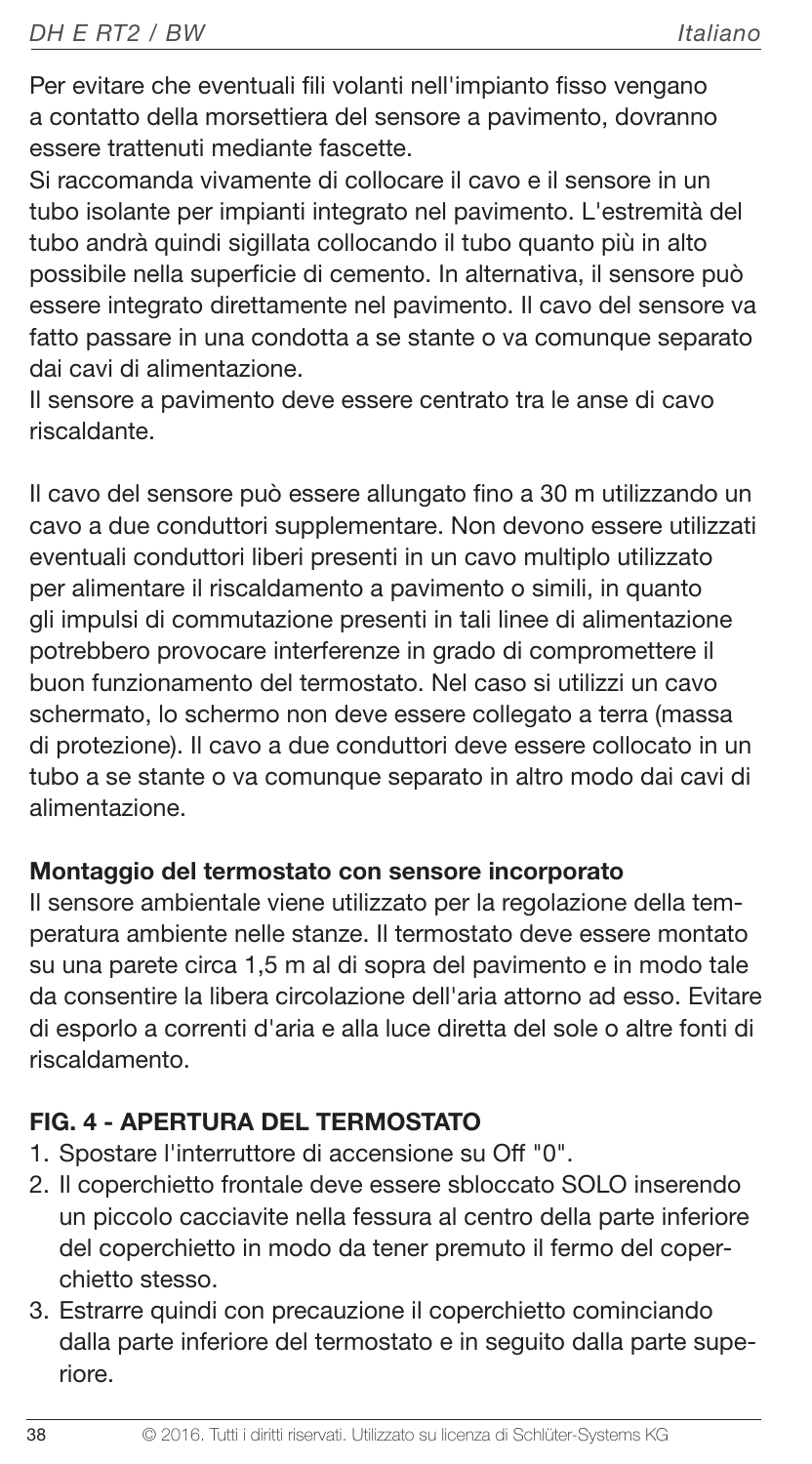# FIG. 5 - CONNESSIONI

Collegare i file come indicato nello schema. I fili vanno collegati in questo modo:

- Term. 1: Neutro (N)
- Term. 2: Fase (L "Live")
- Term. 3-4: Uscita, max. 16 A
- Term. X: Non collegare
- Term. 5-6: Sensore a pavimento esterno

# FIG. 6 + 7 - MONTAGGIO DEL TERMOSTATO

- 1. Montare il termostato nella cavità a parete.
- 2. Montare il quadro e premere con precauzione il coperchio sul termostato iniziando dalla parte superiore del coperchio ed in seguito quella inferiore. Assicurarsi che sia l'interruttore a slitta dell'alimentazione sul coperchio che il pin di alimentazione nel termostato siano in posizione inferiore.
- 3. Premendo leggermente ed in modo uniforme sul coperchio, farlo scattare al proprio posto. Attenzione! Non premere sugli angoli del coperchio del display o sul display stesso.

NON aprire il termostato liberando le quattro mollette di fissaggio sul retro.

# FIG. 8 - FUNZIONAMENTO DEL TERMOSTATO

Sul lato sinistro del termostato si trova un interruttore ON/OFF: verso l'alto è ON (acceso), verso il basso è OFF (spento).

Lo schermo tattile resistivo richiede un colpetto con la punta del dito per registrare il tocco.

Procedura d'impostazione guidata:

Dopo aver collegato il termostato la prima volta, accendere l'interruttore a slitta di alimentazione mettendolo su "I" per attivare la procedura d'impostazione guidata:

- 1. Region
- 2. Lingua
- 3. Data
- 4. Ora
- 5. Tipo di pavimento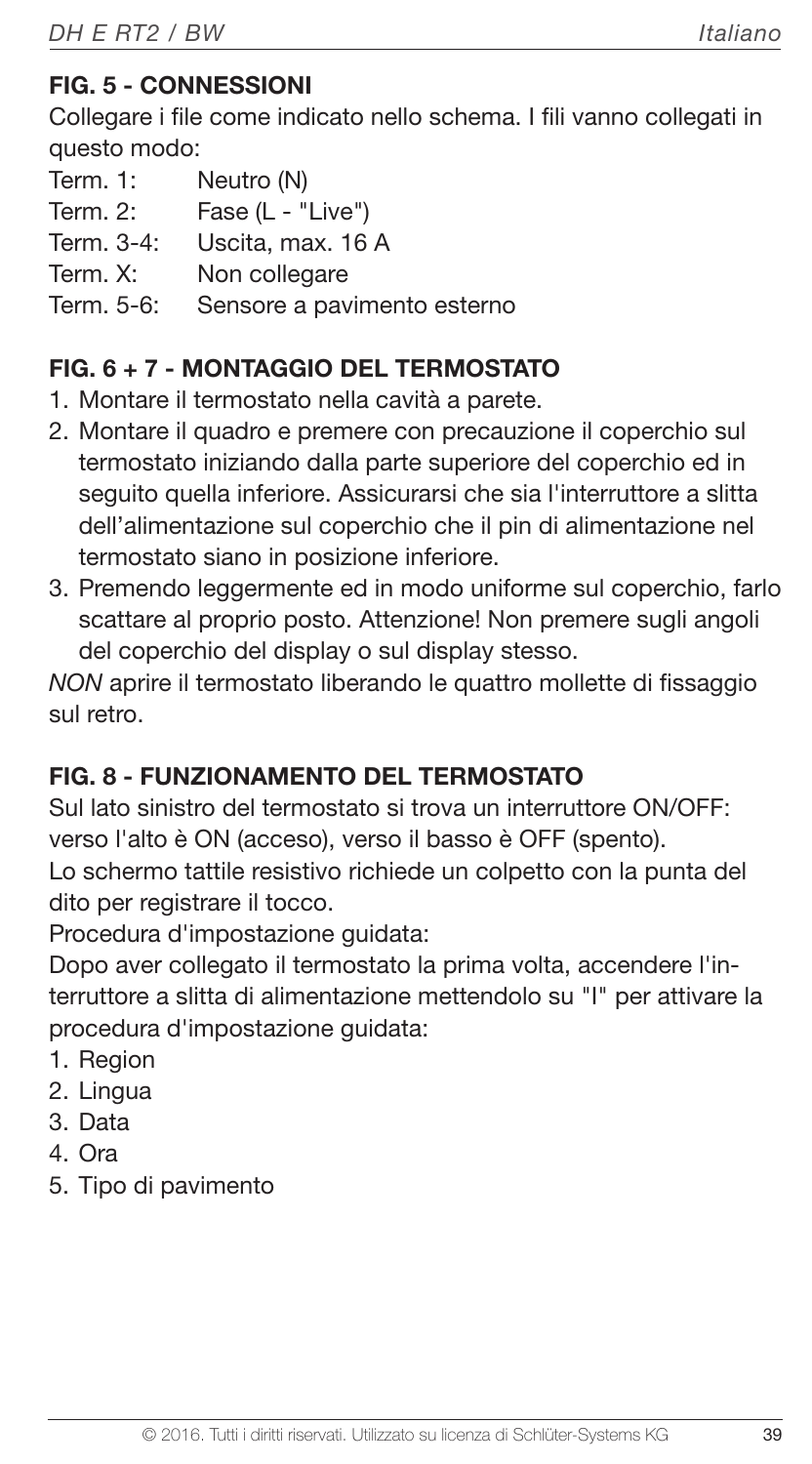#### Programmazione

Vedi manuale d'uso: http://www.schlueter-systems.com/dhert2/



# FIG. 9 - RICERCA GUASTI

Nel caso il sensore si stacchi o vada in cortocircuito, l'impianto di riscaldamento verrà spento. Il sensore può essere controllato utilizzando la tabella delle resistenze.

#### Codici di errore

E0: Guasto interno. Il termostato deve essere sostituito.

- E1: Sensore incorporato difettoso o in cortocircuito. Sostituire il termostato, oppure utilizzare il solo sensore a pavimento.
- E2: Sensore esterno staccato, difettoso o in cortocircuito. Ricollegare il sensore se si è staccato, o altrimenti sostituirlo.
- E5: Surriscaldamento interno. Controllare l'installazione.

#### Contrassegno CE

In conformità al seguente standard: LVD/EMC: EN 60730-2-9

#### Classificazione

La protezione dalle scosse elettriche deve essere assicurata da un'installazione appropriata. Un'installazione appropriata deve soddisfare i requisiti della Classe II (isolamento rafforzato).

#### Ambiente e riciclaggio

Aiutateci a proteggere l'ambiente eliminando l'imballaggio in conformità alle norme nazionali per il trattamento dei rifiuti.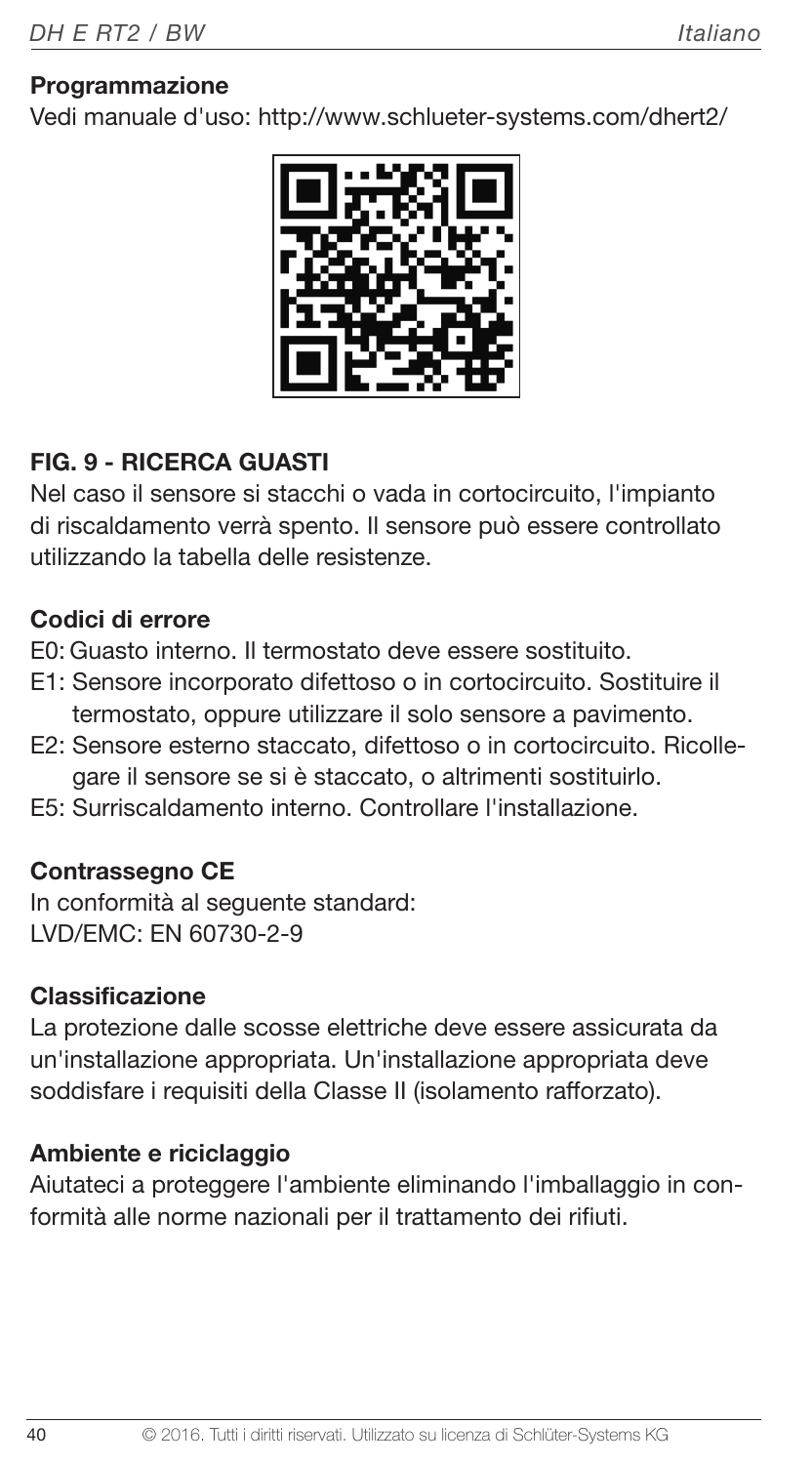# Riciclaggio di apparecchiature obsolete



Le apparecchiature munite di questo simbolo non devono essere gettate assieme ai rifiuti domestici. Vanno invece raccolte separatamente ed eliminate in conformità alle norme vigenti.

# DATI TECNICI

| Relè di uscita Normalmente aperto - unipolare, |                 |
|------------------------------------------------|-----------------|
|                                                |                 |
|                                                |                 |
|                                                |                 |
|                                                |                 |
|                                                |                 |
|                                                |                 |
|                                                |                 |
|                                                |                 |
|                                                |                 |
|                                                |                 |
|                                                |                 |
|                                                |                 |
|                                                |                 |
|                                                |                 |
|                                                |                 |
|                                                | $23 \text{ mm}$ |
|                                                |                 |
|                                                |                 |
|                                                |                 |

Il termostato non necessita di manutenzione.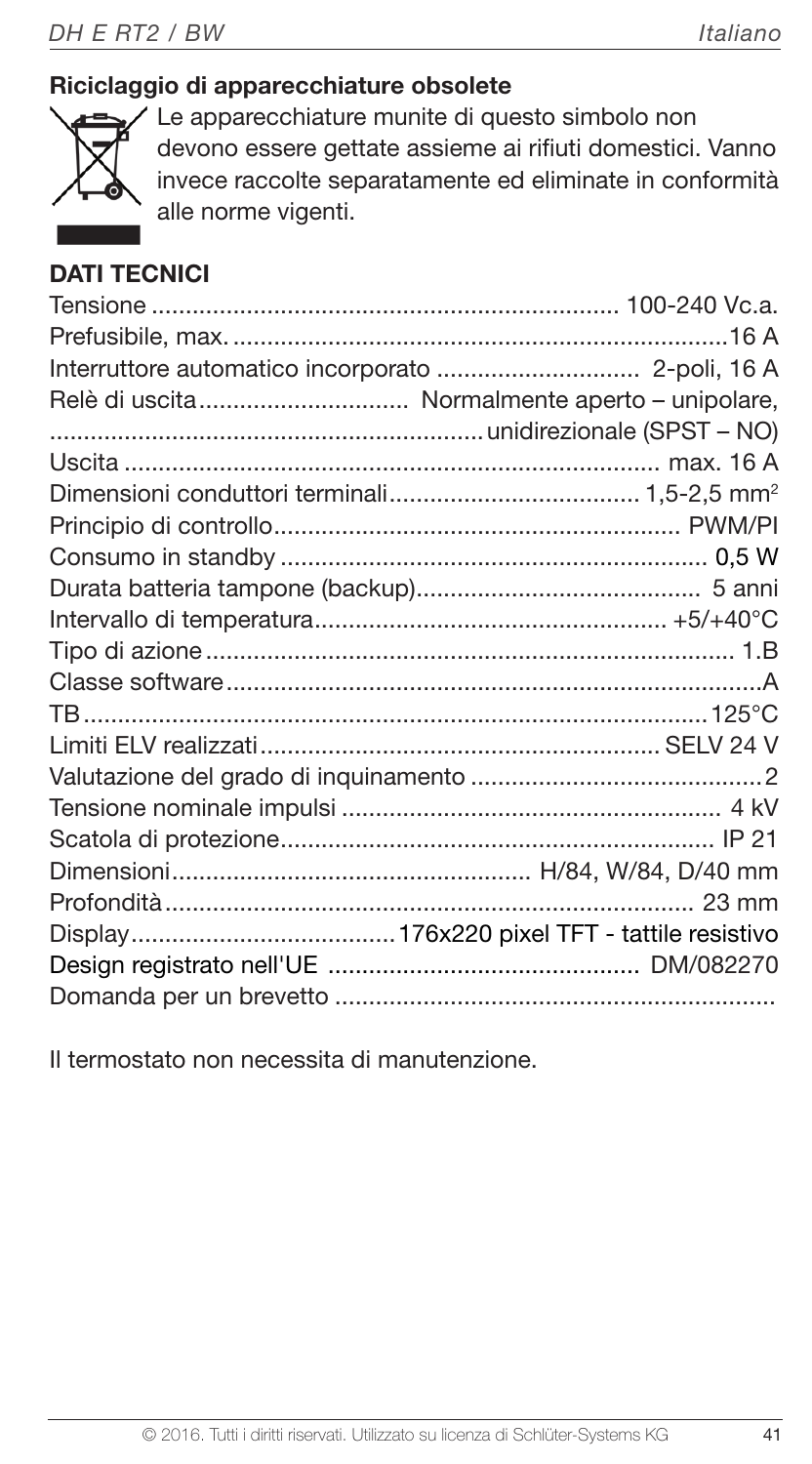

DH E RT2 / BW (MCD5-1999-SLP3)

Instrucción Español



# FIG. 1 - CONTENIDO

- Termostato
- Sensor

El termostato es un dispositivo electrónico PWM/PI para controlar la temperatura por medio de un sensor NTC ubicado externamente o interiormente en el termostato.

El termostato es para montaje a ras en un receptáculo de pared. Hay disponible además una placa de base para montaje a la pared.

Este termostato puede utilizarse como un controlador para la calefacción ambiental eléctrica de conformidad con EN50559.

# **Programa de productos<br>DH E RT2 / BW - Reloi-te**

Reloi-termostato con dos sensores: sensor de piso y sensor integrado de temperatura ambiente.

# FIG. 2 - ADVERTENCIA

#### Instrucciones importantes de seguridad

Desconecte la alimentación eléctrica antes de llevar a cabo cualquier instalación o trabajo de mantenimiento en este termostato y sus componentes relacionados. Una persona idónea y competente (por ej.: un electricista cualificado) es quien debería instalar el termostato y los componentes relacionados. La instalación eléctrica debe realizarse de acuerdo con las normativas estatutarias aplicables vigentes.

# FIG. 3 - COLOCACIÓN DEL TERMOSTATO

#### Montaje del sensor

El sensor de piso contiene un circuito de voltaje extra bajo de seguridad (SELV), que permite que se instale lo más próximo posible a la superficie del piso sin preocuparse por el riesgo de descargas eléctricas en caso de que se dañase el cable del sensor. Deben aislarse adicionalmente los dos cables que conectan el sensor a la caja de montaje, por ej.: con material termoencogible Shrink Flex.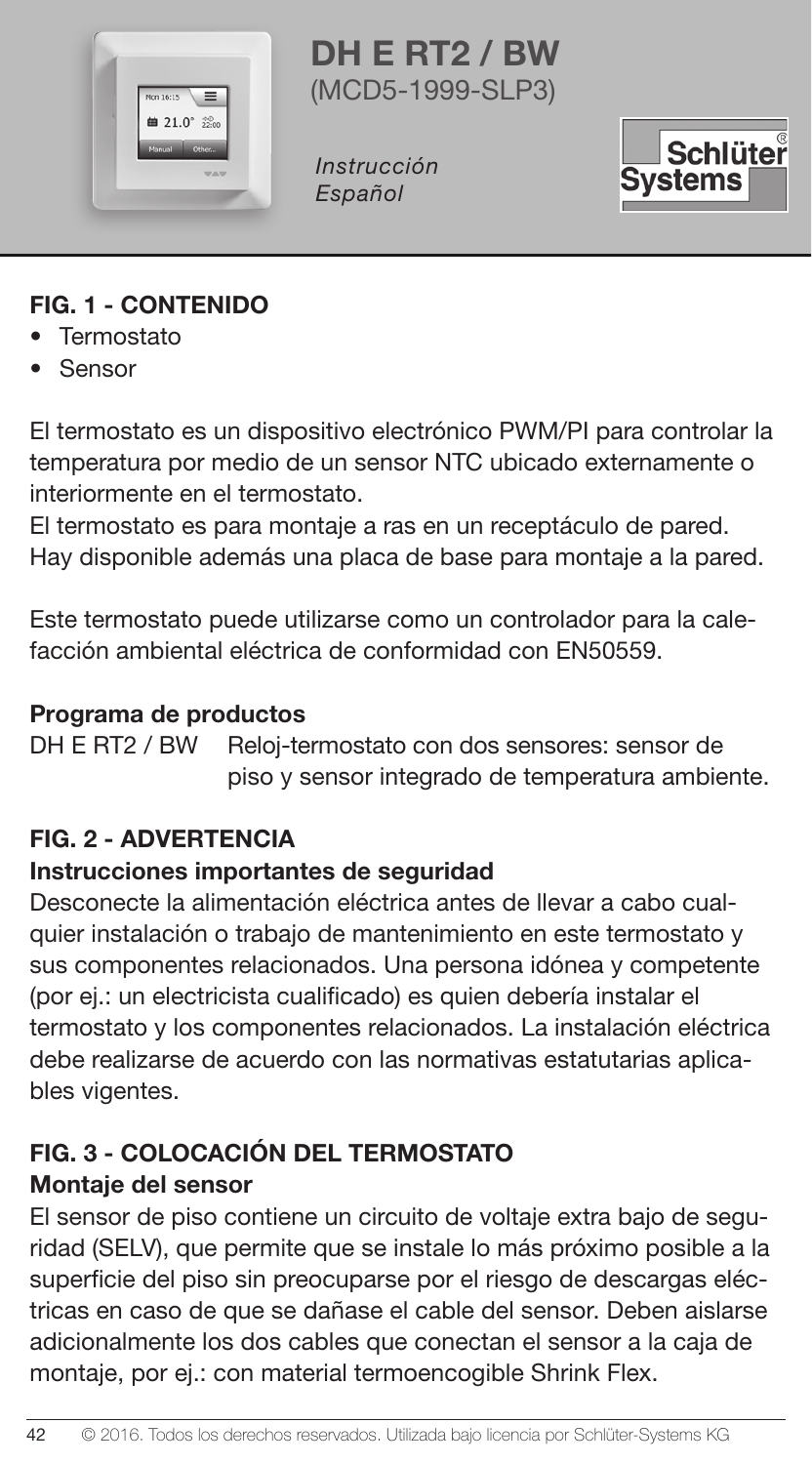Para prevenir que los cables sueltos de la instalación fija entren en contacto con el bloque de terminales para el sensor de piso, deben sujetarse con abrazaderas para cable.

Se recomienda enfáticamente que el cable y el sensor se instalen en un tubo de instalación no conductivo embebido en el piso. El extremo del tubo debe estar sellado y el tubo colocado lo más alto posible en la capa de hormigón. O bien puede incrustarse el sensor directamente en el piso. El cable del sensor debe pasarse a través de un conducto separado o segregado de los cables de alimentación eléctrica.

El sensor de piso debe estar centrado entre bucles del cable de calefacción.

El cable del sensor se puede extender hasta 30 m por medio de un cable separado con dos núcleos. No deben usarse dos cables vacantes en un cable multinúcleos que se use, por ejemplo, para suministrar corriente al cable de calefacción de piso. Los picos de conmutación de dichas líneas de suministro de corriente pueden crear señales de interferencia que impiden el funcionamiento óptimo del termostato. Si se usa un cable blindado, no se debe conectar a tierra el blindaje (PE). El cable de dos núcleos debe instalase en un tubo separado o segregado de los cables de alimentación eléctrica de alguna otra manera.

#### Montaje del termostato con sensor incorporado

El sensor de habitación se utiliza para la regulación de la temperatura de confort en las habitaciones. Se recomienda instalar el termostato en la pared aproximadamente a 1,5 m sobre el suelo de tal manera que permita la circulación de aire libre a su alrededor. Se debe evitar la exposición a corrientes de aire y a la luz solar directa u otras fuentes de calor.

#### FIG. 4 - APERTURA DEL TERMOSTATO

- 1. Deslice el botón de encendido hacia abajo a la posición de Apagado "0".
- 2. Libere la cubierta frontal ÚNICAMENTE introduciendo un pequeño destornillador en la ranura en el centro del lado inferior para presionar y fijar el pestillo que sujeta la cubierta frontal.
- 3. A continuación tire de la cubierta hacia afuera, comenzando desde la parte inferior del termostato y continuando desde la parte superior del termostato.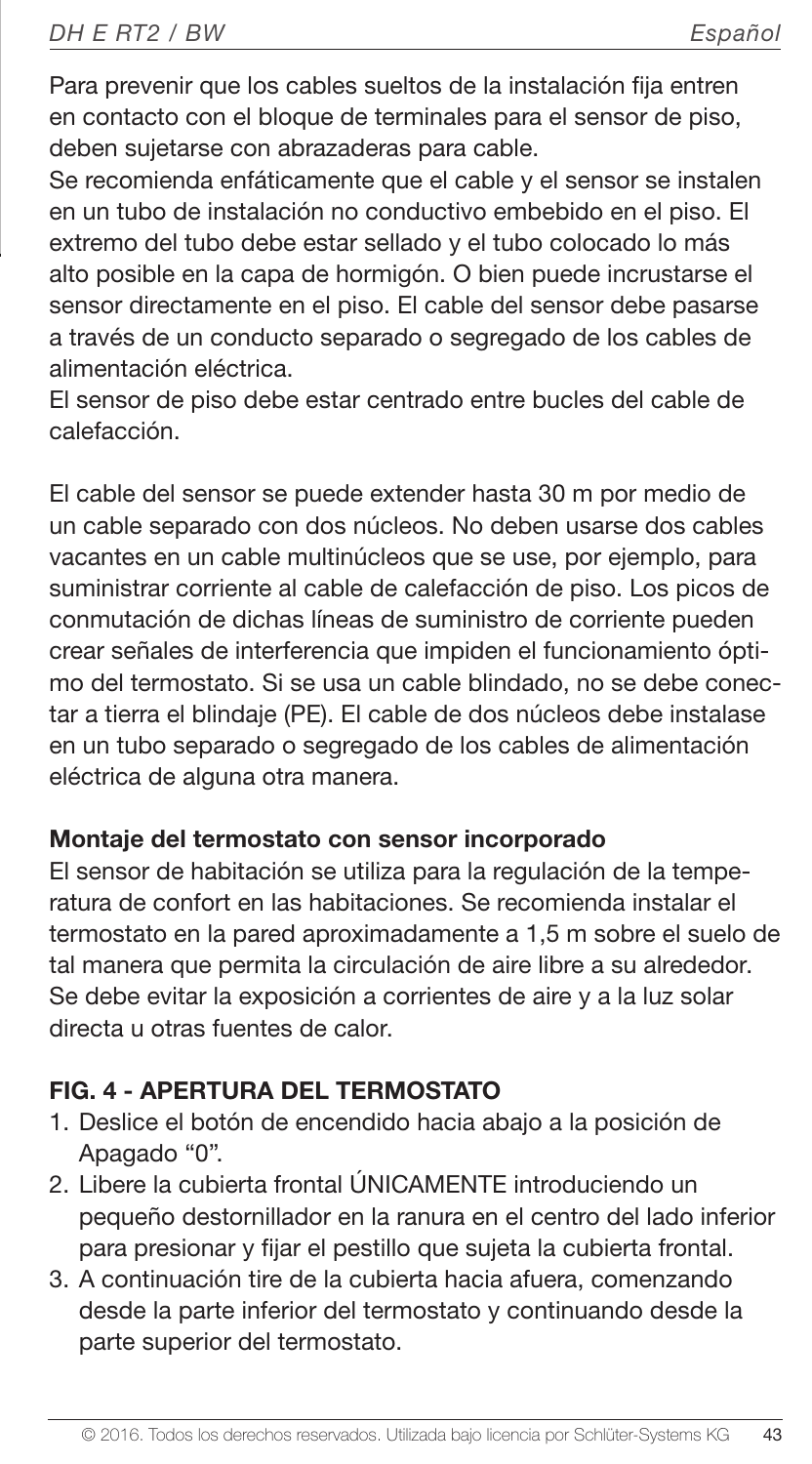# FIG. 5 - CONEXIONES

Conecte los alambres conforme con el diagrama. Los alambres deben conectarse de la manera siguiente:

- Term. 1: Neutro (N)
- Term. 2: Vivo (L)
- Term. 3-4: Salida, máx. 16 A
- Term. X: No conectar
- Term. 5-6: Sensor de piso externo

# FIG. 6 + 7 - MONTAJE DEL TERMOSTATO

- 1. Instale el termostato en el receptáculo de la pared.
- 2. Encuadre el marco y presione cuidadosamente la cubierta sobre el termostato, comenzando desde la parte superior de la cubierta, y después la parte inferior de la cubierta. Asegúrese de que tanto el botón deslizante de encendido en la cubierta como la clavija del interruptor de encendido en el termostato estén hacia abajo.
- 3. Coloque la tapa en posición aplicando presión leve y uniforme. ¡Advertencia! No aplique presión sobre las esquinas de la cubierta de la pantalla ni sobre la pantalla misma.

NO abra el termostato liberando los cuatro ganchos de sujeción en la parte posterior.

# FIG. 8 - ACCIONAMIENTO DEL TERMOSTATO

Hay un interruptor de ENCENDIDO/APAGADO en el costado izquierdo del termostato: hacia arriba está ENCENDIDO - hacia abajo está APAGADO.

La pantalla táctil resistiva requiere un toque suave con la yema del dedo para registrar el toque.

Asistente de instalación:

La primera vez que se conecte el termostato, empuje el botón deslizante de encendido a la posición de encendido "I". El asistente de instalación en la pantalla táctil le guiará a través de la configuración de lo siguiente:

- 1. Region
- 2. Idioma
- 3. Fecha
- 4. Hora
- 5. Tipo de piso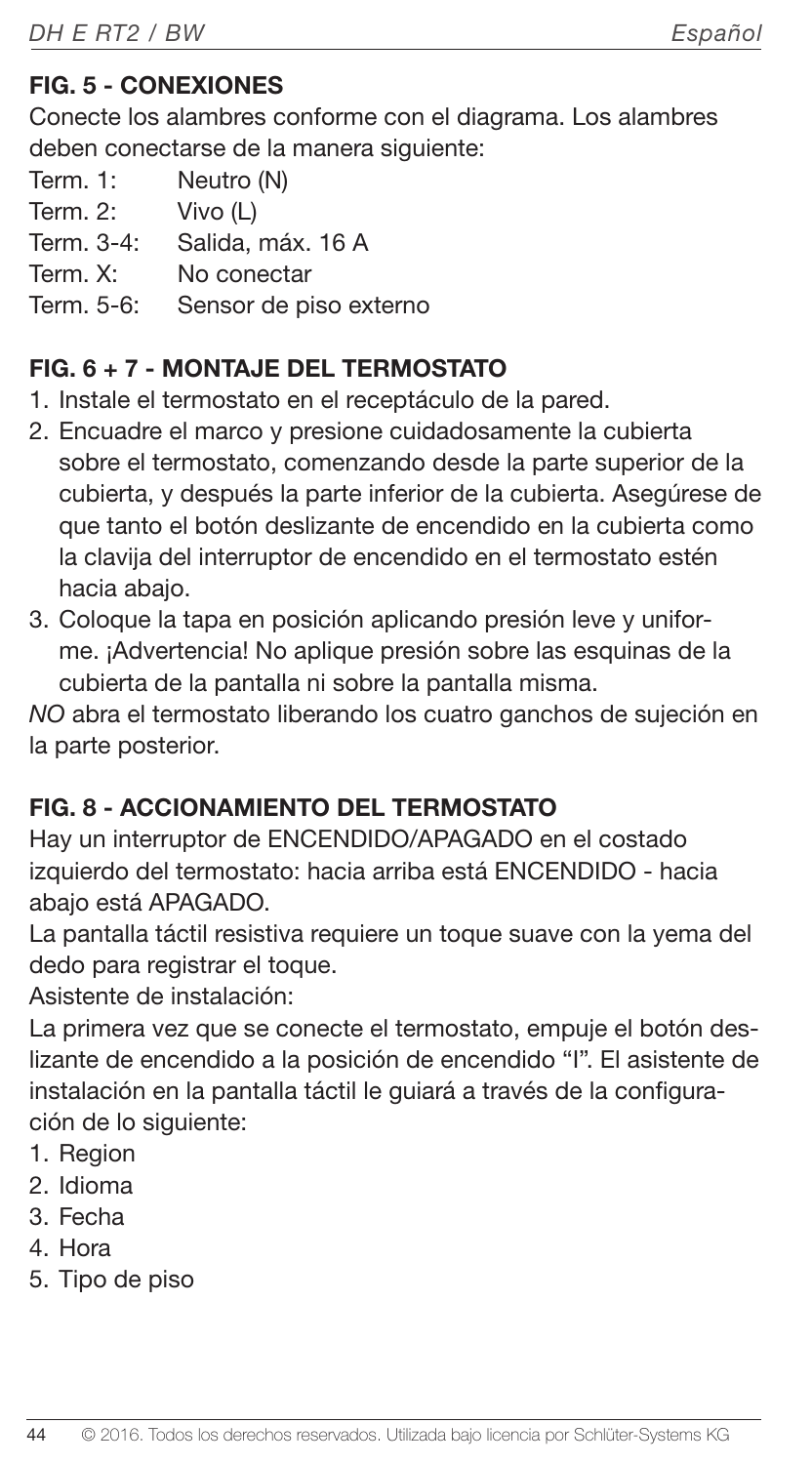#### Programación

Ver el manual del usuario: http://www.schlueter-systems.com/dhert2/



# FIG. 9 - SOLUCIÓN DE PROBLEMAS

Si el sensor está desconectado o en cortocircuito, el sistema de calefacción se apagará. El sensor puede verificarse contra los valores de la tabla de resistencia.

#### Códigos de error

E0: Fallo interno. Es necesario reemplazar el termostato.

- E1: El sensor integrado está defectuoso o en cortocircuito. Reemplace el termostato, o use el sensor de piso únicamente.
- E2: El sensor externo está desconectado, defectuoso o en cortocircuito. Vuelva a conectar el sensor si está desconectado, o reemplace el sensor.
- E5: Sobrecalentamiento interno. Inspeccione la instalación.

#### Marca CE

Según el estándar siguiente: LVD/EMC: EN 60730-2-9

#### Clasificación

Se debe garantizar la protección contra choque eléctrico por medio de una instalación apropiada. La instalación apropiada debe cumplir los requisitos de la Clase II (aislamiento mejorado).

#### Medioambiente y reciclaje

Por favor ayúdenos a proteger el medio ambiente mediante la eliminación del material de embalaje de acuerdo con las normativas nacionales para el procesamiento de desechos.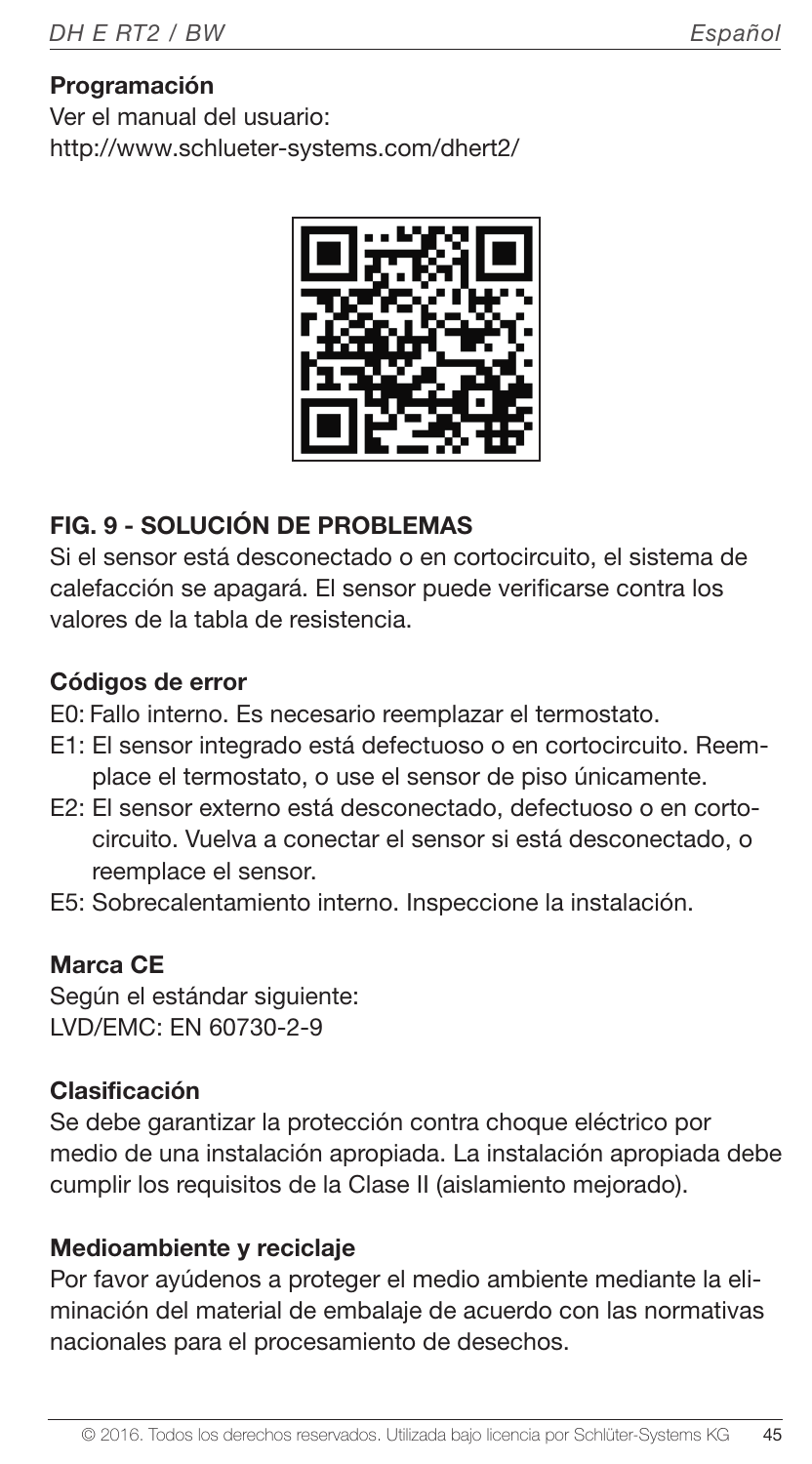# Reciclaje de electrodomésticos obsoletos



Los electrodomésticos con esta etiqueta no se deben eliminar junto con los desechos generales. Deben recogerse por separado y eliminarse de acuerdo con las normativas locales.

# DATOS TÉCNICOS

El termostato no requiere mantenimiento.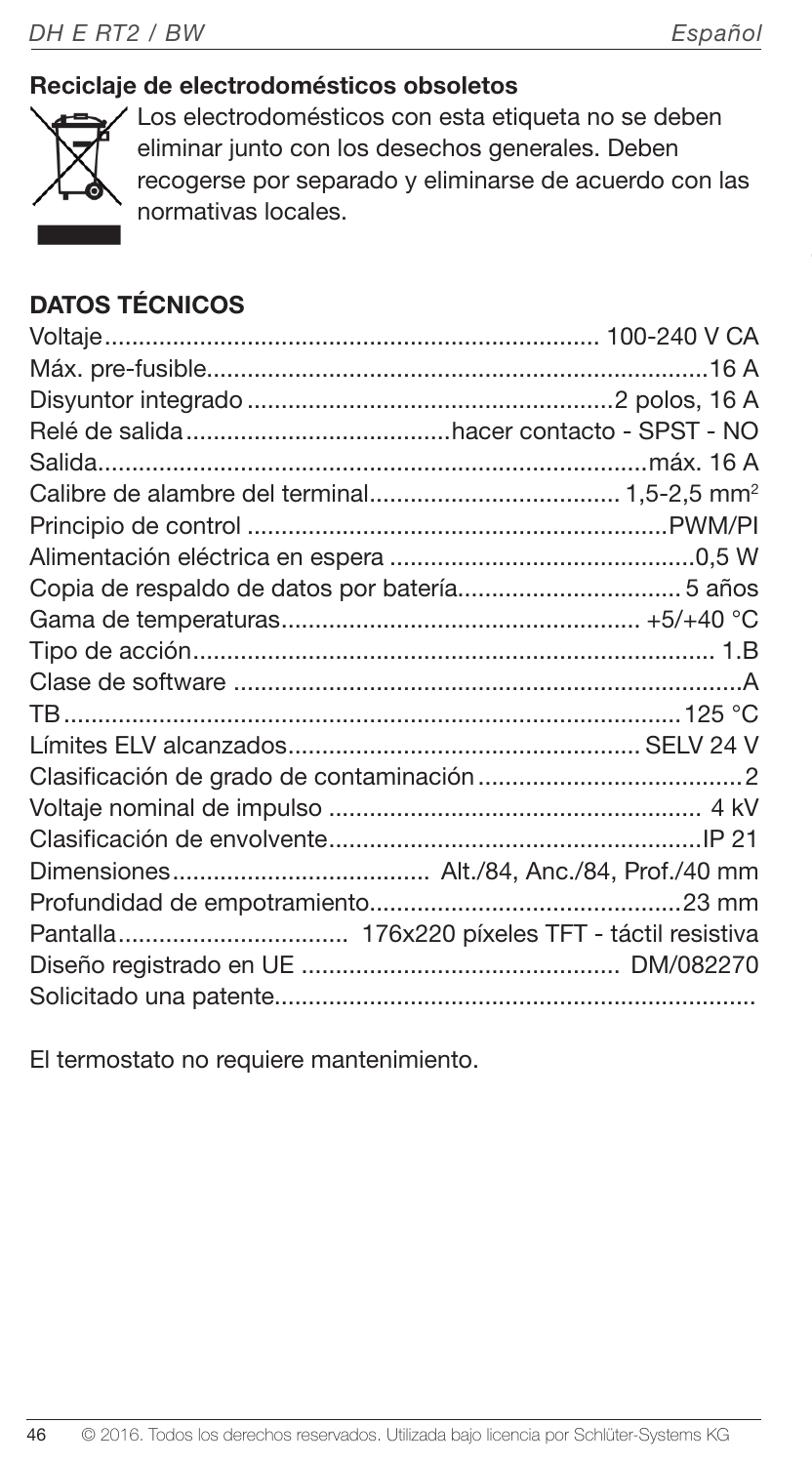

DH E RT2 / BW (MCD5-1999-SLP3)

ИНСТРУКЦИЯ Русский



# РИС. 1 - СОДЕРЖАНИЕ

- Термостат
- Датчик

Термостат представляет собой электронное устройство с широтно-импульсной модуляцией/пропорциональным интегрированием для регулирования температуры с помощью выносного или расположенного внутри термостата датчика NTC. Термостат предназначен для утопленного монтажа в стенную

розетку. Имеется в наличии также крепление для настенного монтажа.

Данный термостат может быть использован для регулирования электрического обогрева помещений в соответствии с нормами EN 50559.

#### Ассортимент продукции

DH E RT2 / BW Программируемый термостат с двумя датчиками: датчик температуры пола и встроенный датчик температуры воздуха.

# РИС. 2 - ВНИМАНИЕ – Важные указания по безопасности.

Перед проведением монтажных работ или технического обслуживания отключите термостат и сопутствующие элементы от питания. Термостат и сопутствующие элементы должны устанавливаться только компетентным персоналом (например, квалифицированным электриком). Электрическая установка должна соответствовать действующим нормативным требованиям по безопасности.

# РИС. 3 - УСТАНОВКА ТЕРМОСТАТА

#### Монтаж датчика температуры

Датчик температуры пола содержит цепь безопасного сверхнизкого напряжения (SELV), что позволяет расположить его как можно ближе к поверхности пола, принимая необходимые меры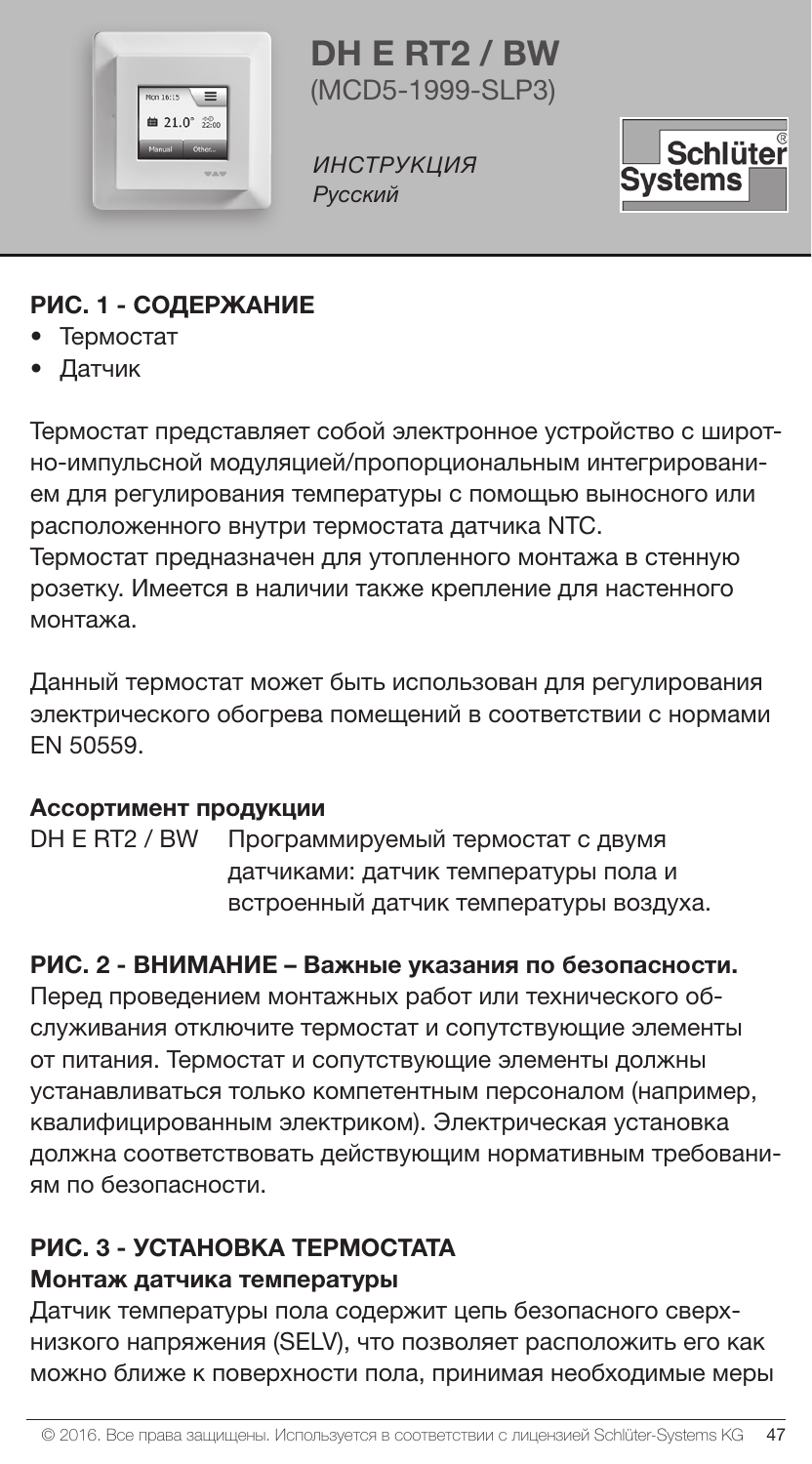для предотвращения повреждения кабеля датчика. Двухпроводной кабель, идущий от датчика к стенной коробке необходимо дополнительно изолировать, к примеру, проложить в гибкой изоляционной трубке.

Для предотвращения касания других проводов с клеммами подключения датчика температуры пола их необходимо зафиксировать при помощи кабельных стяжек. Настоятельно рекомендуется кабель и датчик размещать в диэлектрической изоляционной трубке, встроенной в конструкцию пола. Конец трубки следует изолировать и разместить как можно ближе к поверхности пола. Датчик можно также размещать непосредственно в бетонной конструкции пола. Кабель датчика необходимо прокладывать в отдельной трубке или изолировать от кабелей питания. Датчик температуры пола необходимо размещать посередине между витками нагревательного кабеля. Кабель датчика может быть удлинен до 30 м при помощи отдельного двухжильного кабеля. Нельзя использовать для подключения датчика два свободных провода в многожильном кабеле, предназначенном, к примеру, для питания нагревательного кабеля, поскольку электрические помехи, возникающие при включении кабеля, могут повлиять на нормальную работу термостата. Если используется экранированный кабель, экран не должен быть подключен к заземлению (PE). Двухжильный кабель должен быть размещен в отдельной трубке или изолирован от силовых кабелей иным способом.

#### Монтаж термостата со встроенным датчиком температуры воздуха

Датчик температуры используется для поддержания комфортной температуры воздуха в помещениях. Термостат со встроенным датчиком температуры устанавливается на высоте примерно 1,5 м от поверхности пола с возможностью естественной циркуляции воздуха через него. Следует избегать воздействия на термостат сквозняков, прямых солнечных лучей и любых других источников тепла.

# РИС. 4 - ОТКРЫТИЕ ТЕРМОСТАТА

Сдвиньте кнопку включения питания вниз в положение Выкл. "0".

Снимите переднюю крышку при помощи небольшой отвертки, вставив ее в центральную щель в нижней части крышки, на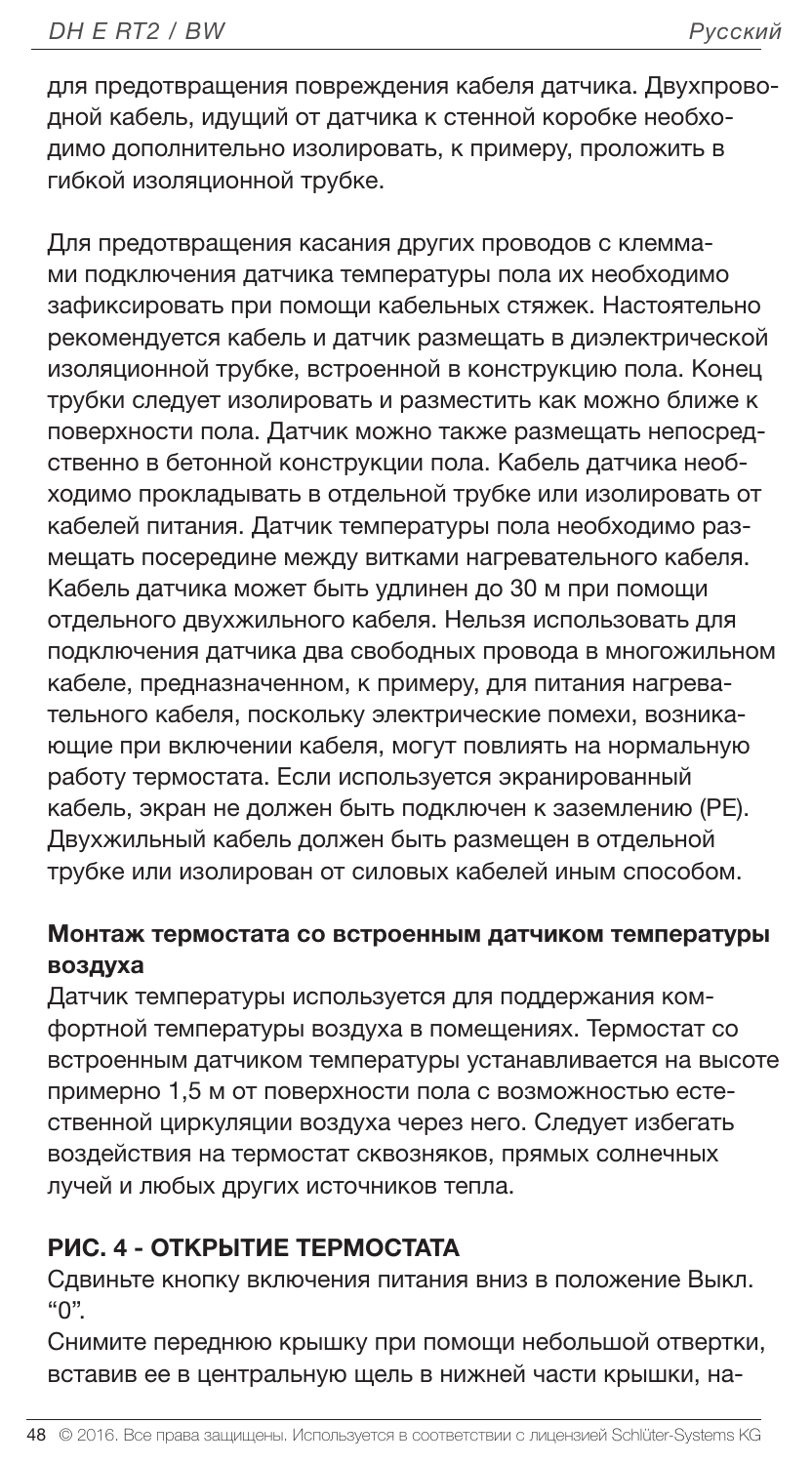жмите и удерживайте фиксатор крепления передней крышки. Затем осторожно вытяните переднюю крышку, сначала из нижней, а потом из верхней части термостата.

# РИС. 5 - ПОДКЛЮЧЕНИЕ

Подключите провода в соответствии со схемой подключения. Провода должны быть соединены следующим образом:

Клемма 1: Ноль (N)

Клемма 2: Фаза (L)

Клемма 3-4: Нагрузка, макс. 16 A

Клемма X: Не используется

Клемма 5-6: Выносной датчик температуры пола

# РИС. 6 + 7 - МОНТАЖ ТЕРМОСТАТА

Установите термостат в стенную розетку.

Установите рамку, а затем осторожно установите переднюю крышку на термостат, сначала нажимая на ее верхнюю, а потом на нижнюю часть. Убедитесь, что скользящая кнопка включения и контакты питания находятся внизу.

Слегка надавив на крышку, установите ее на место. Внимание! Не нажимайте на углы дисплея и на сам дисплей.

НЕ ОТКРЫВАЙТЕ термостат, разблокировав четыре защелки сзади.

# РИС. 8 - УПРАВЛЕНИЕ ТЕРМОСТАТОМ

На левой стороне термостата есть выключатель питания ВКЛ/ ВЫКЛ: в положении вверху – ВКЛ, внизу – ВЫКЛ.

Для управления достаточно легкого касания сенсорного дисплея кончиком пальца.

Мастер установки:

При первом подключении термостата к сети сдвиньте кнопку включения питания в положение ВКЛ."I".

Мастер установки на сенсорном дисплее поможет Вам установить:

- 1. Region
- 2. Язык
- 3. Дату
- 4. Время
- 5. Тип пола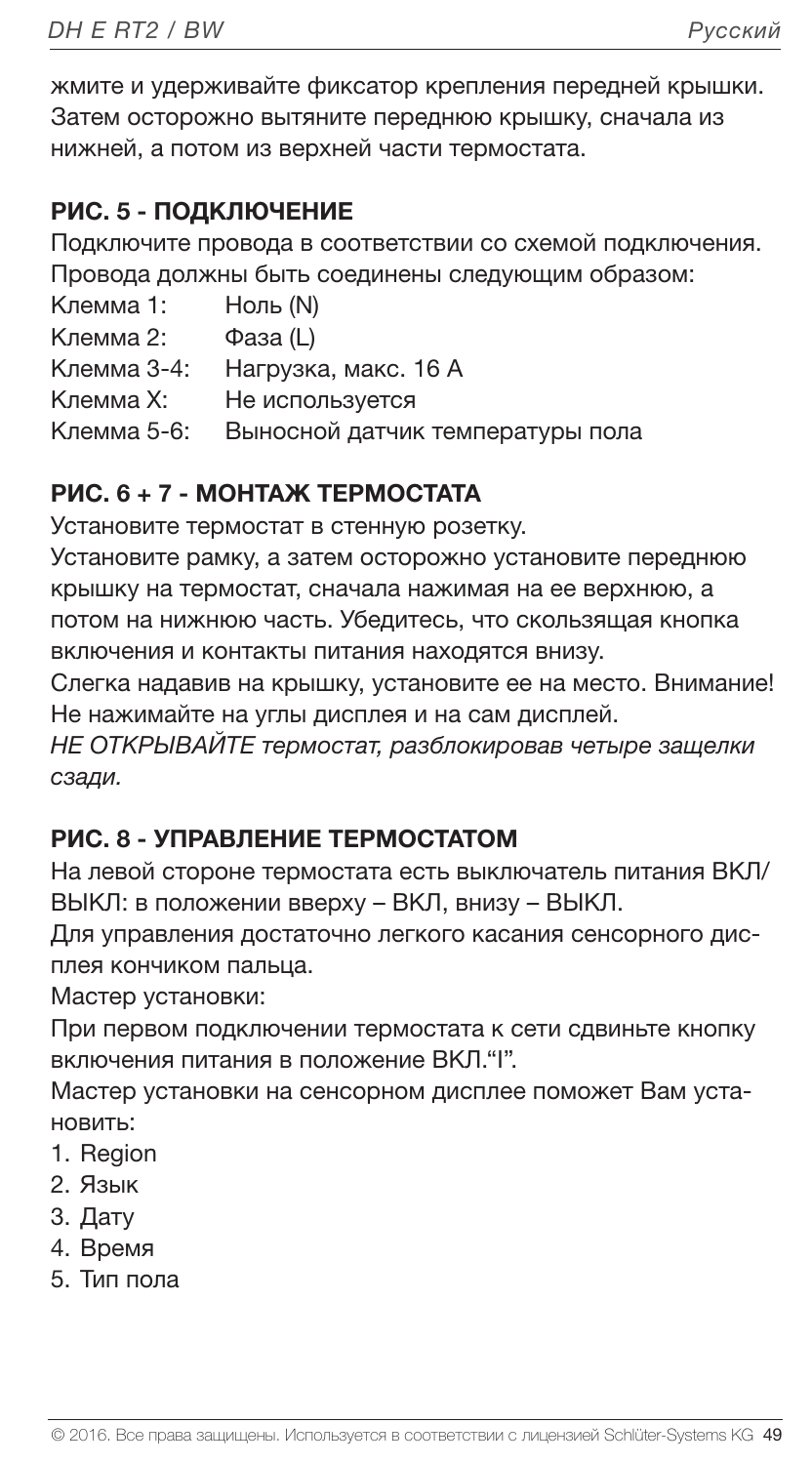#### Программирование

См. руководство по эксплуатации: http://www.schlueter-systems.com/dhert2/



#### РИС. 9 - ПОИСК И УСТРАНЕНИЕ НЕИСПРАВНОСТЕЙ

Если на датчике короткое замыкание или он отключен, нагревательная система отключается.

Работоспособность датчика можно проверить по таблице сопротивлений.

#### Коды неисправностей

- E0: Внутренняя неисправность. Необходимо заменить термостат.
- E1: Неисправность или короткое замыкание встроенного датчика температуры. Замените термостат или используйте только датчик температуры пола.
- E2: Неисправность, короткое замыкание или отключение выносного датчика температуры. Если датчик отключен, подключите его снова или замените датчик.
- E5: Внутренний перегрев. Проверьте систему.

#### Маркировка CE

Изделие соответствует следующим стандартам: LVD/EMC: EN 60730-2-9

#### Классификация

Установка должна иметь защиту от поражения электрическим током. Система должна соответствовать требованиям для оборудования II класса (усиленная изоляция).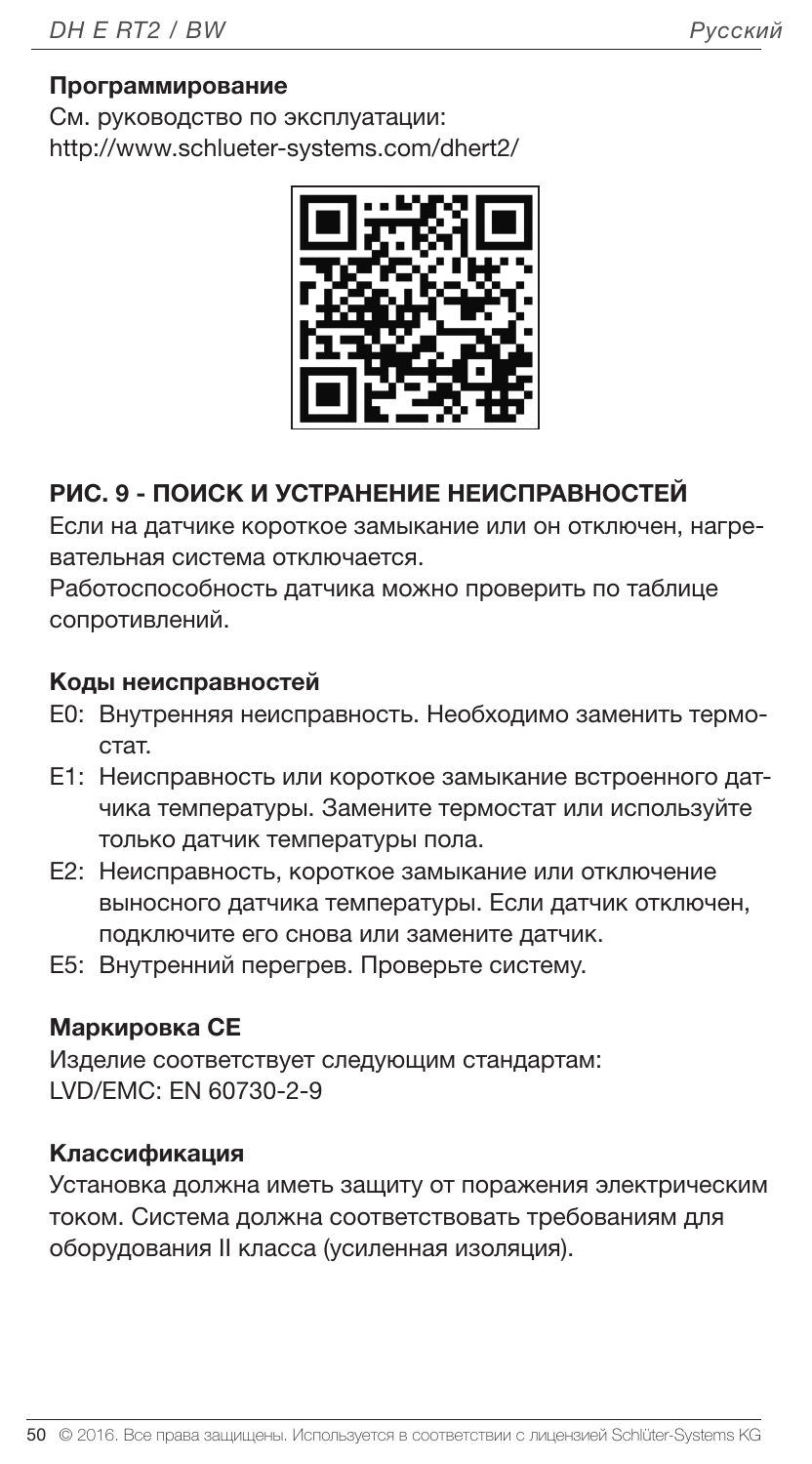#### Утилизация и защита окружающей среды

Пожалуйста, помогите нам защитить окружающую среду, утилизируя отходы упаковки в соответствии с национальными правилами по переработке отходов.

#### Утилизация устаревшего оборудования



Устройства с данной этикеткой не должны утилизироваться вместе с обычными бытовыми отходами. Они должны собираться отдельно и утилизироваться в соответствии с местными правилами по утилизации отходов.

#### ТЕХНИЧЕСКИЕ ХАРАКТЕРИСТИКИ

| Встроенный выключатель 2-х полюсный, 16 А               |  |
|---------------------------------------------------------|--|
|                                                         |  |
|                                                         |  |
|                                                         |  |
|                                                         |  |
| Потребление энергии в режиме ожидания 0.5 Вт            |  |
|                                                         |  |
|                                                         |  |
|                                                         |  |
|                                                         |  |
| Темп. при испытании на твердость                        |  |
|                                                         |  |
|                                                         |  |
|                                                         |  |
|                                                         |  |
|                                                         |  |
|                                                         |  |
|                                                         |  |
| Дисплей  176х220 пикселей, ТFT - резистивный, сенсорный |  |
| Зарегистрированный образец в ЕС  DM/082270              |  |
|                                                         |  |

Термостат не требует технического обслуживания.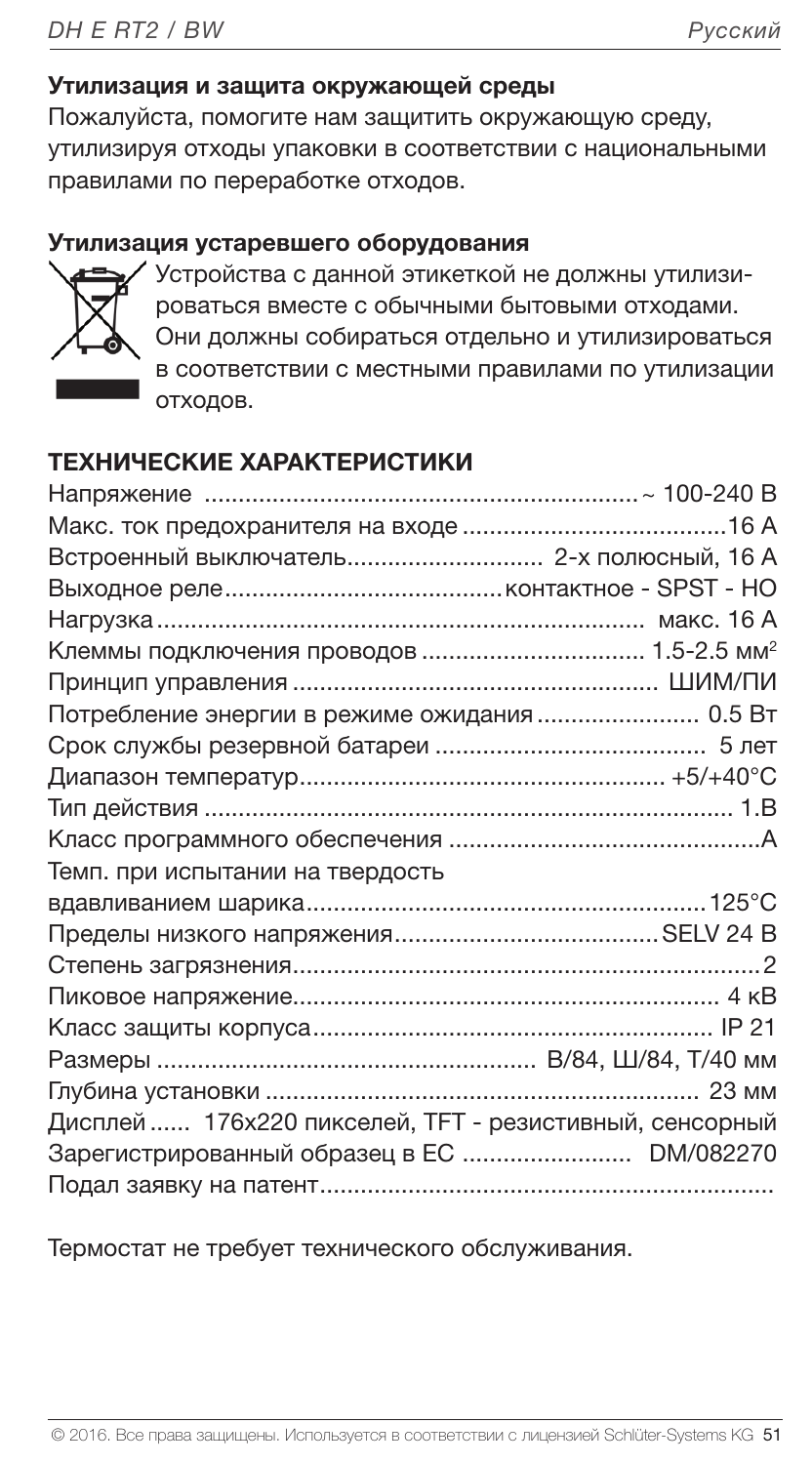

DH E RT2 / BW (MCD5-1999-SLP3)

Instruções Português



# FIG. 1 – CONTEÚDO DA EMBALAGEM

- Termóstato
- Sensor

O termóstato é do tipo electrónico com regulação PWM/PI (Largura de Impulso/Crono-Proporcional) para controlo da temperatura através de um sensor NTC localizado no exterior ou no interior do termóstato.

Termóstato adequado para montagem embebida em caixas de aparelhagem de parede normalizadas. Está também disponível um espelho para montagem em parede.

Este termóstato pode ser utilizado como controlador de aquecimento eléctrico por pisos radiantes, nos termos da Norma EN50559.

# Linha de produtos

| OCD5-1999/MCD5-1999 | Termóstato com temporizador com 2    |
|---------------------|--------------------------------------|
|                     | sensores:                            |
|                     | sensor de pavimento e sensor de sala |
|                     | integrado.                           |
|                     |                                      |

# FIG. 2 - ATENÇÃO – Instruções de Segurança Importantes

Desligar e isolar o circuito de alimentação, antes de efectuar quaisquer trabalhos de instalação ou manutenção neste termóstato e outros componentes associados. Este termóstato e todos os restantes componentes associados devem apenas ser instalados por um electricista devidamente qualificado. A instalação eléctrica deverá satisfazer os regulamentos aplicáveis em vigor no local da instalação.

# FIG. 3 – INSTALAÇÃO DO TERMÓSTATO

# Montagem do sensor

52

O sensor de pavimento contém um circuito de segurança de tensão extra-baixa, permitindo a sua colocação o mais próximo possível da superfície do pavimento, sem ter que ter-se em atenção o risco de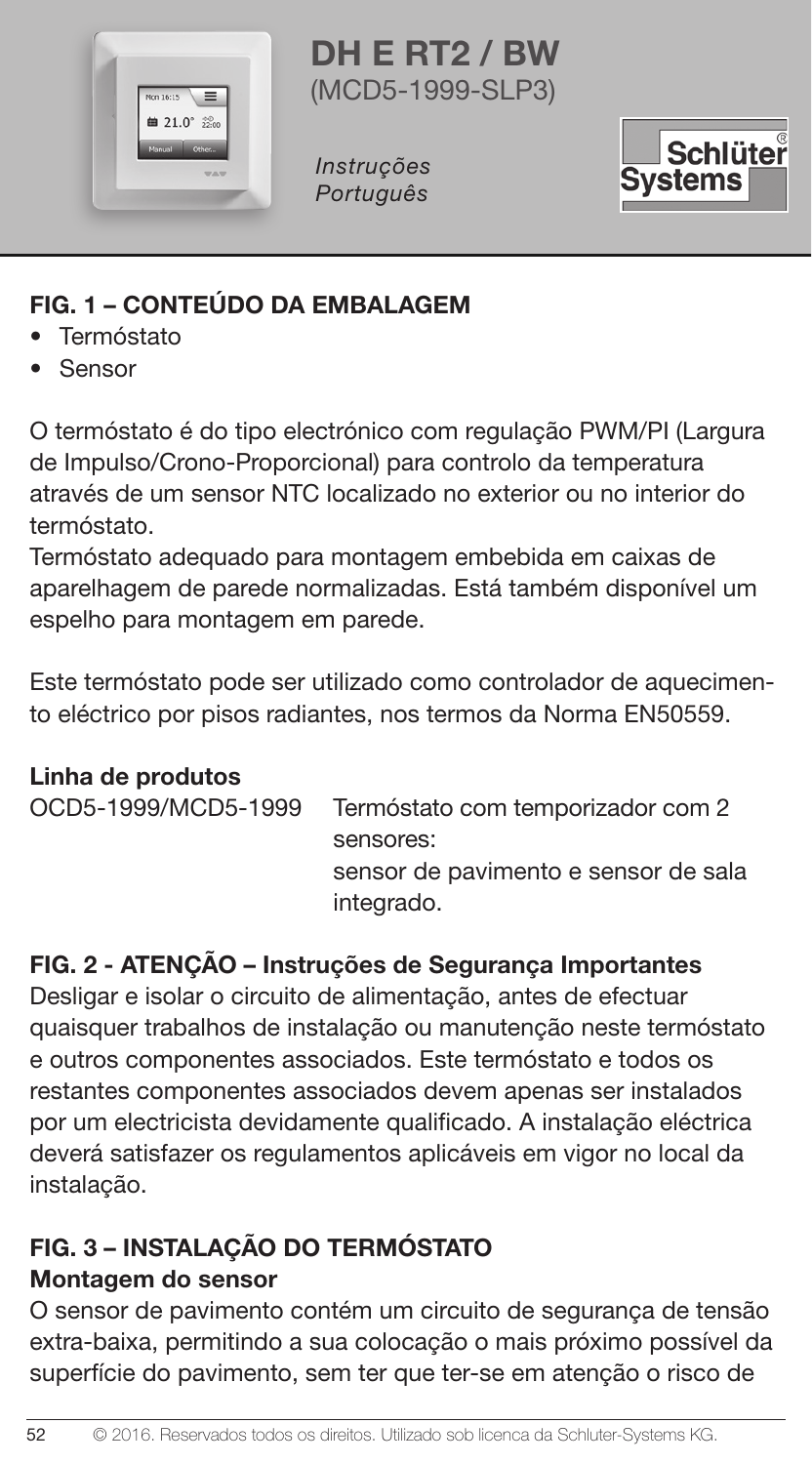choque, em caso de danificação do cabo do sensor. Os dois condutores do sensor para a caixa de montagem devem ser também isolados, por exemplo, com manga termoretráctil.

- Para impedir o contacto dos cabos soltos da instalação fixa com o bloco de terminais para o sensor de pavimento, os cabos devem ser retidos com braçadeiras.
	- Recomenda-se que o cabo e o sensor sejam instalados numa conduta de instalação não condutora embebida no pavimento. A extremidade da conduta deve ser vedada e a conduta ser colocada o mais alto possível no betão do pavimento. Em alternativa, o sensor pode ser embebido directamente no pavimento. O cabo do sensor deve ser posicionado numa conduta independente ou afastado dos cabos de potência.
	- O sensor de pavimento deve ficar centrado entre os cabos de aquecimento.

Se for utilizado um cabo separado com duas almas, o cabo do sensor pode ter um comprimento de até 30 m. Não devem ser utilizados os dois condutores livres de um cabo multicondutor utilizado, por exemplo, para alimentar o cabo de alimentação do pavimento. Os picos da corrente de ligação nestes condutores podem gerar sinais de interferência, impedindo o funcionamento óptimo do termóstato. Se for utilizado cabo blindado, a bainha não deve ser ligada à terra (PE). O cabo de duas almas deve ser instalado em conduta independente ou afastado dos cabos de potência.

# Montagem do termóstato com sensor integrado

O sensor ambiente destina-se a ser utilizado para controlar a temperatura de conforto em espaços ocupados. O termóstato deve ser montado na parede a cerca de 1,5 m acima do pavimento e em local que permita uma livre circulação de ar em seu redor. As correntes de ar e a radiação solar directa ou outras fontes de calor devem ser evitadas.

# FIG. 4 – ABERTURA DO TERMÓSTATO

- 1. Deslocar o botão de alimentação para a posição Off "0".
- 2. Para desencaixar a tampa frontal, introduzir a ponta de uma chave de fendas de ponta chata na ranhura situada no centro do lado inferior da tampa frontal para premir e reter a patilha de fixação da tampa frontal.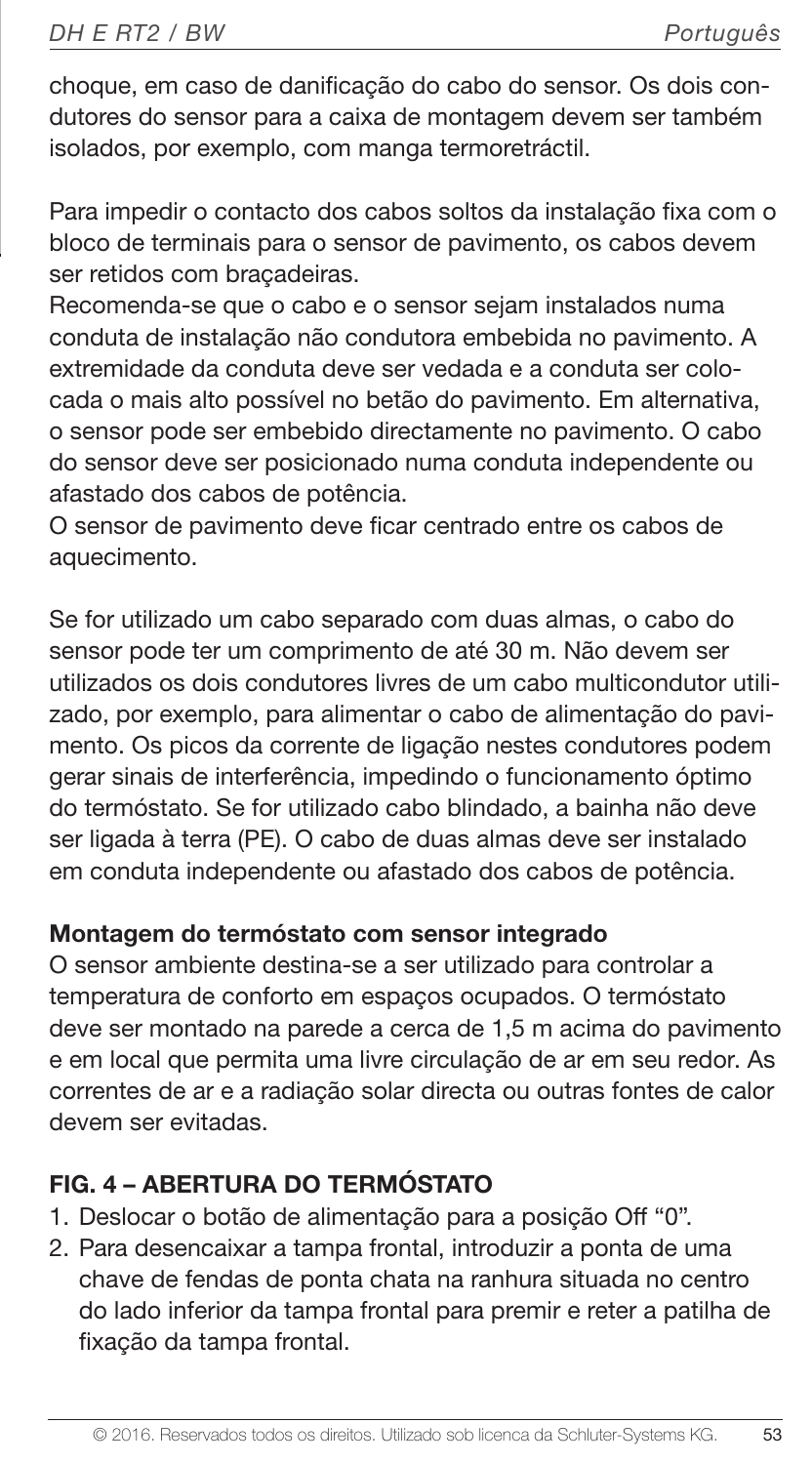3. Depois, puxar com cuidado a tampa frontal, inicialmente pela parte inferior do termóstato, e depois pela parte superior.

# FIG. 5 - LIGAÇÕES

Ligar os cabos de acordo com o diagrama de ligações. Ligar os cabos conforme indicado a seguir:

Terminal 1: Neutro (N)

Terminal 2: Fase (L)

Terminal 3-4: Saída, máx. 16 A

Terminal X: Não ligar

Terminal 5-6: Sensor de pavimento externo

# FIG. 6 + 7 – MONTAGEM DO TERMÓSTATO

- 1. Montar o termóstato na caixa de aparelhagem de parede.
- 2. Instalar o chassis e premir com cuidado a tampa no termóstato – começando pela parte superior da tampa, e encaixar depois a parte inferior da tampa. O botão deslizante de alimentação na tampa e a cavilha de comutação da alimentação devem estar na posição inferior.
- 3. Instalar a tampa, pressionando-a ligeiramente de modo uniforme (até se ouvir um estalido). Atenção! Não aplicar pressão nos cantos da tampa do visor ou no próprio visor.

NÃO abrir o termóstato, através da abertura das 4 molas de fixação na face traseira.

# FIG. 8 – OPERAÇÃO DO TERMÓSTATO

Existe um interruptor ON/OFF no lado esquerdo do termóstato: posição superior: ligado / ON – posição inferior: desligado / OFF. O visor táctil necessita apenas de um toque ligeiro com a ponta de um dedo para reconhecer os comandos.

Auxiliar de Instalação:

Após a primeira ligação do termóstato, deslocar o botão deslizante de alimentação para a posição On "I". O Auxiliar de Instalação do sistema apresenta no visor as instruções de instalação:

- 1. Region
- 2. Língua
- 3. Data
- 4. Hora
- 5. Tipo de pavimento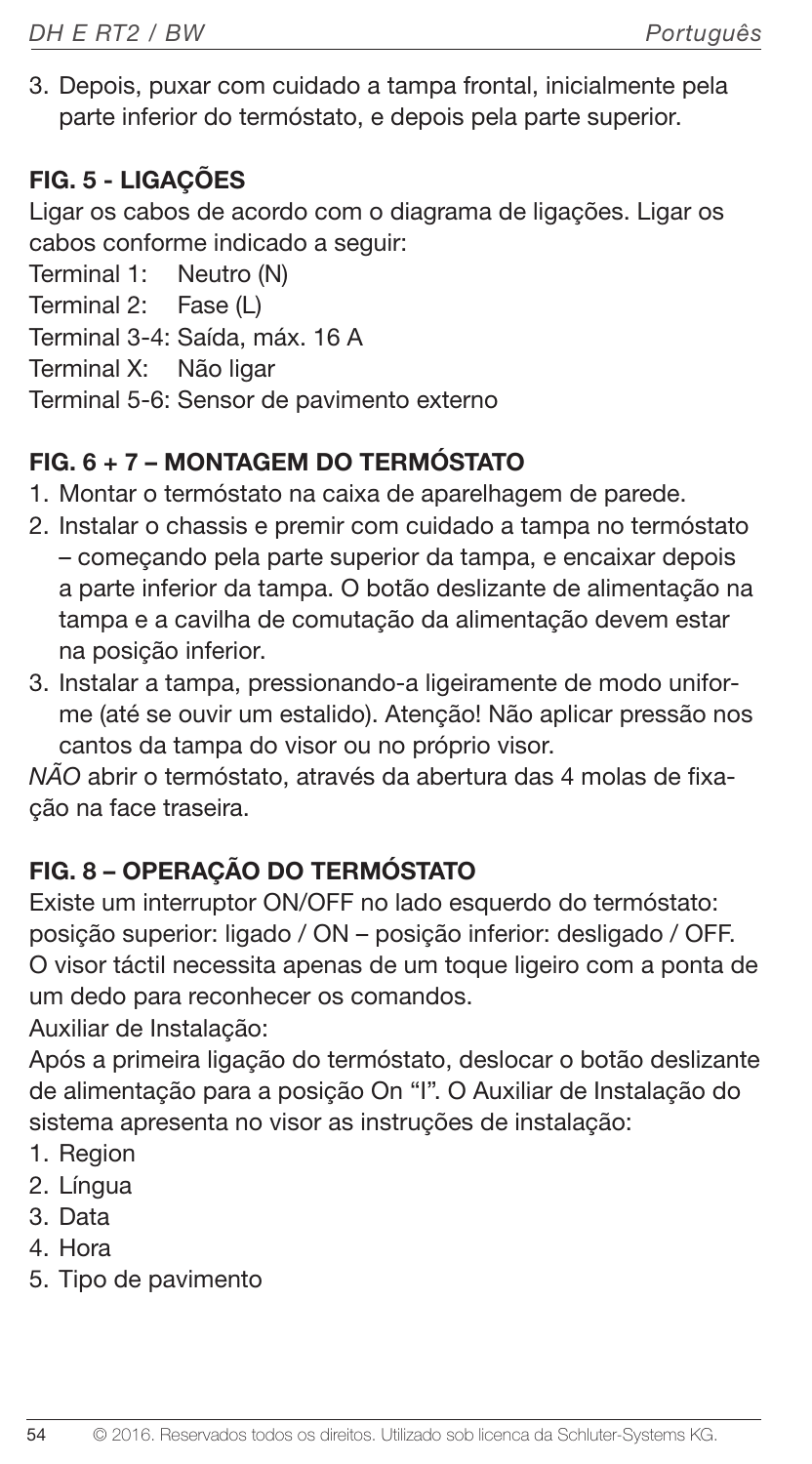# Programação

Consultar o manual de operação. http://www.schlueter-systems.com/dhert2/



# FIG. 9 - DIAGNÓSTICO DE ANOMALIAS

O sistema de aquecimento é desligado, se o sensor for desligado ou se sofrer um curto-circuito. Verificar o estado do sensor através dos valores de resistência indicados na tabela respectiva.

#### Códigos de anomalia

E0: Anomalia interna. Substituir o termóstato.

- E1: Sensor interno defeituoso ou em curto-circuito. Substituir o termóstato ou utilizar apenas o sensor de pavimento.
- E2: Sensor externo desligado, defeituoso ou em curto-circuito. Ligar novamente o sensor (se desligado) ou substituir o sensor.
- E5: Sobreaquecimento interno. Inspeccionar a instalação.

#### Marca CE

Em conformidade com as Directivas seguintes: Directiva de Baixa Tensão (LVD)/Compatibilidade Electromagnética (EMC): EN 60730-2-9

# Classificação

A protecção contra o choque eléctrico deve ser assegurada pela correcção da instalação eléctrica. A instalação eléctrica deve satisfazer os requisitos da Classe II (isolamento reforçado).

#### Considerações ambientais e reciclagem

Ajude-nos a proteger o meio ambiente, eliminando o material da embalagem de acordo com os regulamentos oficiais em vigor relativos ao processamento de resíduos.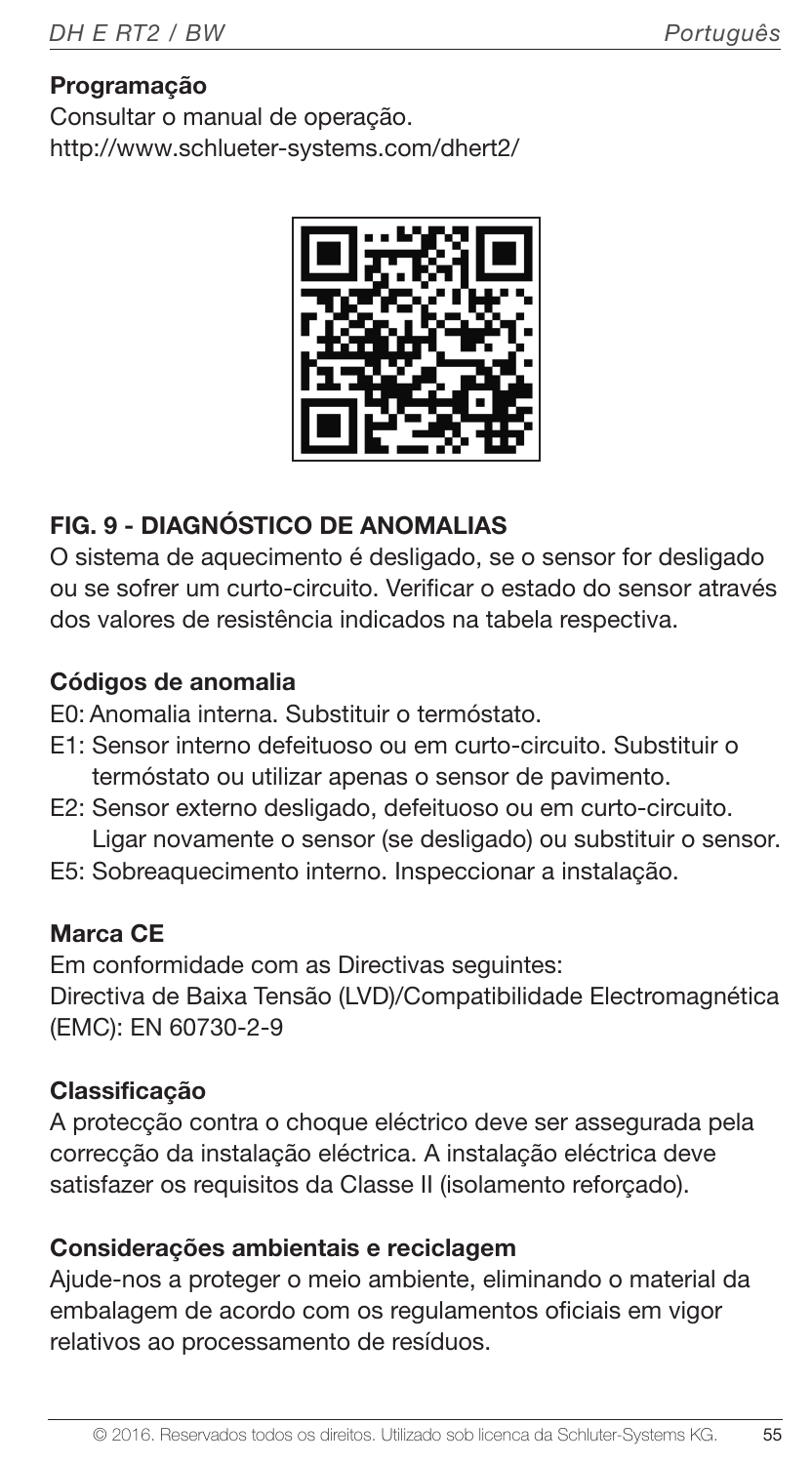# Reciclagem de equipamentos obsoletos



Os equipamentos com esta etiqueta não devem ser descartados juntamente com os resíduos domésticos. Estes equipamentos devem ser recolhidos separadamente e eliminados de acordo com os regulamentos oficiais em vigor.

# CARACTERÍSTICAS TÉCNICAS

| Fusível de protecção (capacidade máxima)16 A      |
|---------------------------------------------------|
|                                                   |
| Relé de saída fecho de contactos - monopolar,     |
|                                                   |
|                                                   |
|                                                   |
|                                                   |
|                                                   |
|                                                   |
|                                                   |
|                                                   |
|                                                   |
|                                                   |
|                                                   |
|                                                   |
|                                                   |
|                                                   |
|                                                   |
| Visor  TFT, 176x220 pixels, tipo táctil resistivo |
| Modelo registado na União Europeia  DM/082270     |

O termóstato não necessita de manutenção.